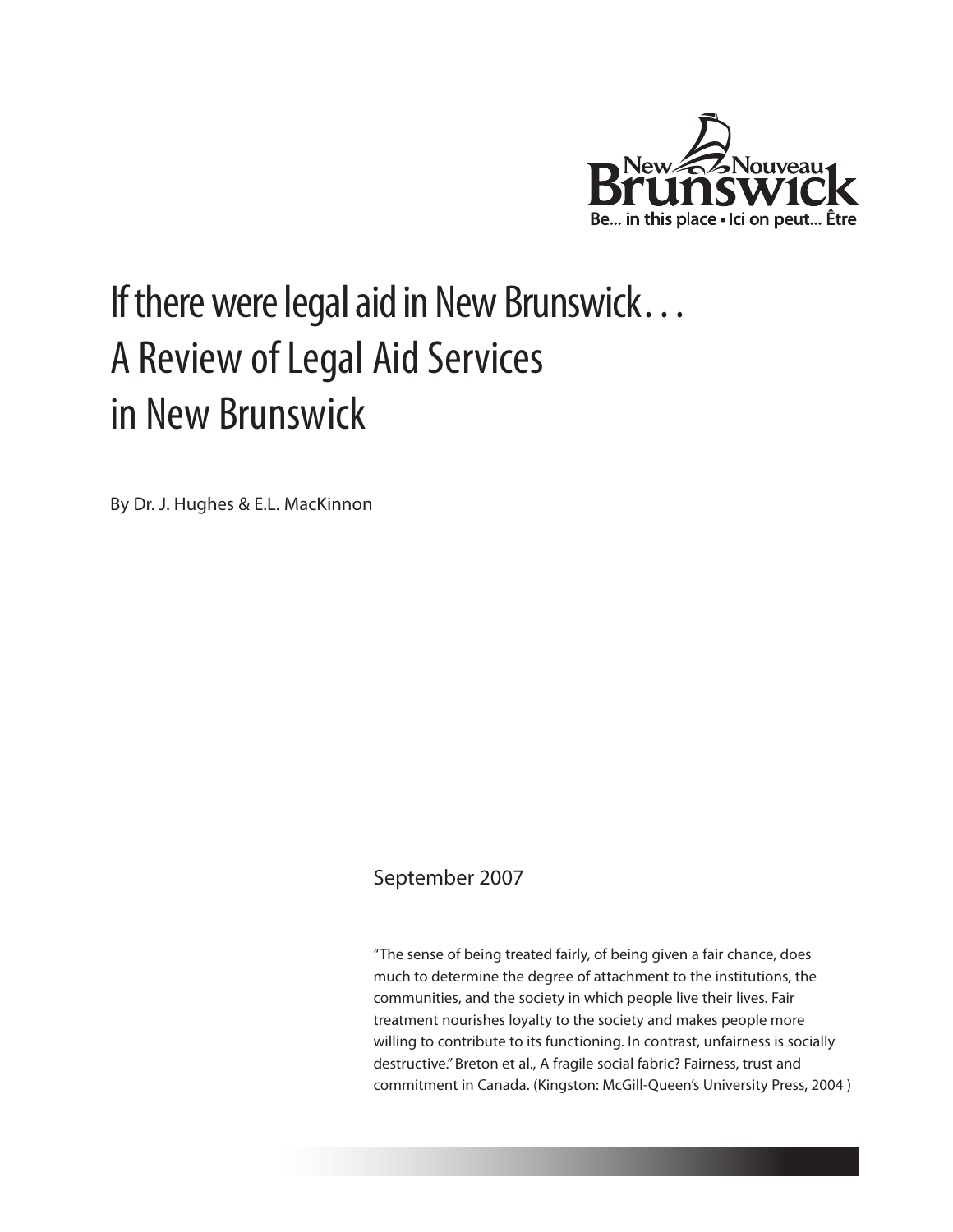*If there were legal aid in New Brunswick… A Review of Legal Aid Services in New Brunswick*

Published by :

Province of New Brunswick P.O. Box 6000 Fredericton NB E3B 5H1

CANADA

Printed in New Brunswick

CNB 5071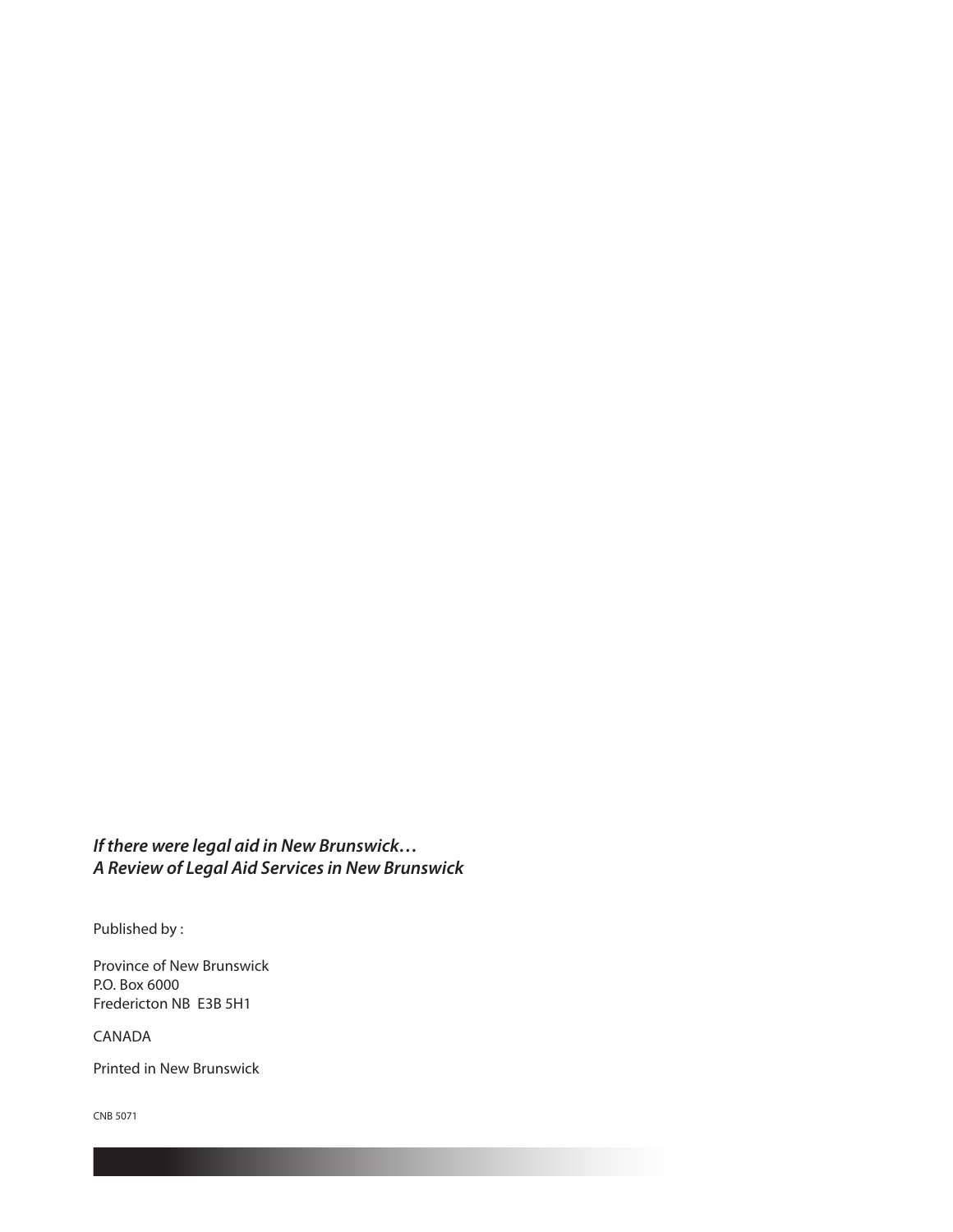### **Table of Contents**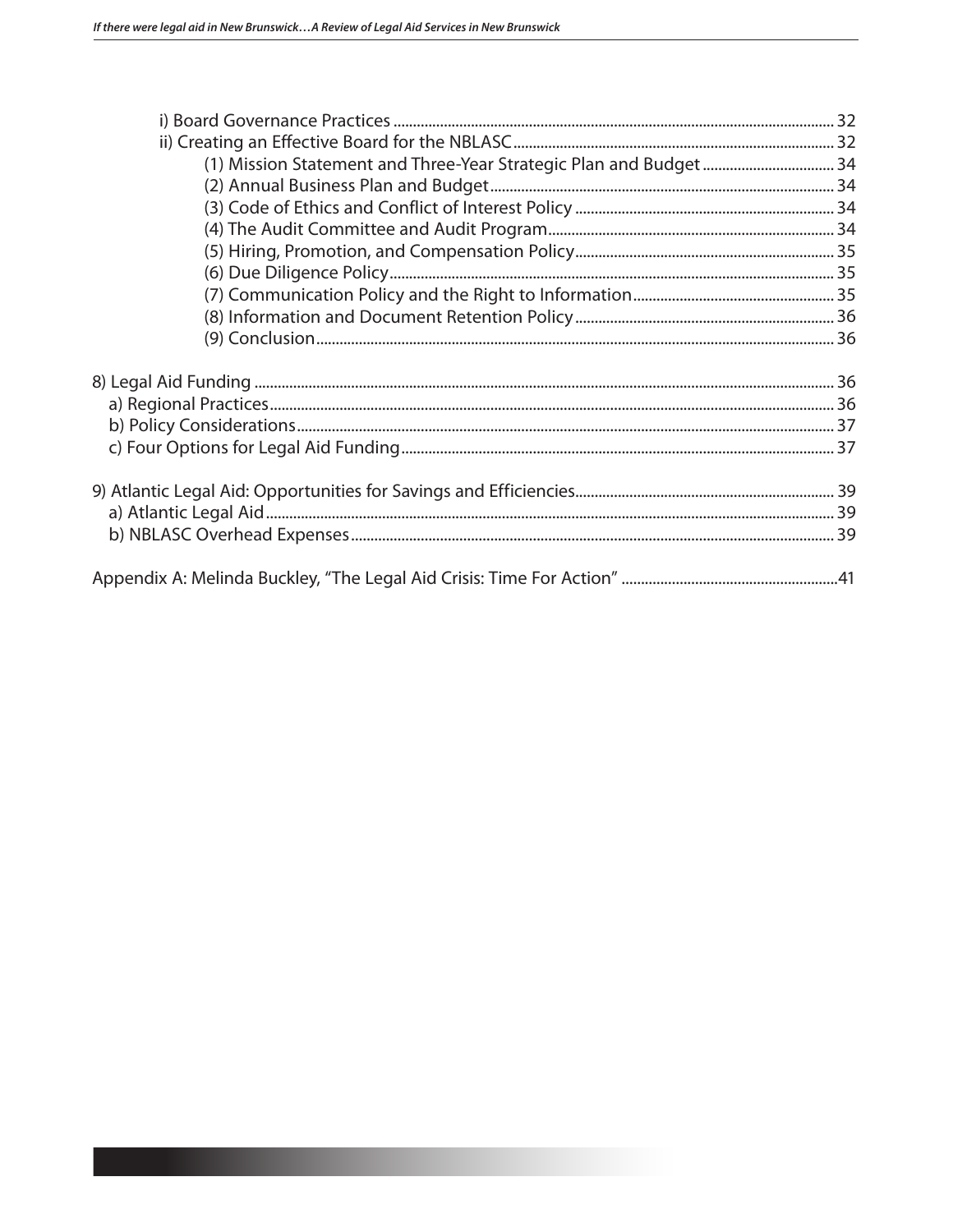## *Executive Summary*

The Minister of Justice and Consumer Affairs appointed the Review Panel in July of 2007 to review the governance, service delivery and funding of legal aid in New Brunswick. The Review Panel consulted with stakeholders representing legal aid clients, public advocacy groups, government and non-governmental organizations, the judiciary and representatives of the present management, Board and staff of the New Brunswick Legal Aid Services Commission ("NBLASC").

Legal aid is crucial for access to justice for low income people in New Brunswick. The province, along with the federal government, has a legal and moral obligation to ensure that access to justice is not contingent on wealth. The current legal aid service offerings show legal aid to be a low government priority and cover barely the minimum of what is legally required. The fall far short of what is needed to ensure access to justice for all.

The *Legal Aid Act* does not serve its purpose well and needs to be completely overhauled. The management of legal aid is impeded, not assisted by the *Act* and the regulations. Management is also impeded by a lack of proper and timely management information. NBLASC does not inform the public adequately about its services.

There are significant gaps in criminal legal aid. Coverage for first appearances is much improved since the introduction of staff duty counsel, but duty counsel often has a very large file load and has unmet training needs for special and high needs clients. Representation at trial is subject to a number of unjustifiable exceptions and limitations. First Nations accused are not served in their own language. There are no post-conviction services available in jails. Eligibility for criminal legal aid is subject to much discretion leading to uneven and slow decision-making. Compensation for certificate criminal legal aid work is inadequate and not timely.

Eligibility criteria in domestic legal aid are incomprehensibly complex. Domestic legal aid is subject to an abuse criterion which fails New Brunswick women and men in need of legal representation. Legal assistance is not available for complex matters or matters involving matrimonial property over \$20,000. Eligibility decisions are made with undue delay. Access to representation is frequently very slow. Compensation for certificate domestic legal aid work is less than for criminal law certificate and indefensible both from a pay equity and from a fair compensation standpoint.

There are no poverty law services. A first step in addressing this urgent need is to establish student legal aid clinics at the two faculties of law in the province. There is desperate entirely unmet need to bridge the gap between public legal information services and full representation in criminal matters. Ultimately, a network of community clinics serving all areas and linguistic groups of the province is highly desirable.

governance of NBLASC as an arms-length organization has been languishing due to the Board's loss of members and a lack of reappointments. Once new Board appointments have been made, there is much work to do. The Board will need to take the reins and develop a longer term business plan, a mission statement and code of ethics for the organization. It will have to establish committees to deal with financial and planning matters. Risk management and communications policies are also high on the agenda.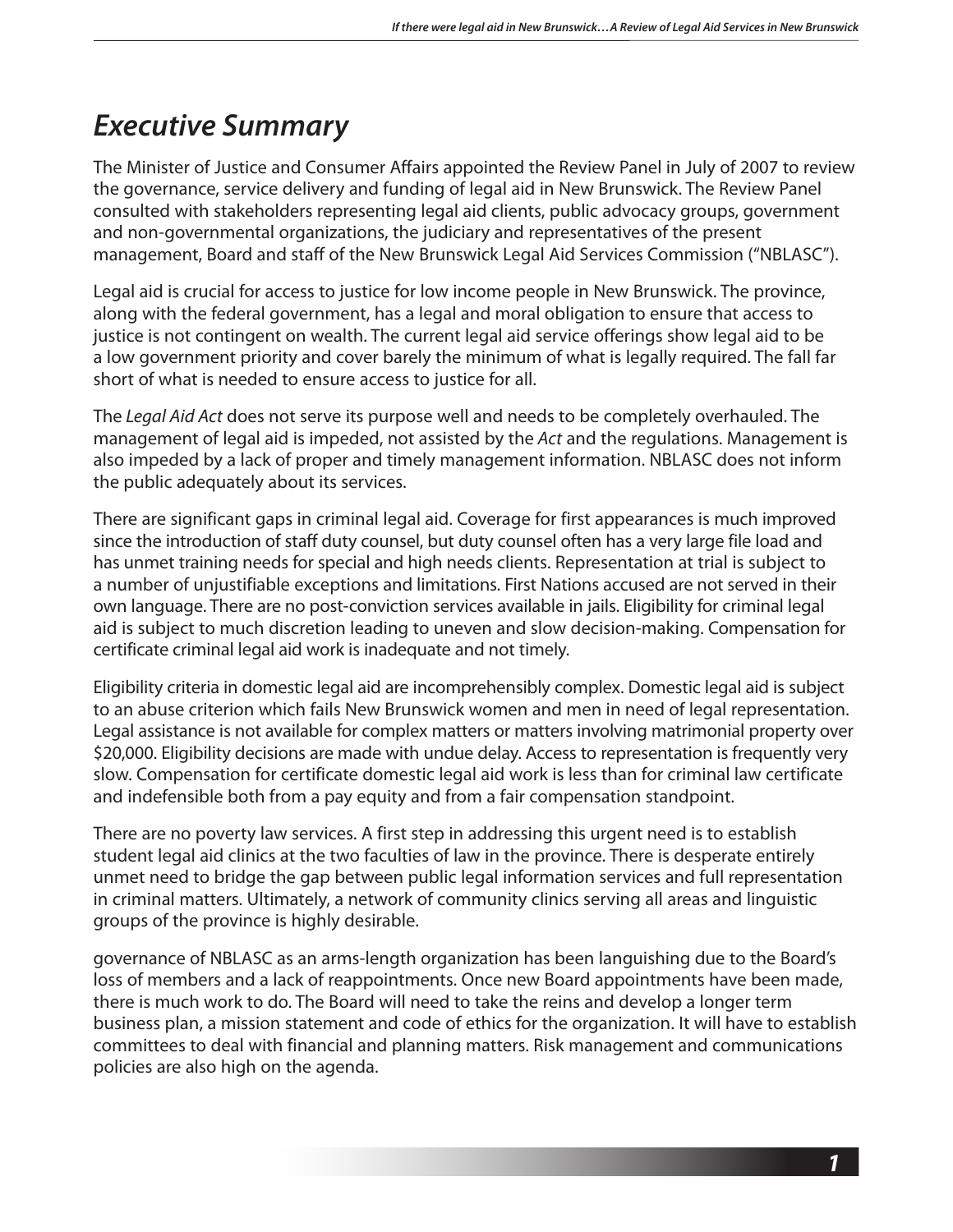Finally, the Review Panel was asked to assume stable and increased funding scenarios and to look for opportunities for savings and efficiencies. Legal aid in New Brunswick is a very low budget operation. There are no superfluous programs, nor is there fat to be cut from the organization. There may be opportunities for efficiencies if a region-wide legal aid plan was established in cooperation with the other Atlantic or Maritime provinces. Stabilizing at current funding levels will shrink the program and create great social and financial costs in other areas of government and private sector spending. As a first priority, base funding must be increased to adequately fund the existing programs. Beyond this, a serious reinvestment in legal aid to address poverty law issues is warranted.

### *Summary of Recommendations*

#### **Recommendation #1**

The NBLASC should make the development and use of proper management information an early priority.

#### **Recommendation #2**

Duty counsel should have managed and limited file loads.

#### **Recommendation #3**

Duty counsel should receive additional training to deal with special and high needs defendants.

#### **Recommendation #4**

Establish a court worker program in consultation with First Nations groups.

#### **Recommendation #5**

NBLASC should consider the use of video conferencing technology where appropriate.

#### **Recommendation #6**

The Board should consider adopting ceilings for certificates and staff lawyers in terms of hours or block funding to better manage expenditures.

#### **Recommendation #7**

NBLASC should provide extended duty counsel services to provincial courts of specialized jurisdiction.

#### **Recommendation #8**

The Minister should revoke the 60/40 rule by amending the regulation. (84-112 subs. 79(23))

#### **Recommendation #9**

The Board should consider establishing criteria and an eligibility grid for financial eligibility for criminal legal aid and make recommendations to the Minister. The Board should consider sliding scales with staged client contributions, inclusion of family size as a factor, and consideration of discretion for disabled accused with exceptional expenses related to their disability.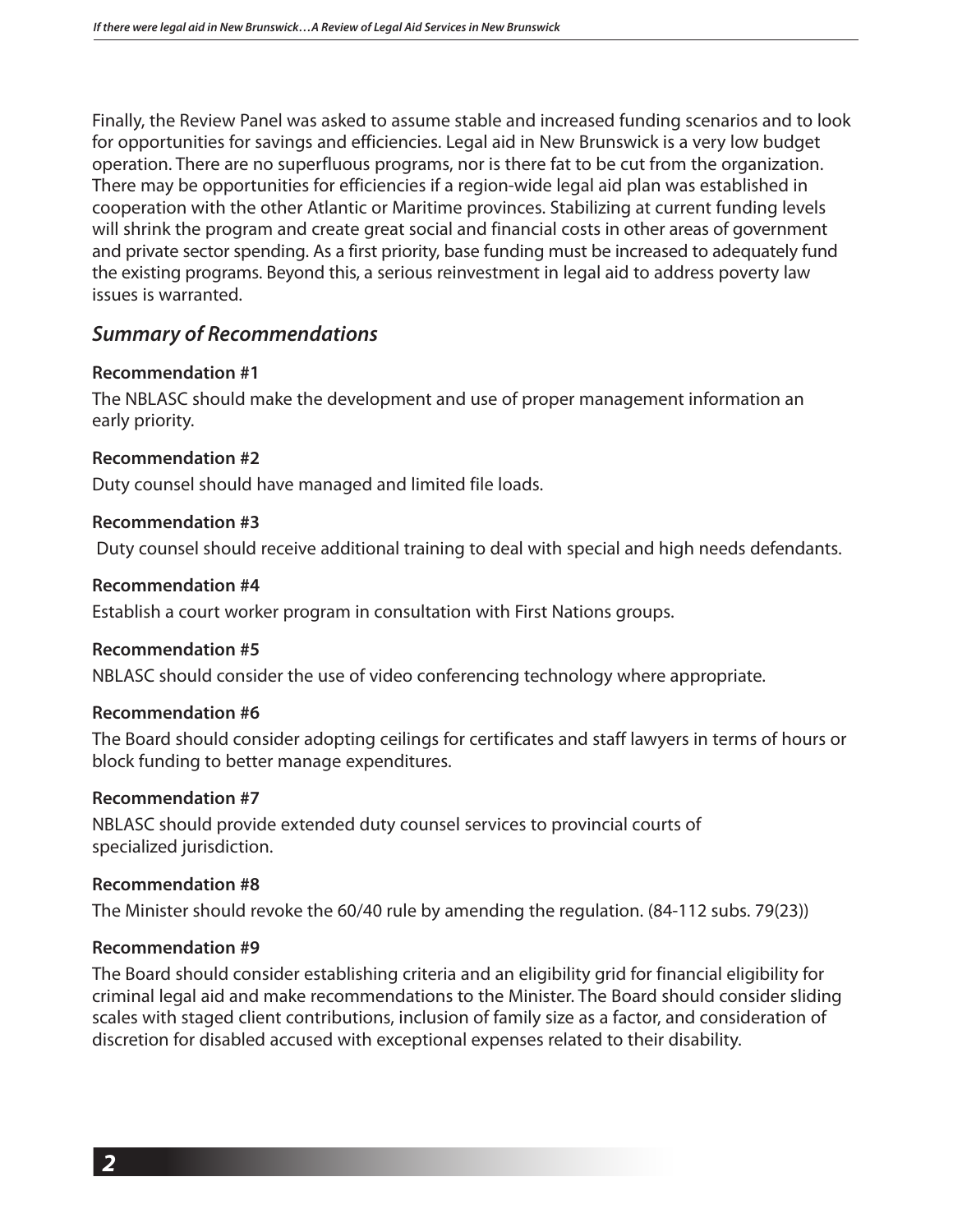The Board should clearly delineate areas of discretion and review the exercise of discretion periodically to ensure just and consistent application of criteria.

#### **Recommendation #11**

The Board should consider whether to accept the Review Panel's recommendation not to engage in asset testing.

**Recommendation #12** The Board should drop the \$50 client contribution.

#### **Recommendation #13**

Intake officers should be actively involved in developing a more streamlined process.

#### **Recommendation #14**

NBLASC should undertake an operational review of the application process.

#### **Recommendation #15**

The Board should urgently consider revoking the multiple certificate rule.

#### **Recommendation #16**

The Board should urgently consider extending legal aid to summary conviction offences where imprisonment or other restraints on liberty are a likely outcome.

#### **Recommendation #17**

The Board should reconsider legal aid practices with regard to provincial offences with particular attention to fishing and hunting charges and the differential impact on First Nations individuals and communities.

#### **Recommendation #18**

The Board should extend legal aid services to cover prison law

#### **Recommendation #19**

The Department of Justice should enter into a Memorandum of Understanding with the NBLASC to provide court ordered *Rowbotham, Fisher,* YCJA s. 25, and CC s. 685 counsel. Funding for these extra services should be transferred from the current budget of court services.

#### **Recommendation #20**

The Board should replace the spousal abuse criteria for domestic legal aid with a simple income test.

#### **Recommendation #21**

Legal aid assistance should be made available in complex domestic cases.

#### **Recommendation #22**

The amount of resources dedicated to a domestic case should be established through a preevaluation of the case needs.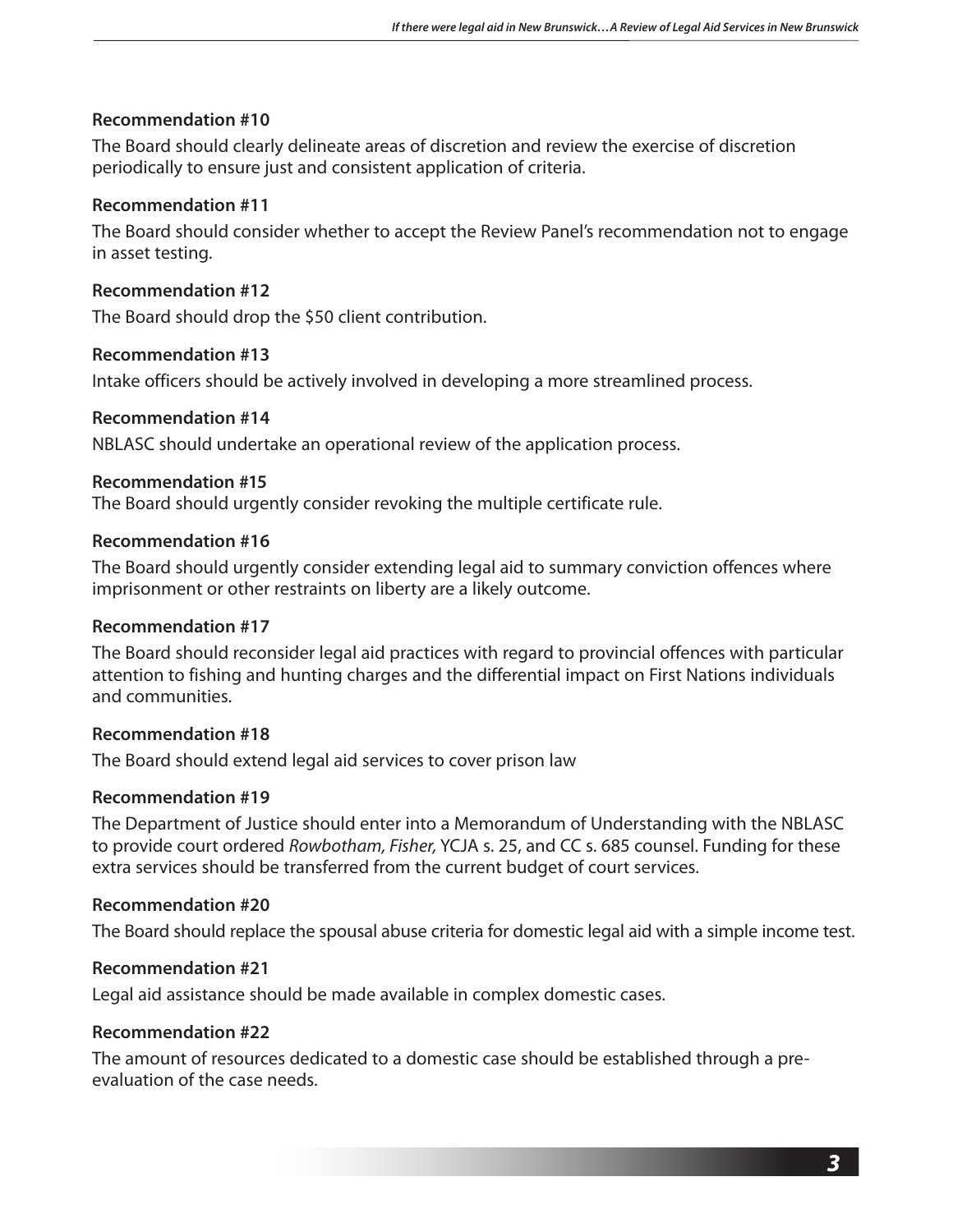The application and approval process should be streamlined to speed assignment of counsel in domestic cases.

#### **Recommendation #24**

There should be a means whereby clients of legal aid can obtain information on the status of their application or, if approved, of their case.

#### **Recommendation #25**

We recommend that NBLASC, the Department of Justice, the Law Society, the Law Foundation, and the law faculties of UNB and U de M enter into negotiations for the purpose of establishing student clinics.

#### **Recommendation #26**

To preserve institutional independence, the NBLASC should discontinue representation of children who are the subject of guardianship applications by the Minister of Family and Community Services. The NBLASC should also discontinue the provision of legal services for Family Support Orders service cases.

#### **Recommendation #27**

Budgetary flexibility should be granted to the Commission to be exercised by the Board where the proper defense of a complex case would cause budgetary over-run.

#### **Recommendation #28**

A legislative change should be enacted making the Executive Director of the NBLASC an employee of the Board, appointed by the Board, and serving at the pleasure of the Board.

#### **Recommendation #29**

The NBLASC should be viewed as experts on legal aid policy. Legal aid policy recommendations should flow from the Board to the Government through the Minister.

#### **Recommendation #30**

There should be a three-year Memorandum of Understanding between the NBLASC Board and the Minister of Justice and Consumer Affairs setting out multi-year policy direction and budgets, as well as formalizing relationship matters such as the flow of information between the Minister and the NBLASC.

#### **Recommendation #31**

The NBLASC should take steps over time to establish in the public mind its independence from the Executive Branch. The NBLASC should make clear that it operates only in the interests of clients.

#### **Recommendation #32**

The legislation should be amended to provide for expansion of the NBLASC Board from five to seven persons to seven to nine persons.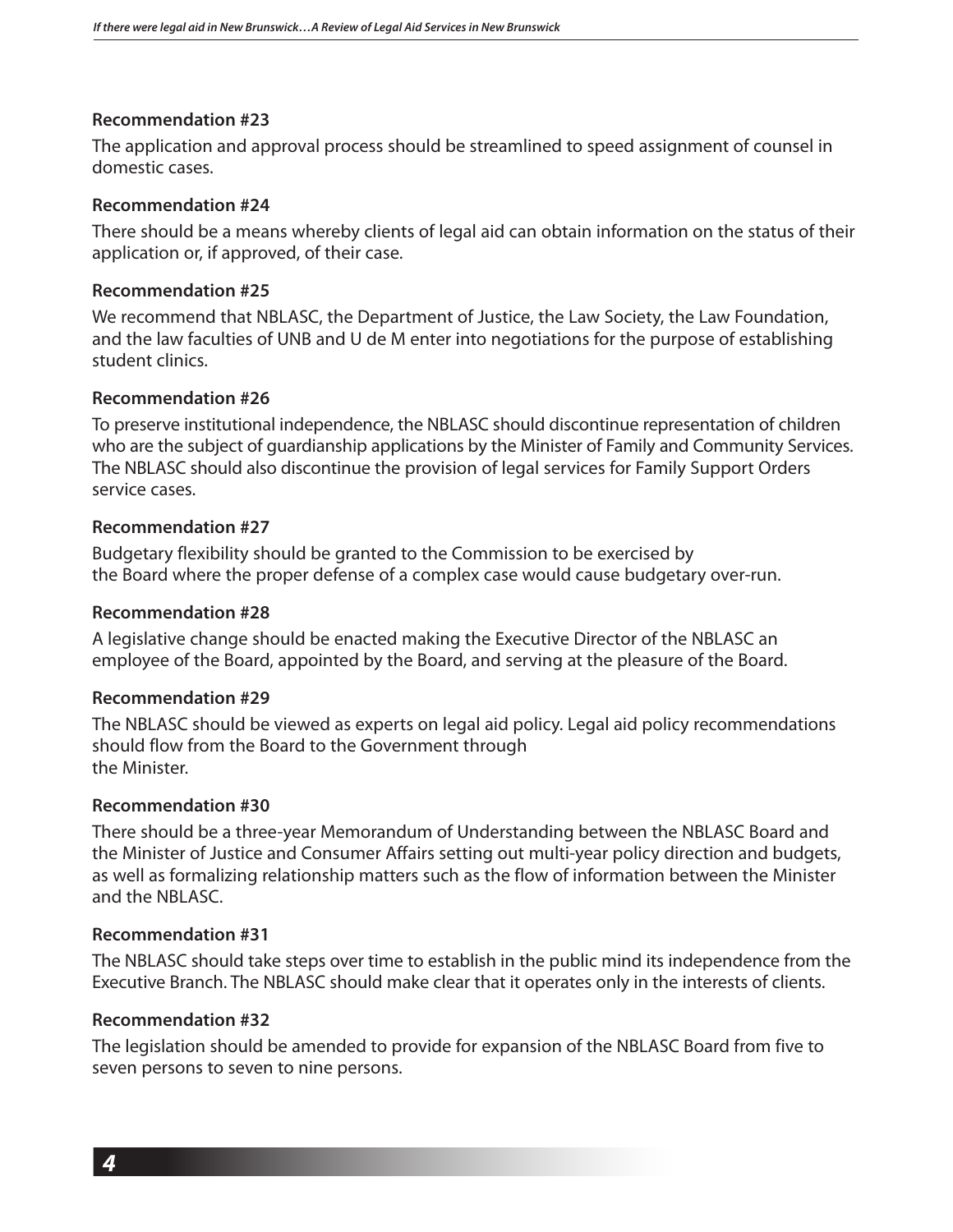Board members should have a range of skills, including legal training, clinical law experience, financial expertise, advocacy experience, and general business experience.

#### **Recommendation #34**

The Board and the Minister should agree on the skills profile required of a director. It is skills, knowledge, and experience that are most important in selecting directors and not the particular group they represent.

#### **Recommendation #35**

NBLASC should make its governance structure and practices a top priority in its work.

#### **Recommendation #36**

The Review Panel believes there is a strong case for increased legal aid funding.

#### **Recommendation #37**

The Review Panel recommends that the first step in improved legal aid funding be the addition of sufficient resources to adequately fund the current system. This means an increase of \$2-3 million in base funding in year one.

#### **Recommendation #38**

The Review Panel further recommends that a commitment be made for Legal Aid program expansion to chosen priorities from among the options outlined. The level of this commitment would be \$4-6 million and reasonably be spread over a two-to three-year period.

#### **Recommendation #39**

A staged increase in Legal Aid tariffs for payment of private lawyers should be implemented within the scope of additional funding granted for the program.

#### **Recommendation #40**

The provincial government should consider approaching the other Atlantic or Maritime Provinces on a joint delivery model for legal aid services.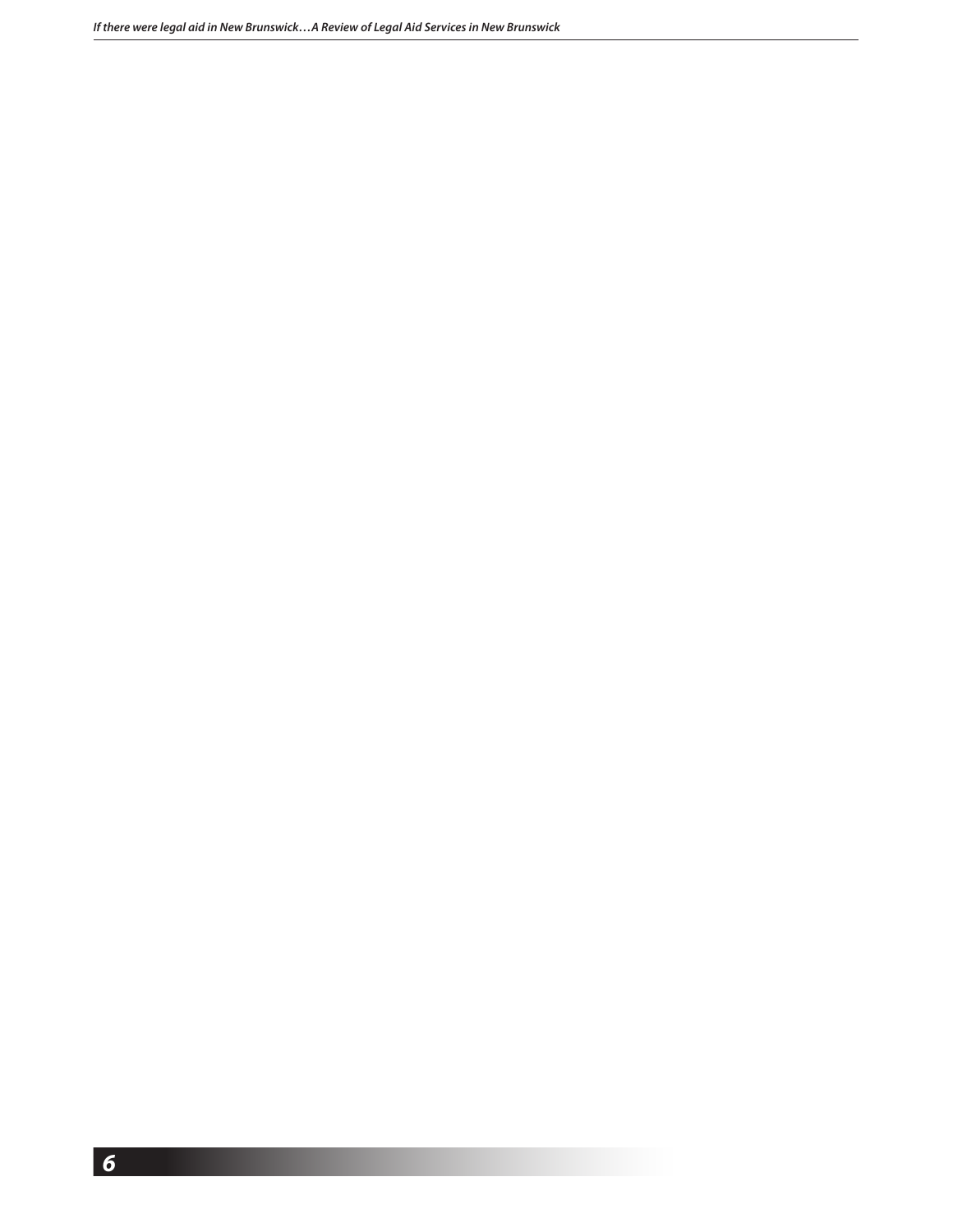## *1. Introduction*

In July 2007, the Government of New Brunswick, through the Minister of Justice and Consumer Affairs, commissioned a review of legal aid in New Brunswick.

### *a) Review Panel*

The Minister of Justice and Consumer Affairs mandated Mr. Ernest MacKinnon, a former Deputy Minister in the New Brunswick government, and Dr. Jula Hughes, Professor at the UNB Faculty of Law, to co-chair the Review. Research and administrative support was provided by Mr. Hassan Arif and the staff of the Policy and Planning Branch of the Department of Justice and Consumer Affairs.

The chairs of the Review Panel would like to extend their thanks to Ms. Debbie Hackett, Director of Policy and Planning, Mr. Hassan Arif, researcher for the review, and the staff of Policy and Planning for their invaluable help.

### *b) Terms of Reference*

The Review Panel was given the following terms of reference:

- 1) Review and make recommendations regarding the appropriate governance model to be employed for the delivery of legal aid services in New Brunswick.
- 2) Examine alternative service delivery models and recommend the most appropriate model to meet New Brunswick's needs.
- 3) Examine and make recommendations on the most appropriate model for legal aid in New Brunswick, based on the assumption that provincial and federal funding levels will not be increased over the next five years.
- 4) Identify potential administrative efficiencies such as sourcing certain common service needs with the Province (e.g. systems, insurance, facilities, personnel, and financial services).
- 5) Examine the potential for University Law School sponsored legal aid clinics patterned on the Nova Scotia model. Examination should include potential benefits, costs, and challenges.
- 6) Identify the pressures for growth of demand for legal aid service, including possible impact of Federal Criminal Law changes. Provide cost projections for growth estimates.
- 7) Identify the policy and other considerations in opportunities to increase client contributions.
- 8) Confirm the basis for the provision of criminal, young offender, aboriginal, and domestic legal aid and other forms of civil legal aid in New Brunswick.
- 9) Examine the scope and adequacy of the present system.
- 10) Examine gaps in the present system.
- 11) Examine the interface between traditional legal aid models, mediation, and other alternative criminal justice concepts (e.g. mental health court, family violence court, etc.).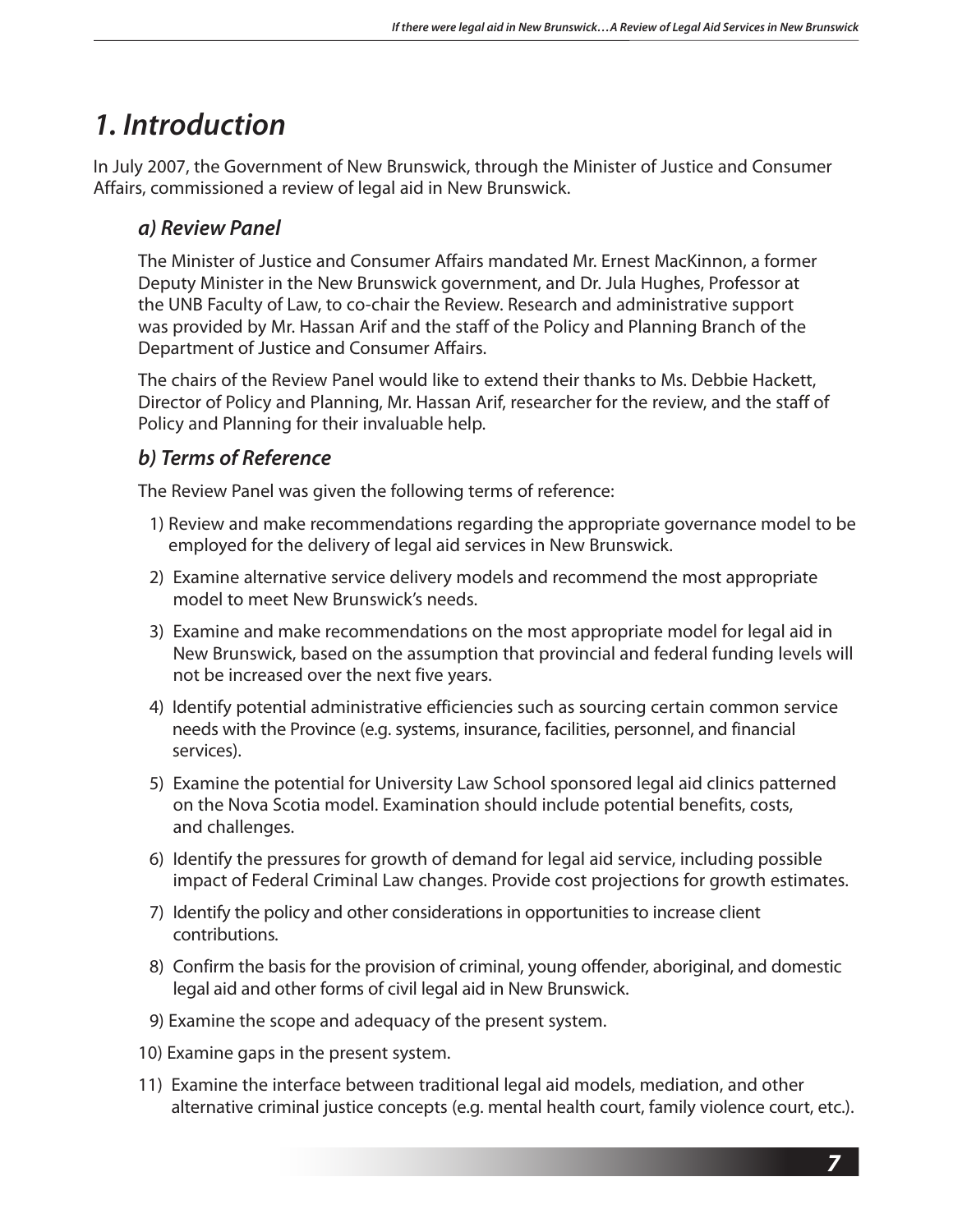### *c) Time Frame*

The Review Panel was mandated in late July 2007 to complete the review and provide a report to the Minister and Vice Chair of the New Brunswick Legal Aid Services Commission ("NBLASC") by September 14, 2007.

### *d) Methodology*

The Review Panel organized its work as follows:

| Late July to mid-August:       | <b>Work Planning</b><br>Background research/data gathering<br>Development of consultation plan<br>Development of consultation questions |
|--------------------------------|-----------------------------------------------------------------------------------------------------------------------------------------|
| Mid-August to early September: | Consultations with stakeholders<br>Preliminary drafting of non-consultation sections of<br>the report                                   |
| Mid-September:                 | Deliberations and preparation of report<br>and recommendations                                                                          |

### *e) Research*

The Review Panel examined a number of documents to obtain background information, including the *Legal Aid Act* and Regulations, NBLASC Annual Reports, information on Legal Aid available on the government website, and the most recent NBLASC Business Plan along with other documents provided by the NBLASC. A recent review of legal aid in Manitoba, the 1996 Review of Legal Aid Services in Nova Scotia, and the Canadian Bar Association's submissions on Legal Aid were also examined.

### *f) Consultations*

A preliminary list of groups and individuals to be consulted was circulated to a cross section of individuals within the NBLASC, the Department of Justice and Consumer Affairs, and other provincial government representatives. A final consultation plan was developed based on comments received, keeping in mind the need to consult with stakeholders representing women's groups, linguistic and cultural communities, aboriginal peoples, disabled persons, seniors, prisoners' advocacy groups, and other organizations representing various segments of the community who come into contact with the legal aid system. As well, academics and representatives of other legal aid plans were consulted.

The Review Panel met with the members of the Board of Directors and senior staff of the NBLASC on more than one occasion, and sought the expertise of representatives from the Dalhousie Legal Services Clinic and Legal Aid Ontario with respect to examining the potential for University Law School sponsored legal aid clinics.

Stakeholder consultations were conducted with organizations both internal and external to government. Most consultations were in-person meetings, but some were done by teleconference or video conferencing technology. The Review Panel also solicited written comments from some organizations.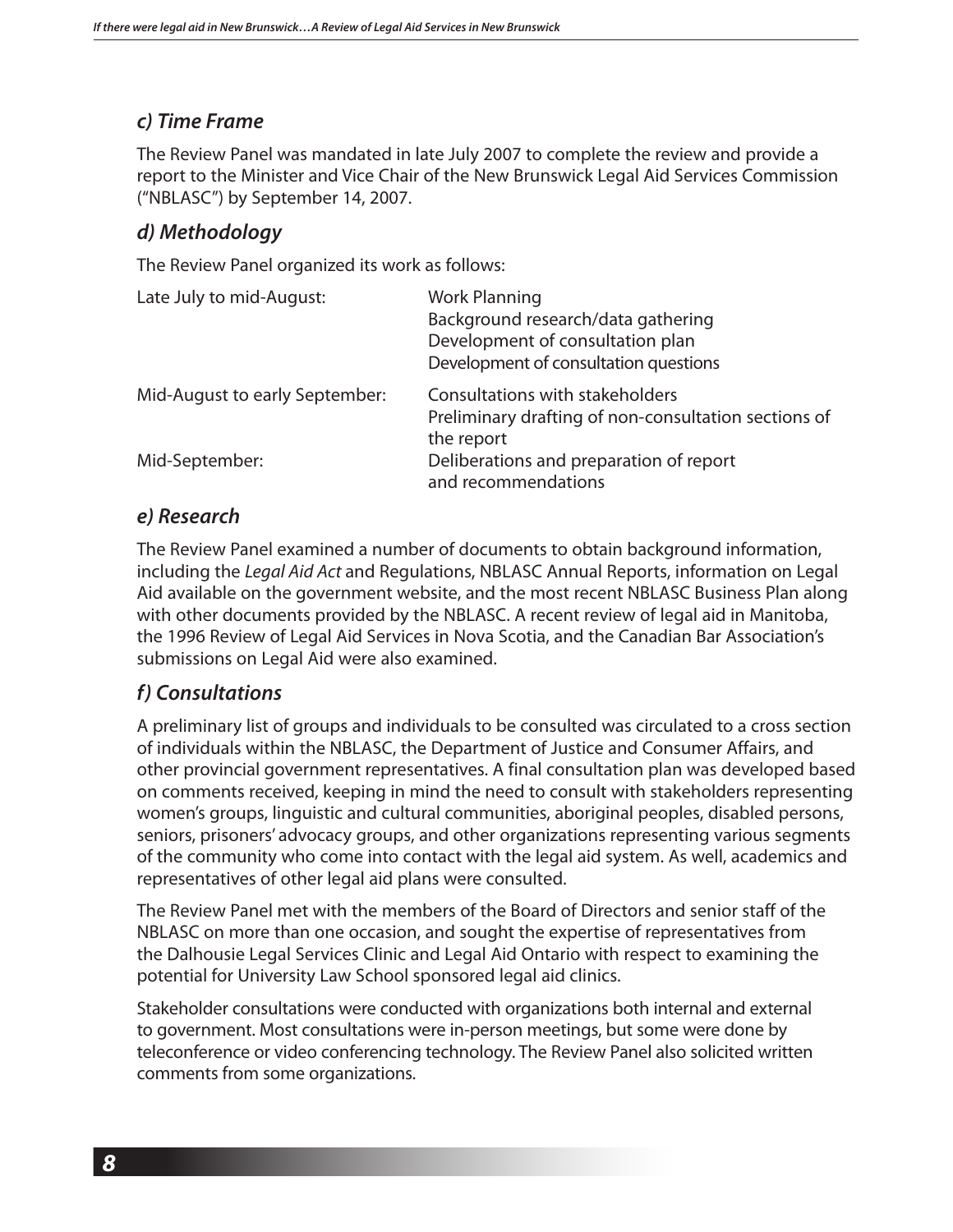Prior to the commencement of its consultations, the Review Panel developed a series of questions that it wished to discuss with the groups and individuals participating in the consultations.

#### *The Review Panel met with the following individuals/organizations:*

New Brunswick Legal Aid Services Commission Dr. Deborah Doherty, Vice Chair Ronald LeBlanc, Board member David Potter, Executive Director Gabriel Paulin, Director of Financial Services Peter Corey, Director of Criminal Operations Louise Surette, Director of Family Operations

Aboriginal Affairs Secretariat Patrick Francis, Deputy Minister

Department of Justice and Consumer Affairs – Administrative Service Neil Foreman, Executive Director Gayle Howard, Senior Policy Analyst, Financial Services Branch

Department of Justice and Consumer Affairs – Court Services Mike Comeau, Assistant Deputy Minister Mike Guravich, Consultant, Program Support Joanne Higgins, Director of Family Support Enforcement Debbie Locke, Officer, Program Support

Office of the Attorney General – Public Prosecution Services Glen Abbott, Assistant Deputy Attorney General Anthony Allman, Regional Crown Prosecutor - Moncton Bill Corby, Regional Crown Prosecutor - Fredericton PJ Veniot, Regional Crown Prosecutor - Bathurst

Department of Family and Community Services Gary Love, Provincial Child Protection Consultants Danielle Chiasson, Provincial Child Protection Consultants

#### Judiciary

Chief Justice Drapeau, Court of Appeal Chief Justice Smith, Court of Queen's Bench Chief Judge Jackson, Provincial Court

Premier's Council on Status of Disabled Randy Dickinson, Executive Director

Canadian Bar Association – New Brunswick Branch Jade Spalding, President Cameron Gunn Lia Daborn, Executive Director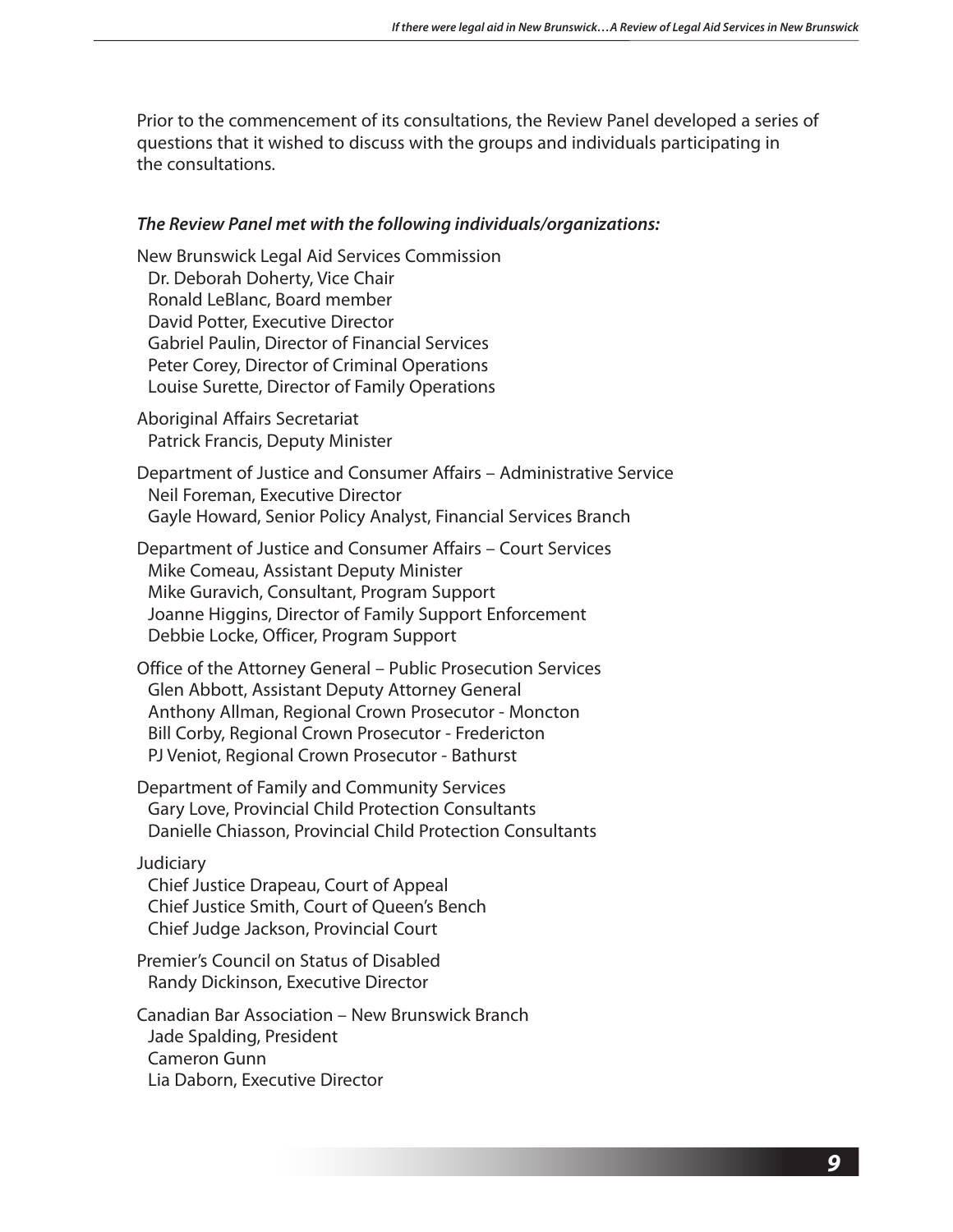Canadian Mental Health Association – NB Division Tracy Ryan, Executive Director, NB Division Jean McBrine, Executive Director, Fredericton/Oromocto Branch Del Brodie, Fredericton/Oromocto Branch

Dalhousie Legal Aid Service Donna Franey, Executive Director

Elizabeth Fry Society of Saint John Marianna Stack, President Erin McLaughlin, volunteer Denise Durette, volunteer

Justice Canada Ab Currie, Researcher

Law Society of New Brunswick Maria Henheffer, President Geri Mahoney Rod MacDonald Bruce Noble Marc Richard

Legal Aid Ontario John McCamus, Chair

MAWIW Ruth Levi, President Ron Gaffney, Legal Counsel

Muriel McQueen Ferguson Foundation Rina Arseneault, Associate Director

New Brunswick Advisory Council on Status of Women Ginette Petitpas-Taylor, Chairperson Rosella Melanson, Executive Director

New Brunswick Anti-Poverty Association Eric Teed

New Brunswick Child and Youth Advocate/Ombudsman Bernard Richard, Ombudsman

New Brunswick Law Foundation Paul Smith, President

New Brunswick Multicultural Council Inc. George Maicher, President

Ontario Legal Aid Review Michael Trebilcock, Chair

Population Growth Secretariat Humphrey Sheehan, Chief Executive Officer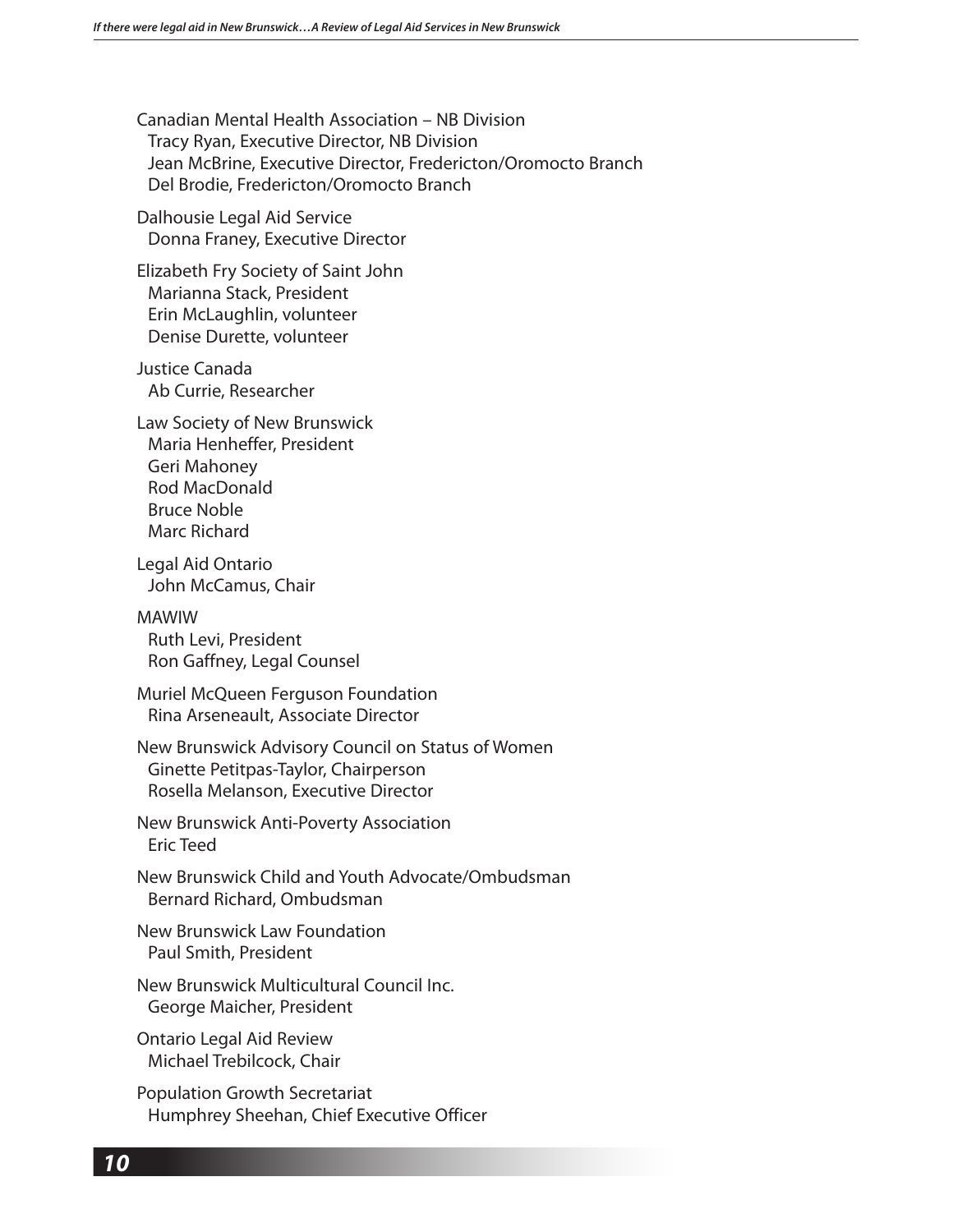Université de Moncton Marie-France Albert, Dean – Law Faculty

University of New Brunswick Philip Bryden, Dean – Law Faculty

Women's Issues Branch of Executive Council Office Norma Dubé Suzanne Blaney-Tremblay

#### *The Review Panel received written submissions from:*

Association acadienne et francophone des aîné(e)s du Nouveau-Brunswick Jean-Luc Bélanger, President

Comité des 12 pour la justice sociale Claude Snow, President

New Brunswick Senior Citizens' Federation, Inc. Rhéal Bélanger, President

#### *Still awaiting written submissions:*

Association des juristes d'expression françaises du Nouveau-Brunswick Me Sacha D. Morisset, President

Elizabeth Fry Society of Moncton Claudette Rogers, President

The Review Panel would like to thank all the stakeholders for taking the time to provide their input and their help in this process.

## *2. Why Legal Aid? Policy and Legal Considerations*

### *a) Policy Considerations*

A functioning justice system is one of the important hallmarks of a democratic society. The ability to resolve disputes fairly, consistently, and without delay enables people to participate in civil society without the constant distraction of unsettled strife. It allows us to contribute to society and our economy and to put our time and effort into our work, family, and community life.

Our justice system is built on the assumption that people participating in it are represented by legal professionals. Given a choice, most of us would not enter a courtroom to argue for our rights or defend against the imposition of an obligation, let alone a punishment, without the assistance of our lawyer. There are good reasons for this. Laws in modern democracies are complex and it takes skill and experience to advance a case. This is true for civil disputes as well as criminal cases.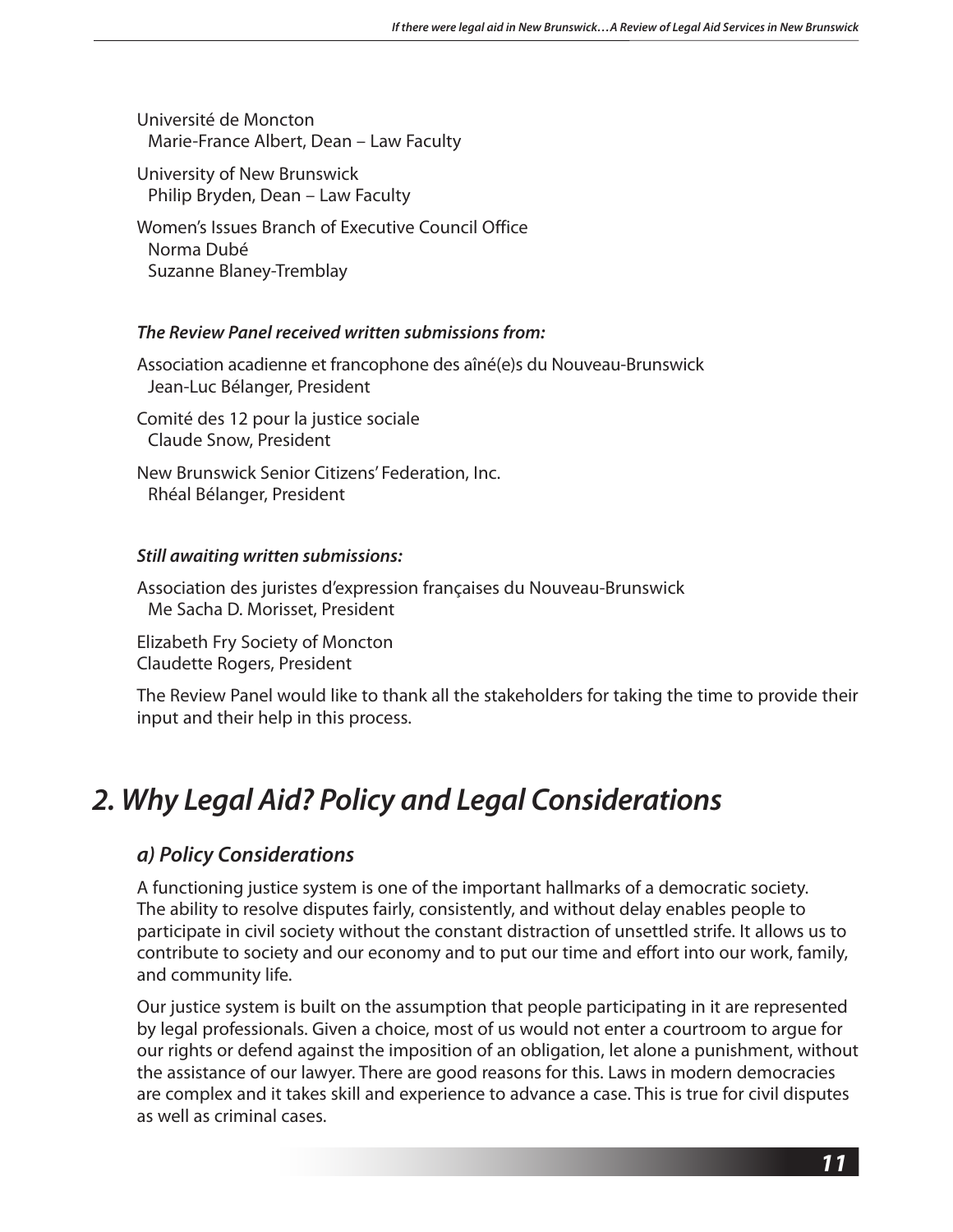As in all other democratic ventures, the system is only as good as the ability of the least privileged to participate in it. Just as we do not require a big pay cheque before someone can vote in an election, we should not require wealth to permit a person to participate effectively in the justice system. The Review Panel heard from many groups and individuals. Everyone we spoke with agreed that access to justice was crucially important and that legal aid is an essential component for achieving this goal.

At the same time, we are all aware that access to justice is in a state of crisis everywhere. All across Canada, low-income Canadians are routinely denied access to representation in courts. New Brunswick is no exception. Essential government programming does not reach intended beneficiaries because legal aid does not reach administrative tribunals and other administrative decision-makers. Newcomers to our provinces frequently lack assistance in getting acquainted with the legal norms and expectations of Canadian society. Women are disproportionately affected by the failure to invest in civil legal aid. Aboriginal people find the justice system unresponsive to the needs of their communities. The shortcomings of other parts of the social safety net, such as mental health care and addiction treatment shortages, are felt acutely in the criminal justice system.

Increasingly, legal representation is out of reach for most middle-income Canadians as well. Courts identify self-represented litigants as the single biggest obstacle in the effective, just, and efficient administration of justice. The judges we consulted were unanimous in their conclusion that an unrepresented litigant is much less likely to achieve a favourable outcome than a represented litigant, particularly when self-representation was not a choice. The scales of justice are put out of balance by forced self-representation.

Legal aid is part of the answer to all of these concerns. It would be unrealistic, however, to expect legal aid to solve all the woes of the justice system. Other funding opportunities will need to be explored to ensure access to justice for people above the poverty line, but below income levels that allow retaining private counsel, particularly in complex matters. As Canada's Chief Justice has remarked: "much more needs to be done if access to justice is to become a reality for ordinary Canadians."1

At the moment, legal aid program offerings are much too restricted to enable access to justice for low-income people in New Brunswick. All stakeholders we consulted supported the notion of legal aid, but there was also widespread support for an expanded range of services to be provided by legal aid. The need for legal assistance for low-income New Brunswickers is obviously a generally held concern and is evident to all observers. There is also near universal consensus that the current service offerings of legal aid fall far short of a desirable service level.

There is, however, some disagreement over the precise scope of services that should be available. In the view of the Review Panel, the debate might be assisted by some clarification as to what the Province must provide as a matter of law, what services are desirable on social justice and other policy grounds, and what services, if not provided, end up costing the citizens and tax payers of New Brunswick more. In other words, there are essentially three reasons to provide legal representation to people who cannot afford to retain counsel privately:

<sup>&</sup>lt;sup>1</sup> http://www.scc-csc.gc.ca/aboutcourt/judges/speeches/Challenges\_e.asp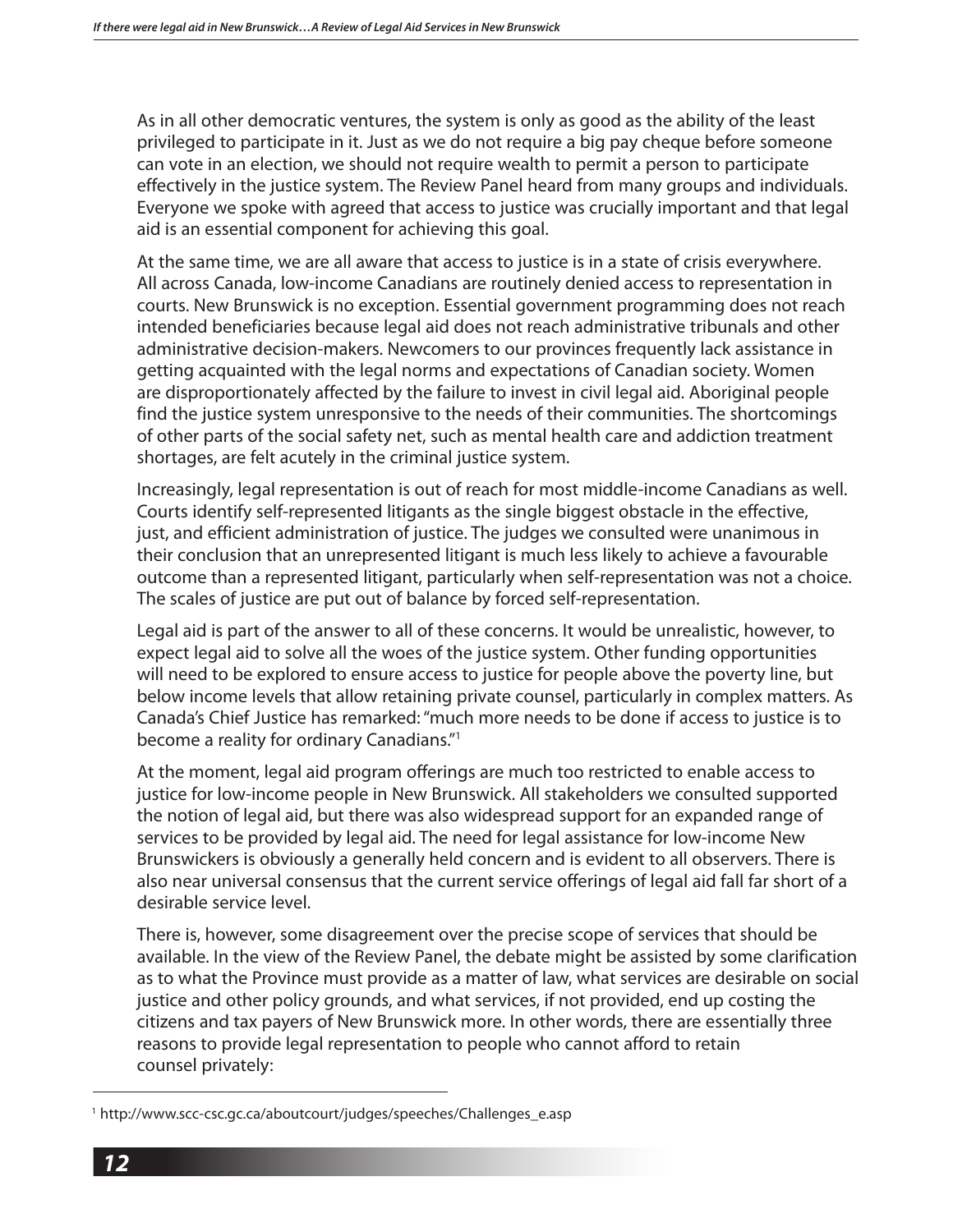- 1) It is the right thing to do;
- 2) It is legally or constitutionally required; and
- 3) The cost of self-represented individuals to the system outweighs cost savings for not representing the person.

It is the right thing to do because the vision Canadians set out in their constitution for their country was that of a just and democratic society. A society can only be just and democratic where there is support for democratic institutions and for justice for all. Since the enactment of the *Charter* in 1982, the courts have developed some minimum standards for access to justice arising from the right to counsel guaranteed in s. 10 of the *Charter*. They have only just begun to develop some broader standards arising from the right to life, liberty, and security of the person guaranteed by s. 7 of the *Charter*. There is much scope for political leadership in providing access to justice. Courts realize that important funding decisions are at stake and that elected representatives, rather than judicial officers, should make these decisions. However, this political leadership has frequently not been forthcoming. This has pushed the courts further into constitutionalizing the right to legal aid. Much could be gained from political leadership. We could choose areas of priority. We could decide on justice priorities not based on a particular set of circumstances that arise in litigation, but based on what we as a society think are the circumstances in which individuals should have the right to be represented. To understand what must currently be provided and where political choice can be exercised, the following outlines the existing legal and constitutional obligations.

### *b) Legal Obligations*

#### i) Statutory Obligations

There are three scenarios under which a person is statutorily entitled to court ordered counsel:

- 1) In Youth Criminal Justice proceedings, the right to counsel arises from s. 25 of the *Youth Criminal Justice Act.* It requires that the Attorney General provide counsel to a youth who does not qualify for legal aid. At present, this means that the youth must apply for legal aid, be turned down, appeal the decision, be finally turned down, and then apply to the court for the appointment of counsel. If these conditions are met, the court must appoint counsel.
- 2) In proceedings involving vulnerable witnesses, the court has a power under s. 486.3 of the *Criminal Code* to appoint counsel. The Attorney General must provide funding or face a possible stay of proceedings.
- 3) In criminal appeals, the Court of Appeal has the power to appoint counsel under s. 684 of the *Criminal Code.* In that case, the *Code* expressly requires the Attorney General to fund the appointment.

 It is important to remember that these are not entitlements to legal aid; they are entitlements to counsel paid for by the Attorney General.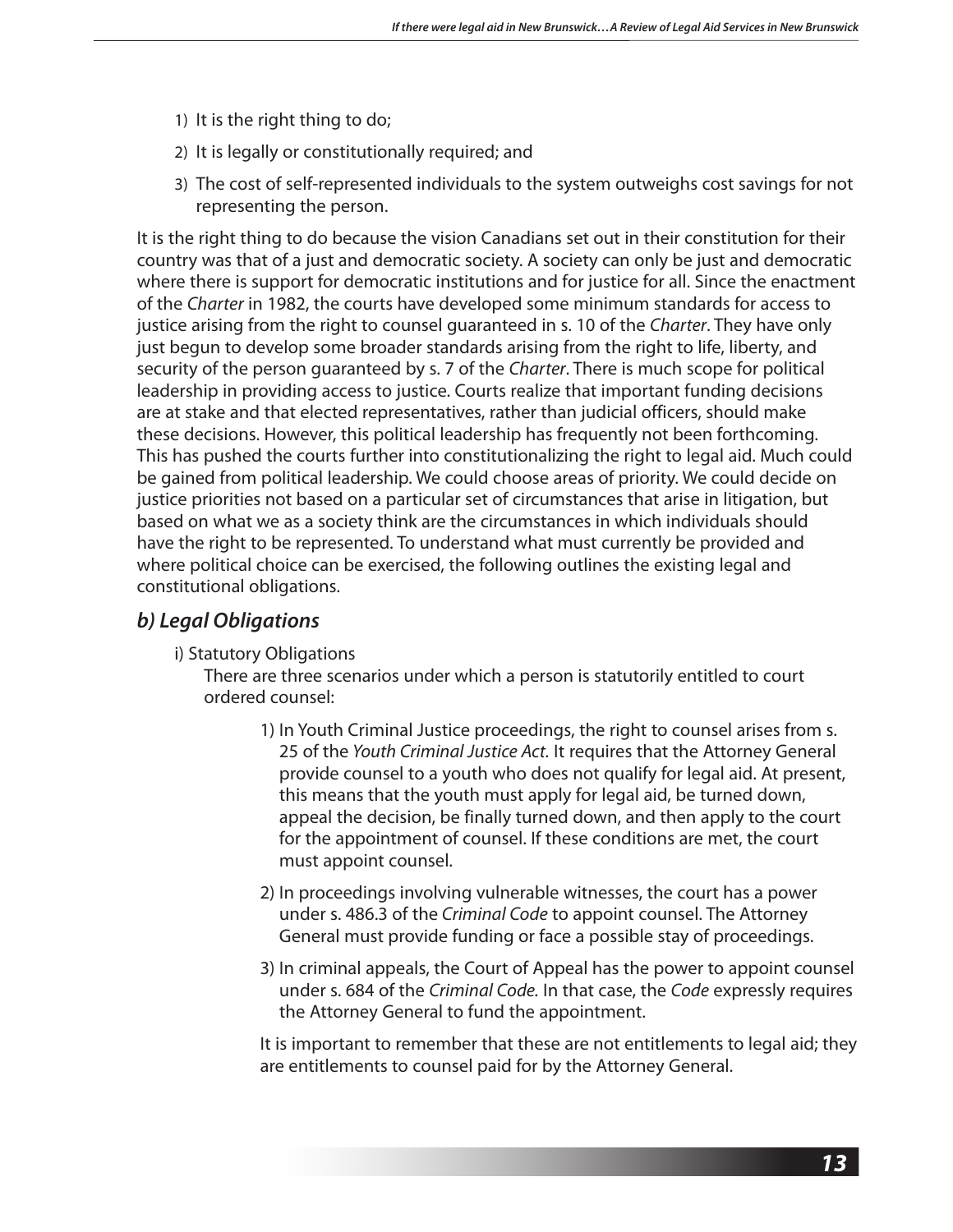#### **ii) Constitutional Obligations**

 The right to counsel arises most directly from s. 10 of the *Charter.* It guarantees the right to retain private counsel and is at present much broader than the right to state-funded counsel. The scope of constitutional obligations to provide state-funded counsel continues to evolve. It is well established in the context of court ordered counsel for criminal cases in so-called Rowbotham and Fisher applications. These are cases where the accused cannot afford to retain counsel, the consequences of conviction are serious, and the issues to be decided are so complex that a layperson of the accused's educational background cannot be expected to defend himself adequately. At a time when the federal government is pursuing an aggressive law and order agenda, additional costs arise for provincial legal aid plans or Attorneys General to provide counsel in criminal cases. The renewed focus on incarceration as the punishment of choice creates particular pressures on provincial coffers. More on this issue can be found in the chapter on criminal legal aid. Suffice it to say in the present context that the threat of imprisonment has long been a threshold for criminal legal aid. Expanding imprisonment means expanding criminal legal aid. It is within the sole purview of the federal government to change criminal law policy. With that power comes a corresponding obligation to fund criminal legal aid adequately. The current 50/50 funding model already understates federal responsibility. Disingenuous declarations on the part of the federal government that their criminal law agenda is fiscally neutral should be refuted by provincial governments.

 Beyond these, there is an evolving requirement to provide state-funded counsel in situations involving security of the person interests protected by s. 7 of the *Charter.* It is clear that many issues generally falling within the area of poverty law engage the security of the person interest ranging from income support to utility board reviews and rental disputes. The leading case in this area involved a New Brunswick mother only identified by her initials J.G. for whose child the province sought guardianship. The Supreme Court of Canada recognized that the ability of a parent to defend against having their children removed from their care without the assistance of counsel was limited and that the removal of a child affected the parent's security of the person interest. For this reason, the Court recognized a right to state-funded counsel in guardianship applications.

 To date, for budgetary reasons, New Brunswick Legal Aid has had to take an extremely narrow view of the implication of this right recognized by the Supreme Court of Canada in the J.G. case. The right is being limited essentially to the facts of the particular case of guardianship applications. This narrow view is not supported by the language the Supreme Court of Canada used in the decision and indicates an approach of extending rights only where there is direct and imminent constitutional pressure. In the absence of political leadership in developing poverty law programs for legal issues which engage s. 7 interests, it can be expected that courts will impose constitutional obligations in additional situations.

 It is also evident that legal aid is currently being provided in an extremely gendered fashion. The majority of poor people in New Brunswick (as elsewhere) are female,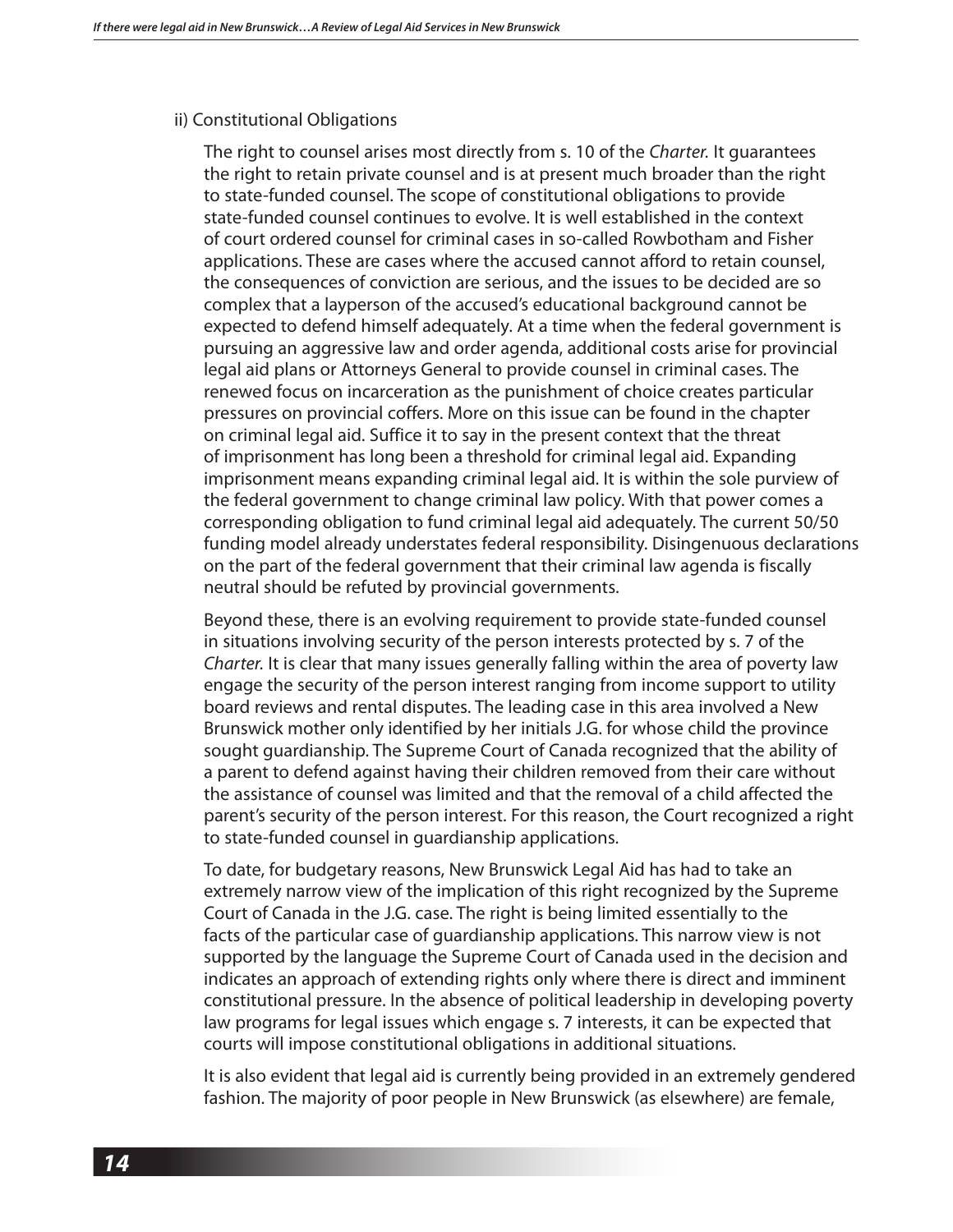but most legal aid dollars are expended on men. This is because most legal aid is provided in the criminal law area, and vastly more men than women are involved in the criminal justice system. It is very well understood that the legal needs of women are different from the legal needs of men, and catering to the one and not the other is difficult to reconcile with the equality guarantee contained in s. 15 of the *Charter*. The Supreme Court in J.G. gave governments warning through a concurring minority opinion that the s. 15 issue was on its radar. Governments will ignore this warning at their peril. Again, it is likely that the continued deprivation of legal assistance to women facing poverty will lead to an expansion of constitutionally required areas of state-funded counsel unless there is evidence of a political will to deal with the problem.

iii) International Legal Obligations

 A final source of state obligations for the provision of legal aid is Canada's international obligations. A useful summary of these legal aid obligations can be found in the CBA paper on legal aid that the Review Panel considered as part of the review. (The relevant section is located in Appendix A.) It is clear that binding international law requires a broader range of services offered by legal aid than is currently being provided in New Brunswick. This is true even in one of the areas where legal aid is being provided (i.e. criminal law). An expansion of services in this traditional core area of legal aid is legally required. Beyond this area, international legal norms are emerging in a somewhat similar fashion to the constitutional developments in domestic Canadian law described above.

#### *c) Trends and Challenges*

Legal aid faces significant challenges. The provincial government has made attracting immigrants to New Brunswick a high priority. Legal services to newcomers are an important part of making people feel welcome and comfortable in their new environment. Ever increasing complexity in laws and regulations will require ever more sophisticated legal interventions. First Nations people as a group are an exception to the general demographic trend toward an aging population. This is good news in terms of economic development. However, high demand for legal aid services to First Nations people is likely to continue for longer than in the rest of society.

At the same time, an aging population for the rest of society will reduce demand on criminal side. We can also expect the focus on reducing spousal abuse to have impact. Prevention measures should reduce demand down the road. It is difficult to predict at what point in time these effects will become observable. Furthermore, a strong labour market is predicted for the foreseeable future. This means fewer people unemployed, fewer families facing poverty, and fewer people requiring poverty law services. This may be the best chance we will ever have to develop services at a low level.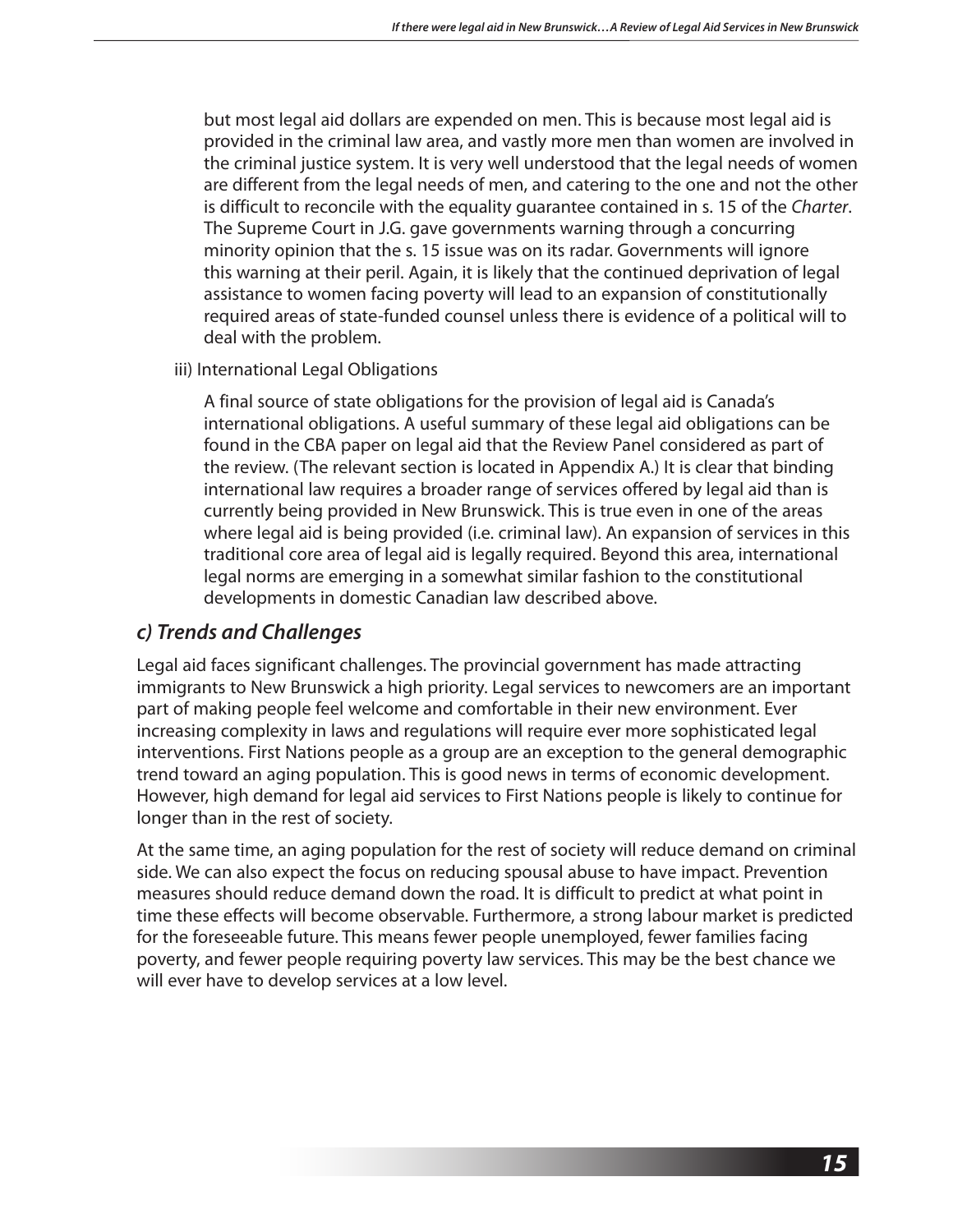## *3. Legal Aid in New Brunswick Today*

### *a) The Legal Aid Act*

The *Legal Aid Act* governs the provision of legal aid services in the province of New Brunswick. The *Act,* together with the Regulations, contains provisions ranging from high-level matters of governance, to extremely detailed eligibility, to minor administrative matters.

The *Act* and the Regulations are a patchwork of amendments that all parties (including the NBLASC, the Review Panel, and the Department of Justice) agree must be replaced by new legislation.

NBLASC is seriously impeded in its work by the fact that financial issues, normally considered the policy of the Board of Directors or to be in the discretion of management, are contained in the *Act* and the Regulations.

One example is a provision in the regulations that non-residents of New Brunswick (even if they are Canadian citizens) are not eligible for legal aid in the province. This provision runs contrary to an existing federal-provincial agreement. Another example is the requirement for a 40% holdback to year-end of private criminal lawyer's fees. This provision exacerbates the problem of the low private bar legal tariff and thus discourages private lawyers from providing legal aid services.

### *b) Organization of the Delivery of Legal Aid Services*

NBLASC is an arm's-length organization with a governing Board of Directors. The Legislative intention is that it be very independent of government and is therefore not an agency of the Crown. Except for a number of anomalies in the *Act* (such as the provision that the Executive Director be appointed by the provincial Cabinet) the intended organizational independence has been largely achieved.

In addition to the governing Board of Directors, there are Area Legal Aid Committees in each of the eight service regions of the province. These Area Committees are made up of six volunteers (three lawyers and three laypersons) who act as a first level of appeal.

The Head Office is in Fredericton (which doubles as the regional office for the Fredericton area) and there are 7 other regional offices in the following areas:

| <b>Bathurst</b> | Edmundston  |
|-----------------|-------------|
| Saint John      | Woodstock   |
| <b>Moncton</b>  | Campbellton |
| Miramichi       |             |

### *c) Legal Aid Program Services*

i) Criminal Law Services

There are several services offered in the criminal law area:

1) There is a phone service (*Brydges* Counsel) – available 24/7 – which provides initial advice for persons taken into custody by a law enforcement agency.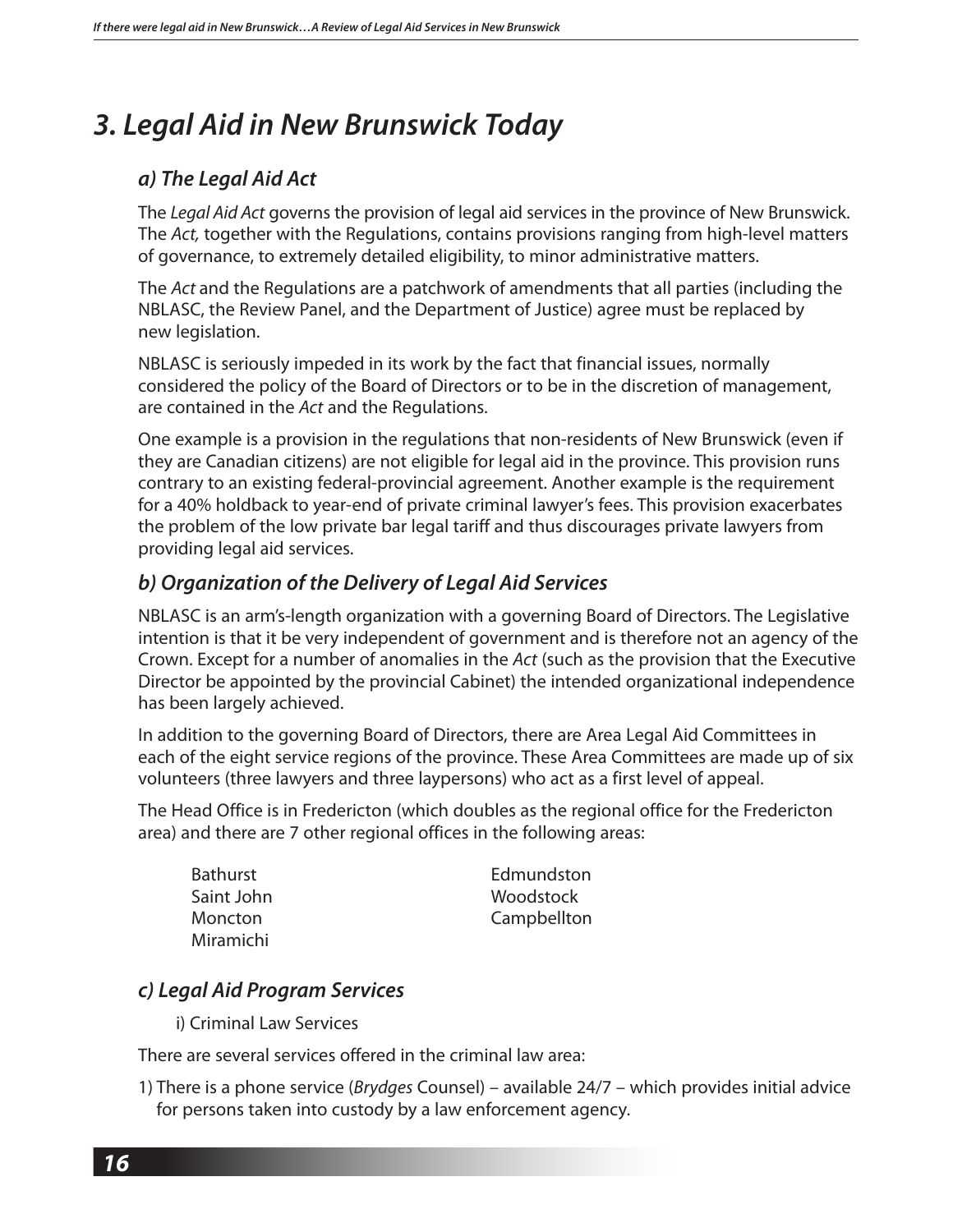- 2) Everyone, regardless of income, is entitled to duty counsel on first appearance. Duty counsel provides brief legal representation at the pleadings stage of trial.
- 3) There are income-tested services of criminal legal counsel for persons charged with offences where there is a likelihood of incarceration. A \$50 up-front fee is required (as is also the case in domestic proceedings), although it may be waived on the discretion of the intake officer if she/he determines that it is impossible for the client to pay this amount.

NBLASC provides legal services for applications under the *Criminal Code* initiations in the Mental Health Court in Saint John. Summary conviction charges or Provincial offences are not eligible for legal aid even though the penalties for some charges can be quite severe.

ii) Domestic Law Services

 This area of legal aid services is restricted to very specific circumstances. Assistance is granted for domestic law services where there is an allegation of spousal abuse and a court social worker agrees. Issues covered by this service include custody of children, support payments, property division, and no-contact orders.

 Where no abuse is alleged, the client is referred to mediation. If this fails, the client is referred to a legal aid lawyer for matters of support and variations in support, provided the client meets a financial eligibility test.

 As well, clients are requested to pay the \$50 up-front fee in domestic cases. As in the case of criminal clients, this fee may be waived at the discretion of the intake officer if she/he determines that it is impossible for the client to pay this amount.

 There is an additional provision that domestic legal aid clients alleging abuse (who have more than \$20,000 worth of jointly held real property) may not get services covering property division matters.

### *d) The Legal Aid Budget*

The following are the 2007-08 budget for legal aid totals:

Expenditures by NBLASC:

| Criminal<br>Domestic<br>Services/Overhead:              | \$4,220,000<br>\$1,710,000<br>\$1,301,000 |
|---------------------------------------------------------|-------------------------------------------|
| <b>TOTAL:</b>                                           | \$7,231,000                               |
| Revenues (Sources of Legal Aid Funding):                |                                           |
| Provincial:<br>Federal:<br><b>Client Contributions:</b> | \$4,583,000<br>\$2,465,000<br>81,000<br>S |

| <b>TOTAL:</b> | $$7,231,000*$ |
|---------------|---------------|
|---------------|---------------|

Interest and Other:  $\frac{1}{2}$  102,000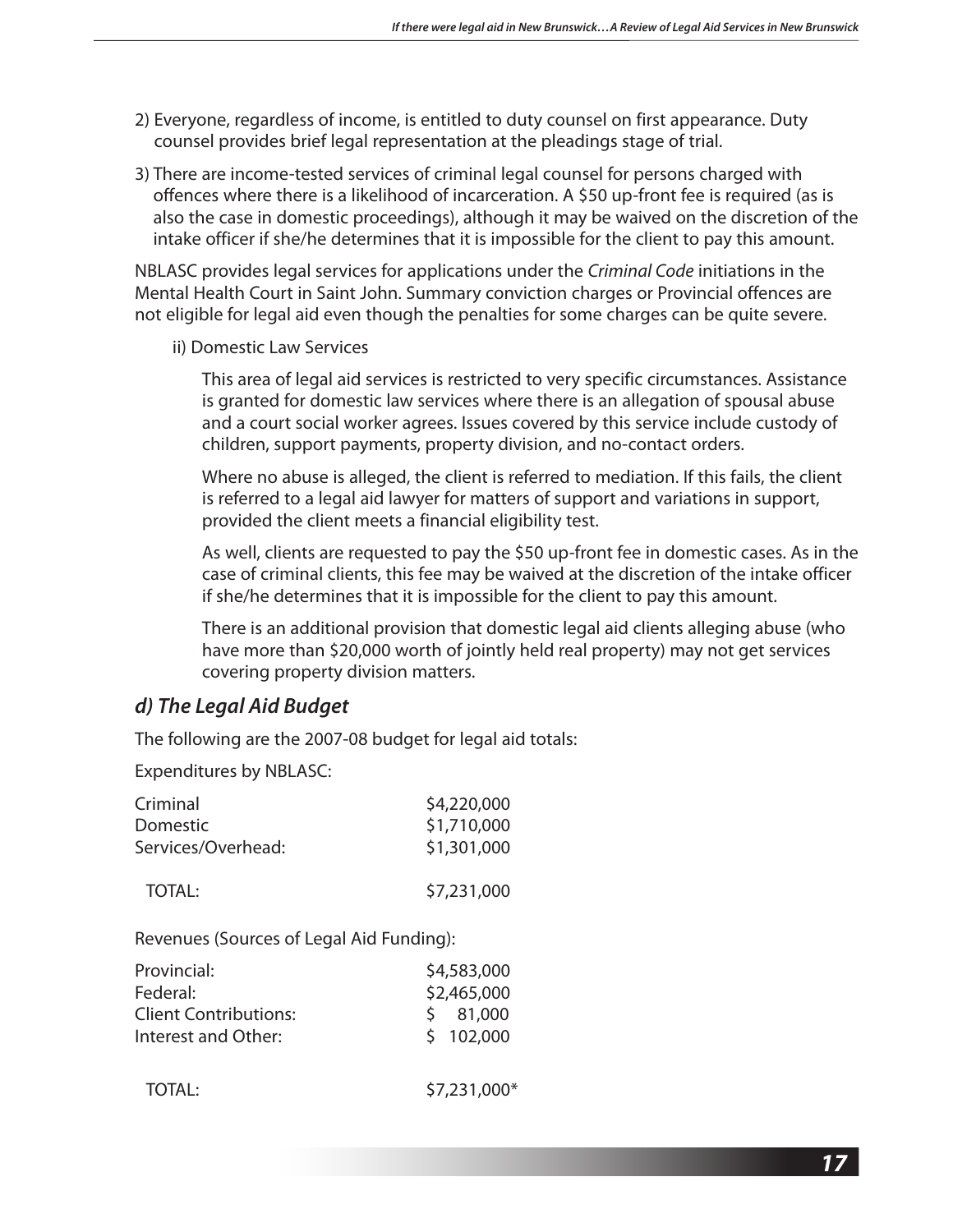\*Note: there is no provision for a Law Foundation contribution in these numbers. This contribution has been in the order of \$150,000 annually and is likely to be forthcoming in the 2007-08 year. If so, both revenues and expenditures should be increased by \$150,000.

All federal contributions are for criminal Legal Aid services. The federal contribution was capped in 2005 at \$2,465,000. The Federal Government proposes to extend their funding agreement to 2012 at the 2005 level. Negotiations are ongoing at this time. The Domestic Legal Aid Program is funded entirely by the Province.

#### *e) Management Information*

The Review Panel examined a number of documents provided by the Department and the NBLASC, including policy and budgetary submissions and general program information. The Annual Report to the Legislative Assembly for 2005-06, the latest year available, was also examined. The Review Panel was unable to find in any of these documents the management information the NBLASC needs to run their business. Although there is data contained in the Annual Report, it does not represent management information. We therefore have to conclude that outside of periodic spending reports that there is none.

If management do not receive pertinent and timely information on what is going on in the Legal Aid program on a weekly or monthly basis, if this information does not have a qualitative as well as a quantitative basis, how do they make decisions? How is the Minister, Board of Management, and Cabinet supposed to make policy and budgetary decisions if all they have put in front of them is management's opinion unsupported by facts?

This issue is important and should represent an early priority for the new Board.

### **Recommendation #1**

The NBLASC should make the development and use of proper management information an early priority.

## *4. Criminal Legal Aid*

Criminal legal aid is the traditional focus of legal aid services. As discussed, there are constitutional and legal requirements for state-funded counsel for some criminal cases. There is also a federalprovincial funding agreement in NBLASC for criminal legal aid. Despite this well-institutionalized status, criminal legal aid was in grave danger before the coming into being of the current NBLASC. Reasons for the malaise were a severely under-funded judicare model and a bar no longer willing to bear the impact of miserly and inappropriate legal aid tariffs. The move to a predominant staff model and some increase in provincial funding has brought considerable improvements to some aspects of criminal legal aid in the province. In particular, the provision of duty counsel services by NBLASC staff lawyers has led to better and more consistent service.

### *a) Duty Counsel*

While the move to staff duty counsel was generally thought to be a big improvement in terms of service, many stakeholders noted that services were often provided in an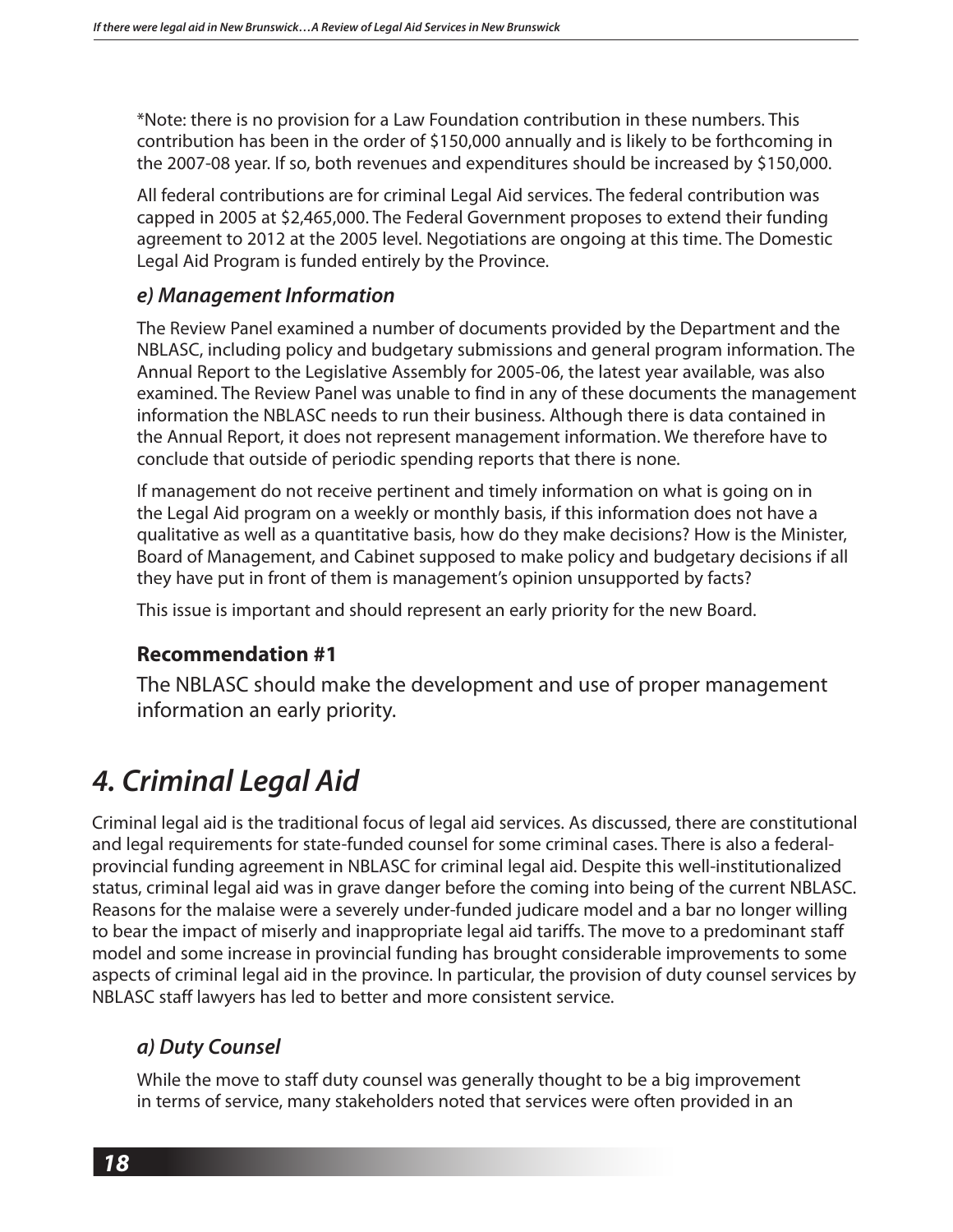assembly line and rushed fashion. Given the high importance of the plea stage in criminal proceedings, all reasonable efforts must of course be made to ensure that guilty pleas are sound. This requires more preparation time than appears to be available to many duty counsel. A limited file load would ensure that individual duty counsel are not made to single-handedly bear the burden of under-funding.

### **Recommendation #2**

Duty counsel should have managed and limited file loads.

Satisfaction with duty counsel services was generally high, but was lowest for special and high needs defendants. These included defendants with significant mental health issues, women, particularly those with substance abuse issues, First Nations individuals, and linguistic minorities. There is a potential for community partnerships with service organizations representing these groups, and it was generally felt that a threshold awareness of issues on the part of duty counsel was essential to ensure that available services were being accessed and service organizations called in to provide assistance. We heard from mental health, multicultural, and Elizabeth Fry Society representatives that they are able to provide considerable assistance where they are aware that a person is in the system, but that referral is rare and discovery of need haphazard.

### **Recommendation #3**

Duty counsel should receive additional training to deal with special and high needs defendants.

### *b) Serving First Nations Accused*

First Nations groups and individuals suffer from a lack of legal services not comparable to any other group. Native men and women are vastly disproportionately involved in the criminal justice system, more likely to be denied bail, more likely to be punished by a sentence of imprisonment, and more likely to be victims of crime. Their legal needs tend to be complex, complicated in part by the historical burden of discrimination and in part by the convoluted legal responses to discrimination, past and present. To this is added a lack of availability of legal services in Native languages and a lack of training for lawyers on all sides about Native culture and particular challenges facing First Nations people in the justice system. The Review Panel is not in a position to make recommendations to address these issues. We do wish to relate to the Minister and the NBLASC the advice given to us by representatives of the Aboriginal communities of New Brunswick which have been financially modest, sensible, and undemanding in program terms. There is strong support for a court worker program to facilitate Native access to justice and a better understanding of the justice system for those involved in it. There is a need for provision of legal services in Native languages. And there is a need to build justice capacity on reserves across the province to strengthen community resources for addressing criminal and family law challenges.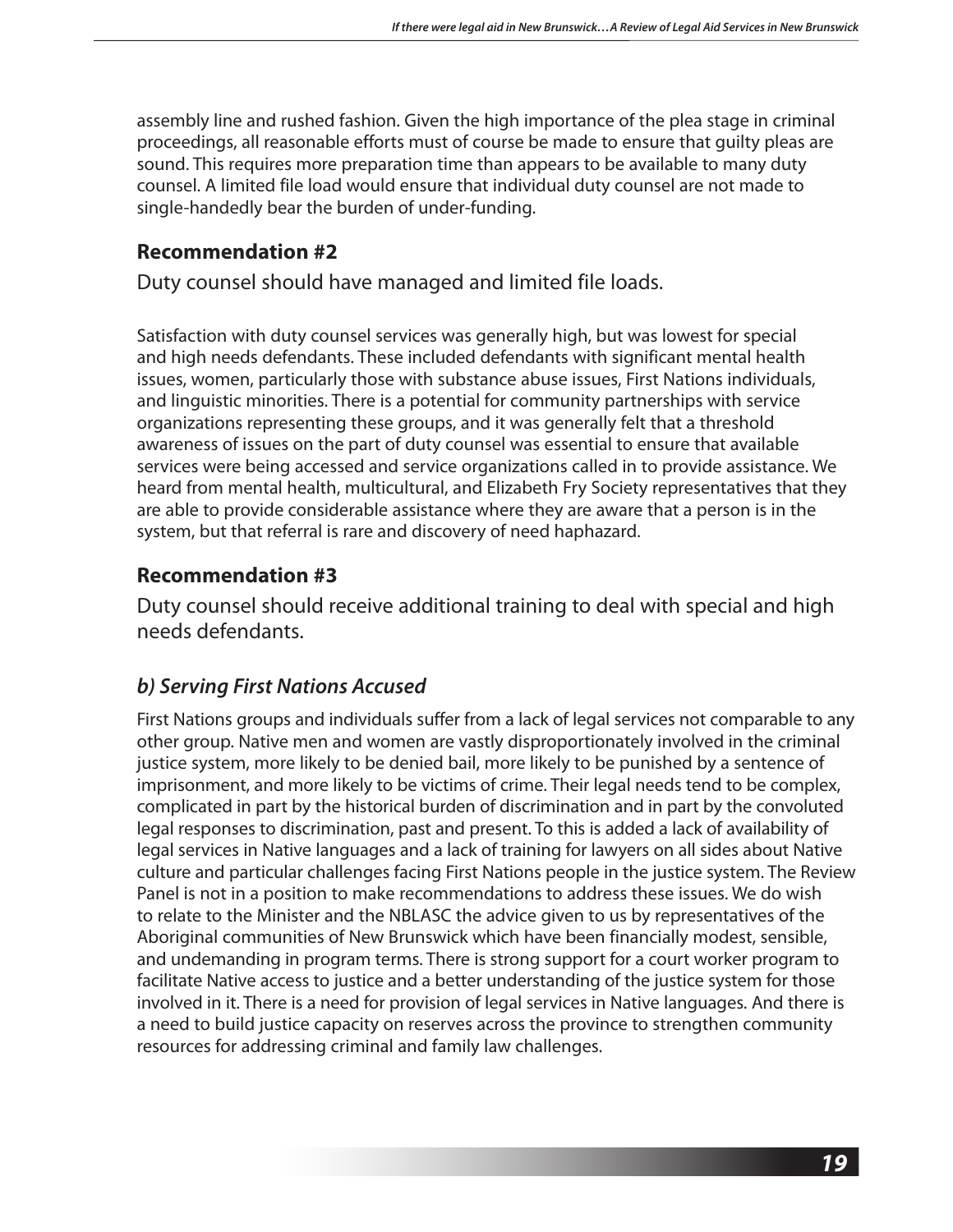Establish a court worker program in consultation with First Nations groups.

### *c) Current Practices and Use of Resources*

In some locations, there are some possible efficiencies that are currently not realized. Remand prisoners are shuttled a great distance for minor appearances and there are delays for show cause hearings because duty counsel is only available on plea days and alternate arrangements are difficult. Some courthouses have technological support for video conferencing, but duty counsel are currently not using this technology. Clearly, video conferencing is not appropriate in all circumstances. However, the technology should be used in appropriate circumstances (e.g. where this would avoid delays in show cause hearings).

### **Recommendation #5**

NBLASC should consider the use of video conferencing technology where appropriate.

Beyond duty counsel services, a mixed model currently exists for the provision of representation services in criminal law. Some clients are represented on a certificate basis, while other clients are represented by staff lawyers, frequently the same lawyer who appeared as duty counsel at earlier stages. In the opinion of the Review Panel, the efficiency or otherwise of this part of the service is difficult to measure. The NBLASC does not impose hour or block funding limits on files at the time of issuing a certificate or assigning cases to staff lawyers. This practice appears to be unique to New Brunswick and is difficult to rationalize. It makes it difficult to budget certificate expenditures and requires very active file management, including taxation after the fact.

### **Recommendation #6**

The Board should consider adopting ceilings for certificates and staff lawyers in terms of hours or block funding to better manage expenditures.

New Brunswick has been experimenting with a number of courts of specialized jurisdiction, notably the mental health court in Saint John and the domestic violence court in Moncton. These courts are generally thought to make an extremely valuable contribution to addressing complex social matters. Legal aid can make a significant contribution to the proper working of these courts. Continuity of representation is crucial and has to extend over lengthy periods of time while an individual remains under the supervisory jurisdiction of the court. Extended duty counsel services appear to be the most efficient and consistent delivery model for supporting individuals in the special jurisdiction courts.

### **Recommendation #7**

NBLASC should provide extended duty counsel services to provincial courts of specialized jurisdiction.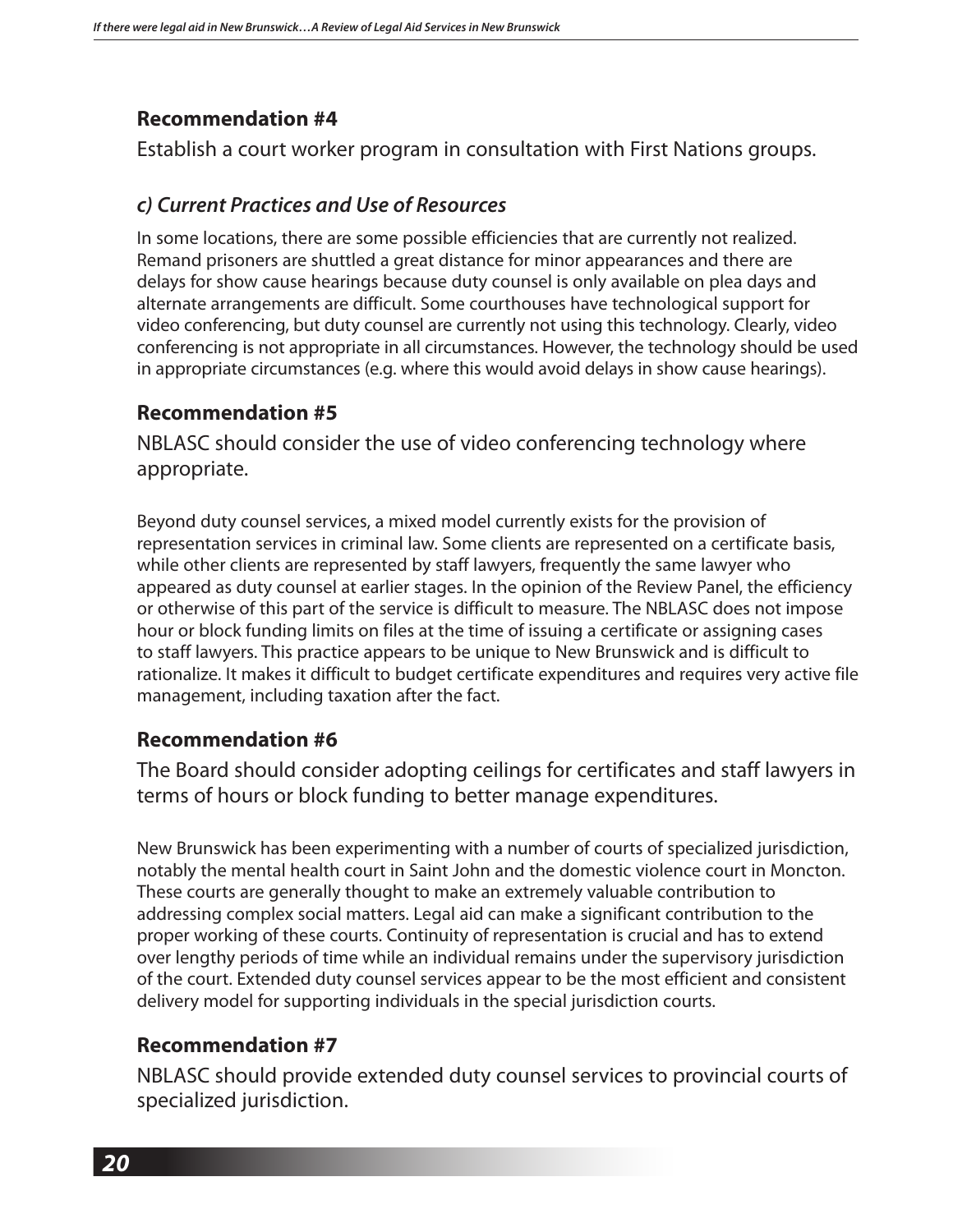The NBLASC continues to have recruitment problems for certificates, in part because the tariff continues to be unconscionably low, but also in part because only 60% of a lawyer's bill is paid in a timely fashion. The remaining 40% is paid at year end and is subject to budgetary room. Cash flow is a major concern in all business endeavours, and law offices are no exception. The rule thus creates a major disincentive for the private bar to take on certificate work. The rule is not of NBLASC making. Rather, it emanates from regulation. It is thus the Minister who needs to address this issue.

### **Recommendation #8**

The Minister should revoke the 60/40 rule by amending the regulation. (84-112 subs. 79(23))

While the eligibility criteria in the criminal field are moderately less confusing than they are on the domestic legal aid side, there is still opportunity for more explicit and streamlined criteria and processes. Currently, the NBLASC does not use an eligibility grid. The representatives of NBLASC considered this an advantage since it permitted greater discretion. With respect, the Review Panel disagrees. Discretion is useful for dealing with marginal cases, but it should not be the sole or even primary mode of decision-making. Clearly articulated eligibility criteria lead to faster, more consistent service, more streamlined processes, lower appeal rates, and, perhaps most importantly, an ability of potential clients to self-screen. Stakeholders indicated a great deal of dissatisfaction with eligibility decisions in terms of delay, lack of clarity, and uniformity.

### **Recommendation #9**

The Board should consider establishing criteria and an eligibility grid for financial eligibility for criminal legal aid and make recommendations to the Minister. The Board should consider sliding scales with staged client contributions, inclusion of family size as a factor, and consideration of discretion for disabled accused with exceptional expenses related to their disability.

### **Recommendation #10**

The Board should clearly delineate areas of discretion and review the exercise of discretion periodically to ensure just and consistent application of criteria.

One of the issues raised by the terms of reference with respect to eligibility was the question of whether assets (personal, or, in the case of youth, parental) should be included for determining eligibility. This is an issue that the Board should address in its general review of eligibility criteria. The Review Panel would recommend not including assets for purposes of financial eligibility, since the administrative effort required is likely to far outstrip any savings.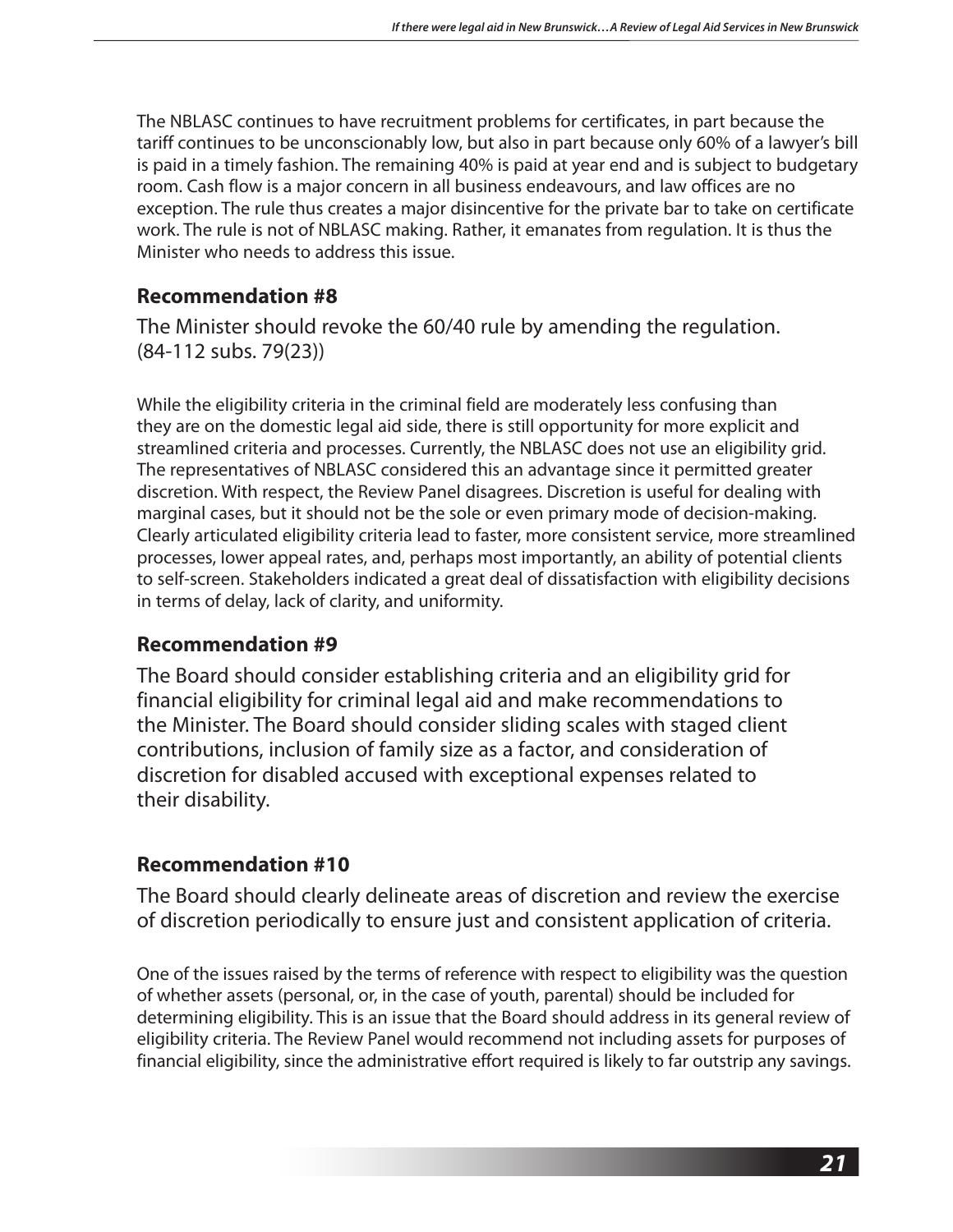The Board should consider whether to accept the Review Panel's recommendation not to engage in asset testing.

Similarly, the NBLASC currently requires a \$50 client contribution before it will take on representation. Intake officers have the power to waive the client contribution. A blanket requirement makes little sense. It is like having a \$50 application fee for welfare. It is likely unconstitutional, causes delay in the system, and contributes only minimally to the overall NBLASC budget.

#### **Recommendation #12**

The Board should drop the \$50 client contribution.

In part due to the excessively complex eligibility criteria and part due to a lack of articulation of criteria, eligibility decisions are frequently slow. There are unacceptable delays. Selfscreening is impossible because criteria are unclear. The review panel identified intake officers as a likely source of great expertise for any effort to streamline the intake process.

#### **Recommendation #13**

Intake officers should be actively involved in developing a more streamlined process.

#### **Recommendation #14**

NBLASC should undertake an operational review of the application process.

Service in criminal legal aid is currently less than comprehensive and has a number of gaps that are difficult to justify either from an access to justice or from a compliance with the federal-provincial agreement perspective. NBLASC is well aware of the gaps and of the fact that they are undesirable, but for budgetary and governance reasons has been unable to address the problems. There are several specific instances:

#### 1) The Rule Against Multiple Certificates

 The current limit on representation for similar offences in the same 24-month period to a single instance leads to gaps in service where incarceration is a near certainty in case of conviction. Since many repeat offenders now face mandatory minimum sentences, and since recidivism has long been considered a primary ground for imposing incarceration, the limit leads to deprivation of service for those most at risk. The reality of recidivism is that most offenders do not reoffend, but those who do tend to be multiple recidivists and tend to reoffend in the same area (e.g. multiple drunk driving charges or multiple B&E charges). Trying and sentencing these individuals is necessarily more complex, making legal assistance necessary and in some cases constitutionally required.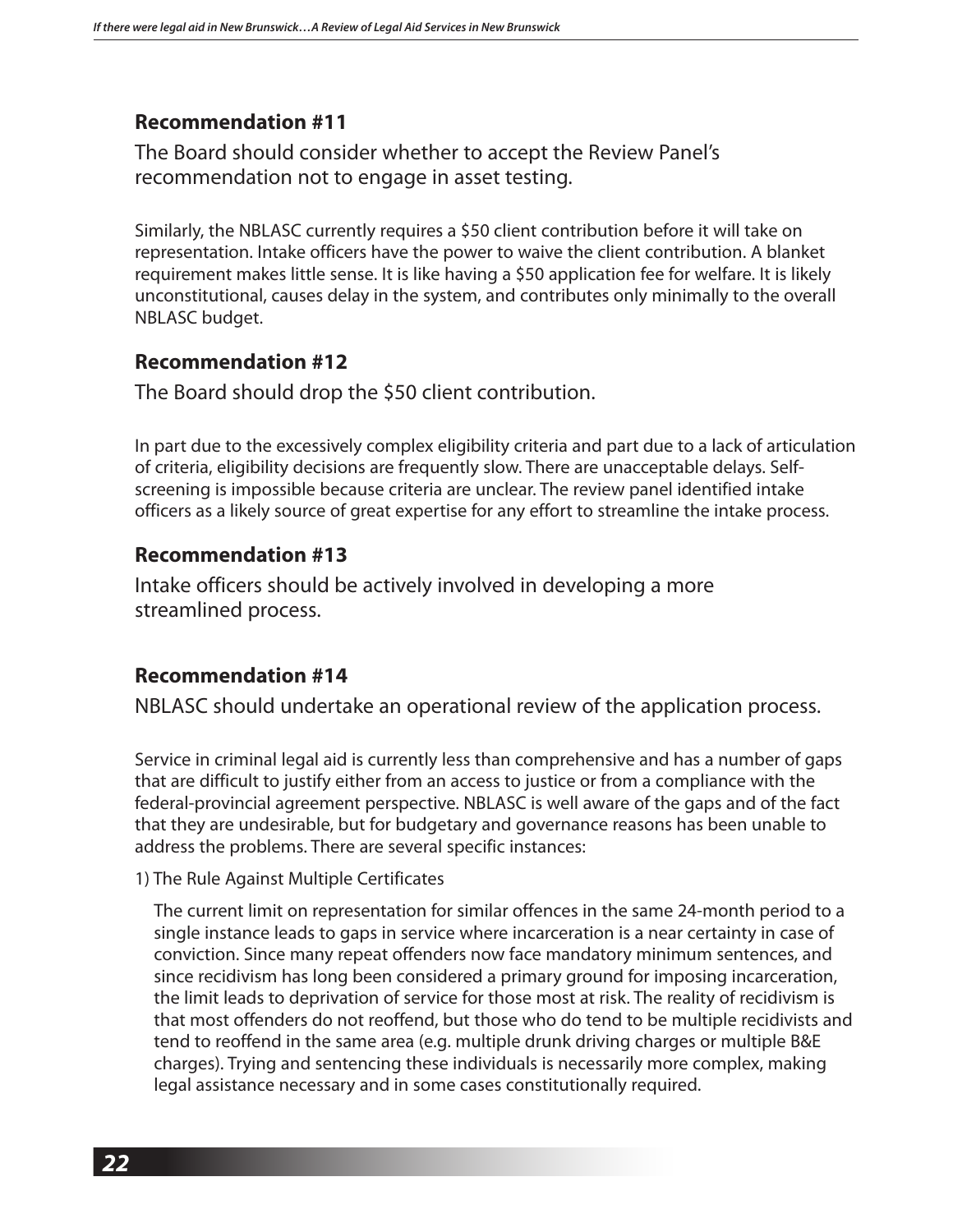The Board should urgently consider revoking the multiple certificate rule.

#### 2) Summary Conviction Offences

 It used to be true that summary conviction offences were considered less serious and were, in many cases, unlikely to lead to incarceration or other restrictions on the liberty of an individual. These days are long past. The vast majority of criminal offences are "hybrid" and the Crown frequently selects the summary route. In particular, the sentencing increase from 6 to 18 months for summary conviction sexual assault is a clear indication that fairly serious matters are now being addressed summarily. Despite these developments, the NBLASC has a policy of denying legal aid to individuals charged with summary conviction offences. This blanket exclusion is untenable. Representation should not depend on the procedural niceties of the Code, but rather on a substantive assessment of need.

### **Recommendation #16**

The Board should urgently consider extending legal aid to summary conviction offences where imprisonment or other restraints on liberty are a likely outcome.

3) Provincial Offences

 In a similar vein, there is now a very limited amount of legal aid assistance available for provincial offences. In most instances, it would appear that this is a need that may well be addressed through student and community legal aid, if such a delivery form was to be implemented. In the meantime, the Review Panel notes that there exists a disproportionate impact of provincial offences on First Nations people, particularly in licensed activities such as hunting, fishing, and other resource harvesting.

### **Recommendation #17**

The Board should reconsider legal aid practices with regard to provincial offences with particular attention to fishing and hunting charges and the differential impact on First Nations individuals and communities.

There is a pressing need to provide ongoing legal support to incarcerated persons. These individuals are most vulnerable and in need of services dealing with issues ranging from conditions of incarceration to parole and programming access. The service should be delivered in partnership with John Howard and Elizabeth Fry Societies as a monthly outreach service.

### **Recommendation #18**

The Board should extend legal aid services to cover prison law.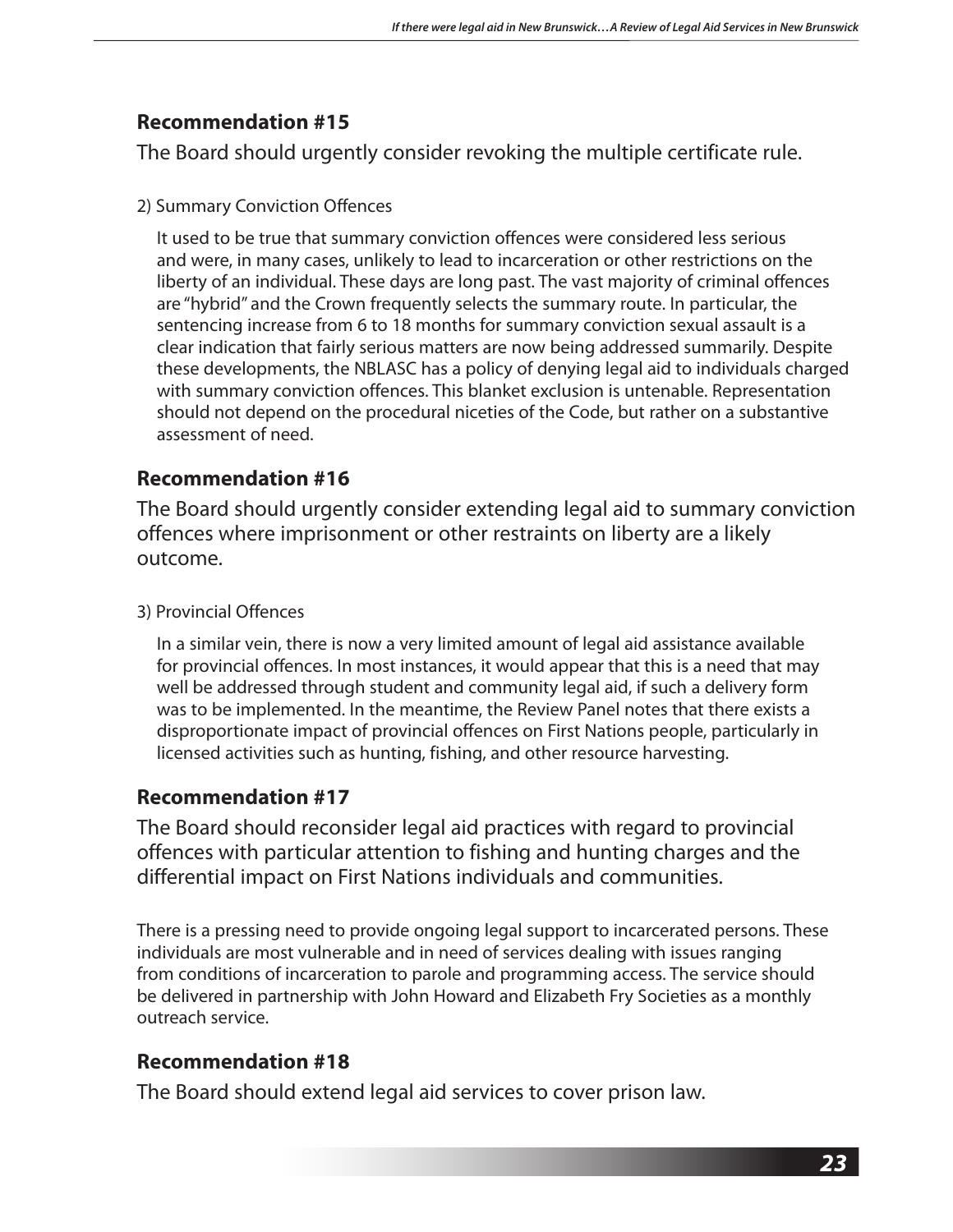The Department currently pays for court ordered counsel out of the court services budget without separate budget line. This creates unpredictability in the court services funding and creates an institutional incentive for NBLASC not to provide counsel where court ordered counsel is likely or certain. It is clear that there is no room in the current NBLASC budget to provide these services, so extra funding is required. This recommendation is fiscally neutral in terms of departmental funding, since the monies to be spent by NBLASC under the recommendation currently come out of departmental funding as well.

#### **Recommendation #19**

The Department of Justice should enter into a Memorandum of Understanding with the NBLASC to provide court ordered Rowbotham, Fisher, YCJA s. 25, and CC s. 685 counsel. Funding for these extra services should be transferred from the current budget of court services.

In the future, demand for criminal law services will certainly increase in the short term. In its pursuit of its law and order agenda, the federal government has been very active in the area of criminal law, undertaking a number of initiatives to amend the Criminal Code ranging from the creation of new offences to changes in area of sentencing. The amendments before Parliament regarding sentencing show four related trends:

- 1) Increased use of mandatory minimum sentences;
- 2) Harsher sentencing ranges for both existing and new offences;
- 3) New limits on conditional sentences; and
- 4) Facilitation of dangerous or long-term offender designations.

The changes restrict the availability of conditional sentences generally. This is likely to increase overall incarceration rates at a time when the sentencing reforms of the 1990s are beginning to show some improvement in this area. It remains to be seen whether sentencing judges will use the precedents developed under the previous law that shifted offenders from probation to the conditional sentencing regime (usually referred to as the "net-widening" effect of conditional sentences) to now shift even more offenders into the custodial regime, or whether the trend will reverse so that probation orders increase. Under current federal government proposals, federal funding for criminal legal aid would be frozen for ten years; any new initiatives will require provincial funding.

In the longer term, some demographic developments will counteract this increase in demand. As noted, as the New Brunswick population ages, crime will decrease.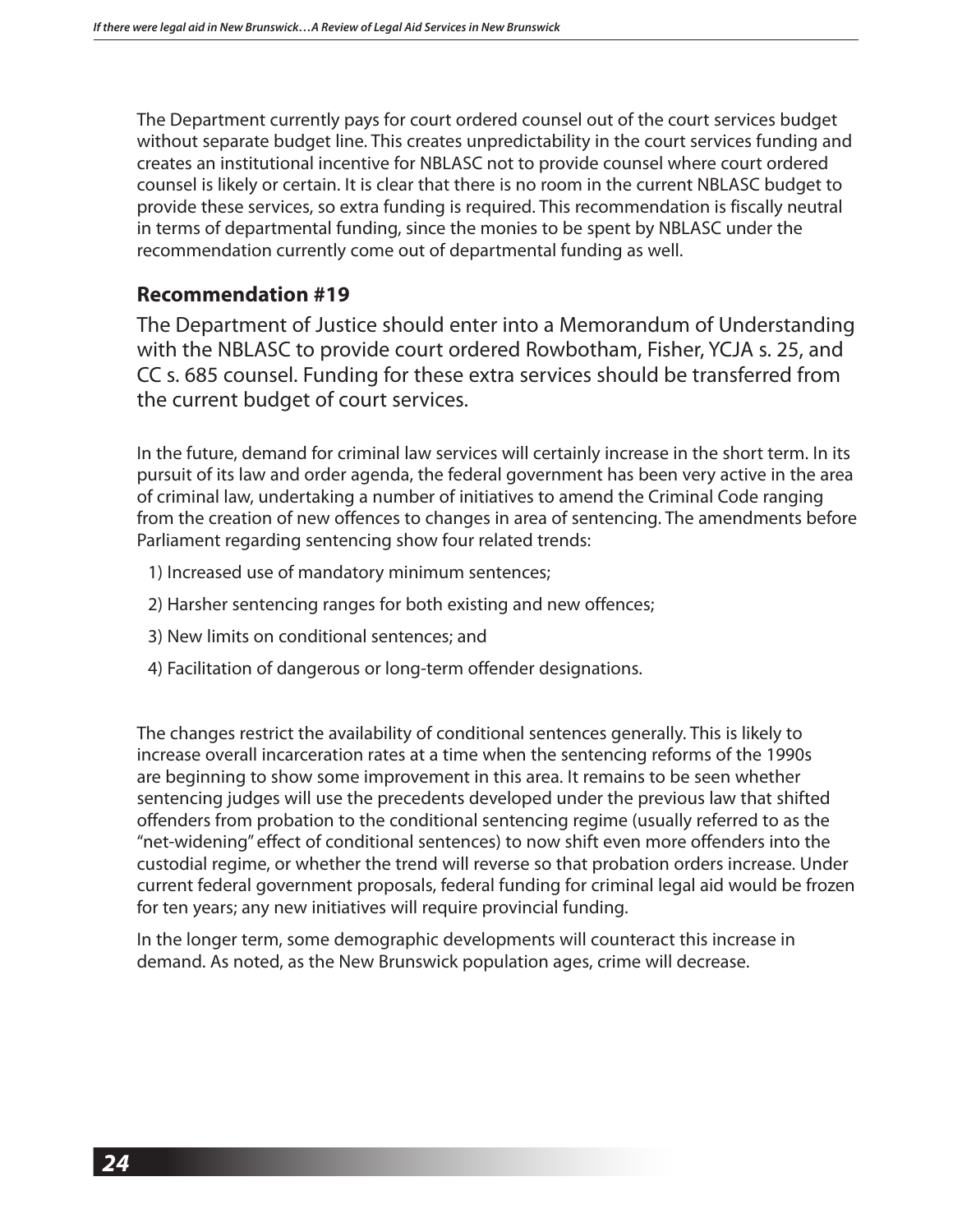## *5. Domestic Legal Aid*

Domestic legal aid (also sometimes referred to as civil or family law legal aid) provides limited family law services on family breakdown, particularly where a history of abuse contraindicates the use of family mediation. The issue of domestic legal aid has been studied in New Brunswick by Status of Women and by researchers of the Muriel McQueen Centre at the University of New Brunswick. Both these sources discuss the program in more detail than is possible in the present context. Regard should be had to these sources of expertise in any review of the legal aid program.

### *a) Eligibility Criteria*

A central eligibility criterion for Domestic Legal Aid Services is that the applicant must show evidence of spousal abuse. The initial point of contact with the program is the court social worker who screens clients under this abuse criterion.

The Review Panel believes this criterion is problematic on a number of fronts:

- 1) There will be clients in dire circumstances who need legal help and can only get it if they make a claim of abuse, whether they have been abused or not;
- 2) Clients may simply be unwilling, at that juncture, to openly talk about their abuse experience, placing them in an uncomfortable position or even discouraging them from applying for legal aid in the first place;
- 3) An appearance in court with a legal aid lawyer makes public the fact that the client has been abused, which can unfortunately have a stigmatizing effect;
- 4) Criteria such as abuse are difficult to administer and can be a significant factor in frontend service delays. Concerns about such delays were raised repeatedly by stakeholders in presentations to the Review Panel.

In place of spousal abuse criteria, the Review Panel favours a simple income test. We have heard differing opinions about the impact this may have on demand. While the Review Panel has concluded that this change would tend to increase demand, some middle- and higher-income clients would not qualify under an income test, reducing demand. This approach will also allow for a single point of entry to the legal aid program through the intake workers, greatly simplifying the application process for both the clients and for NBLASC.

### **Recommendation #20**

The Board should replace the spousal abuse criteria for domestic legal aid with a simple income test.

The Review Panel did not consider recommending a particular threshold for income-tested eligibility. One option would be to use the criteria employed for criminal legal aid eligibility. It need not be so. There may be different criteria to consider in choosing an income threshold for domestic legal aid clients. For example, a higher threshold could be considered along with a sliding scale of client contribution, offering some prospect of shared help in hiring legal assistance.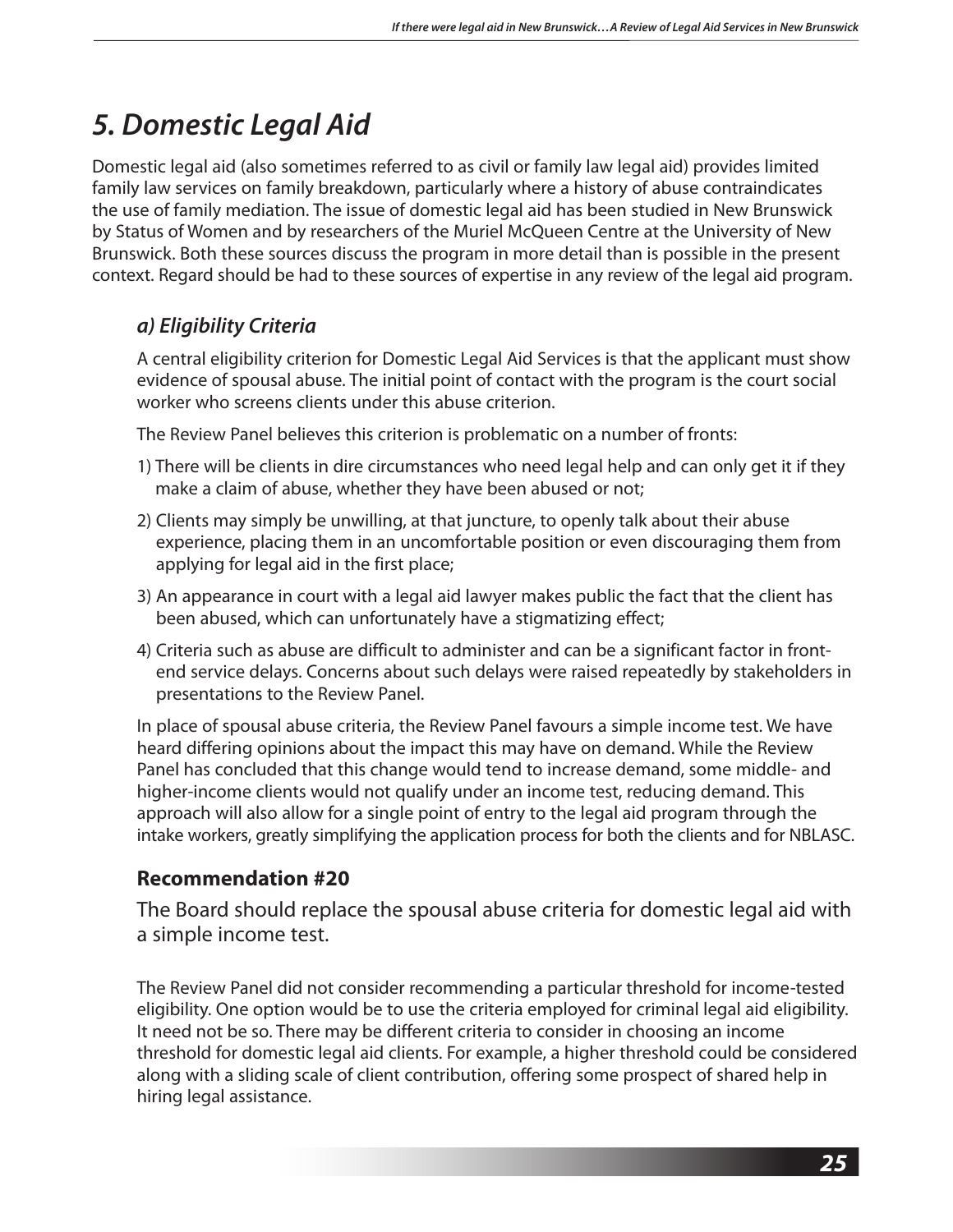The Review Panel also concluded that the limit of \$20,000 marital property for domestic legal aid services dealing with division of marital property should be dropped. In its place, the legal aid program should pursue a contribution from the proceeds of the ultimate property settlement. In the panel's view, the present policy simply encourages people to forego the pursuit of property over \$20,000. The program is further limited to marital property division in routine cases. This means that assistance is not available for more complex cases when it is most needed.

### **Recommendation #21**

Legal aid assistance should be made available in complex domestic cases.

### *b) Financial Limits on Service*

The Review Panel also noted that NBLASC places a \$1000 limit on the value of Domestic Legal Aid services. The legal aid lawyer, when reaching this limit, would have to withdraw from the case leaving the client with matters unresolved. This is unacceptable and should be changed. In place of the financial limit, a pre-evaluation should be done of the needs of the case. The \$1000 limit is too much for some cases and not enough for the more complex cases.

### **Recommendation #22**

The amount of resources dedicated to a domestic case should be established through a pre-evaluation of the case needs.

### *c) Increasing Efficiency and Improving Service*

The Review Panel found that screening for eligibility and assigning a lawyer for domestic legal aid clients can be unduly slow (one factor among several is the abuse criteria discussed above). These clients are in highly stressful situations and delays add to this stress. An additional and very concrete problem is that their situations are very fluid. There are issues surrounding child custody, access to liquid assets, and a critical need for support, all of which will most likely deteriorate with long delays in service.

Court delays can also be endemic, adding to this problem. Delays in getting to court for an issue like child custody can be very prejudicial to the subsequent outcome. If, for example, the children have stayed at home with one spouse for weeks or even months while the other spouse has left the home, courts may well opt for the stability of the current situation to the detriment of the parent who left.

### **Recommendation #23**

The application and approval process should be streamlined to speed assignment of counsel in domestic cases.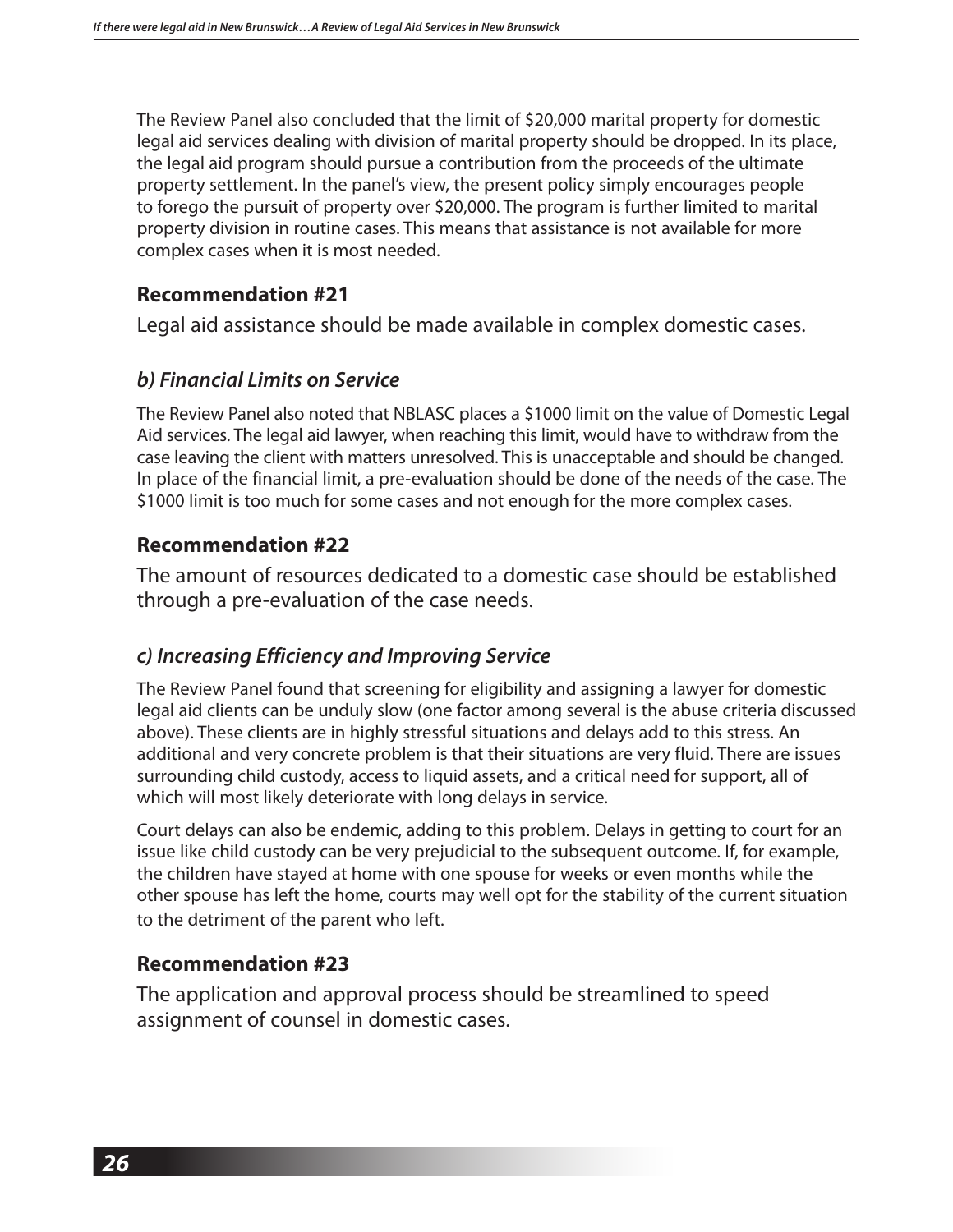The Review Panel believes that sensitivity to the needs of legal aid clients, most particularly clients of domestic legal aid, means being willing and able to tell people where they stand on their application or the stage where their case currently rests. Clients should be able to call the NBLASC to get this information. We realize this may be difficult or even impossible with a paper-based case management system. However, with the current development of an IT-based case management system, this service could be instituted.

### **Recommendation #24**

There should be a means whereby clients of legal aid can obtain information on the status of their application or, if approved, of their case.

Finally, in serving Aboriginal clients, the review panel wants to alert the NBLASC to a possible change to the *Indian Act* dealing with matrimonial real estate property on reserve lands. These changes could result in a novel need for representation.

## *6. Legal Aid Clinics*

One of the major gaps in service that the Review Panel identified in the course of consultations, repeated by all community stakeholders, was the shortage of legal information, advice, and general poverty law services. These issues range from income assistance and CPP and EI appeals to utility cut-off reviews and information about and advocacy for tenants' rights. Many of these issues could be dealt with appropriately through community legal aid clinics and community outreach programs.

### *a) Student Legal Aid Clinics*

In its terms of reference, the review was directed to investigate the possibility and usefulness of establishing student legal aid clinics associated with the two law faculties in the province at UNB in Fredericton and at U de M in Moncton. The Review Panel met with the deans of the two faculties as well as with Donna Franey, Executive Director for the Dalhousie student legal aid clinic in Halifax, Nova Scotia.

The Dalhousie model is impressive. Six review counsel and 1.5 community legal workers supervise 48 students in a year. The clinic budget is in the order of \$850,000, drawn from a number of sources. The clinic provides services to clients of Nova Scotia Legal Aid where there is a conflict, typically in criminal and family law. It also provides broad poverty law services; priorities are set by the Board of Trustees each year. The clinic also runs a number of outreach legal information programs staffed by a community support worker and law students. They manage a website and a helpline operated by students. Dalhousie Legal Aid also engages in test case litigation. Current priorities in community legal aid services include tenants' rights, social assistance, food security, and utility board reviews. The clinic course is very popular among students and the clinic tends to have a waiting list of students seeking enrolment. Students work at the clinic in a 13-credit course and are at the clinic essentially full-time for the term.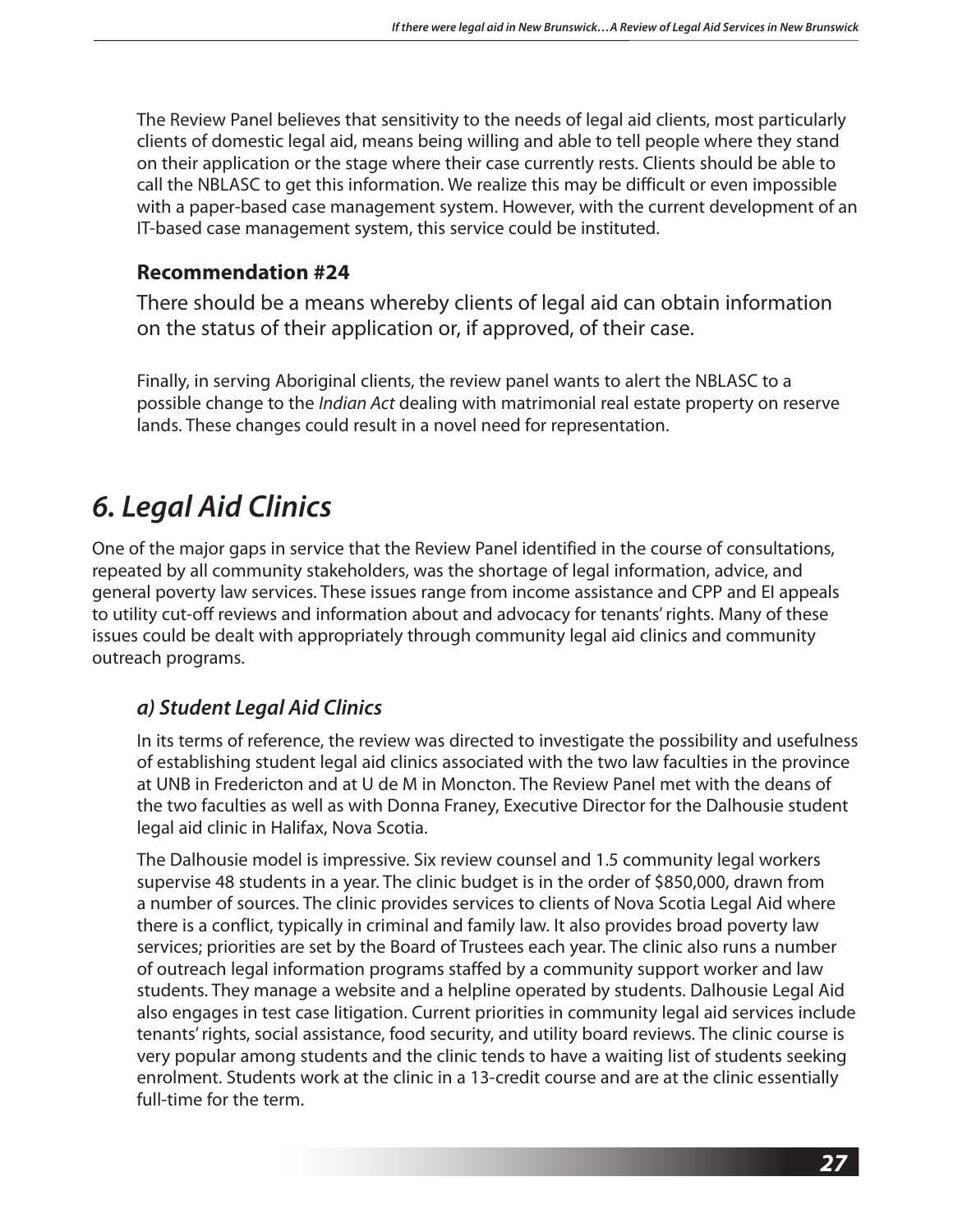### *b) Benefits of Legal Aid Clinics*

Legal aid clinics, whether community or law faculty based, bring great potential benefits:

- 1) providing services in currently severely under-serviced areas;
- 2) expanding poverty law and family law services;
- 3) providing advice to clients outside the current service offerings;
- 4) handling the more minor matters;
- 5) providing support to counsel and pre-screening for legal aid staff lawyers.

Student legal aid clinics are more limited than community legal aid clinics in their geographic (and linguistic) scope. However, there are additional benefits student legal aid clinics can bring to a legal aid program:

- 1) student legal education will be enhanced by a strong clinical component;
- 2) participating students will graduate law school with well-developed community service skills and ethics;
- 3) NBLASC will find a fertile recruitment ground in the student clinics;
- 4) graduates will have better awareness about legal aid programs;
- 5) the clinic will build support for the program in the legal community;
- 6) and clinics foster a *pro bono* culture among students.

To realize on this potential, it would be important to look upon the student clinics as an integral part of legal aid services, rather than an extraneous add-on.

The Dalhousie clinic is the product of almost four decades of growth. It became clear in our discussions with both Ms. Franey and the Deans that any student legal aid program in New Brunswick would have to begin on a more modest scale. The Deans received the idea of student clinics with interest, and indicated that a three-, six- or nine-credit course might be appropriate for students in a start-up program. The NBLASC indicated to us that space sharing with a student clinic was possible. The Law Foundation indicated a willingness to consider a funding proposal. The Women's Issues Branch in particular should be invited to consider a funding proposal.

Two important issues that would have to be resolved are the provision of adequate supervision of students (including funding of supervisory counsel) and the Law Society's restrictions on what students are permitted to do in a supervised setting. It may also be necessary for the Law Society to negotiate special insurance rates for supervisory counsel, particularly in light of the fact that the practice would not include real estate transactions.

The overall conclusion of the Review Panel is that establishing student legal aid clinics would be an appropriate first step towards establishing a community legal aid clinic program in New Brunswick.

#### **Recommendation #25**

We recommend that NBLASC, the Department of Justice, the Law Society, the Law Foundation, and the law faculties of UNB and U de M enter into negotiations for the purpose of establishing student clinics.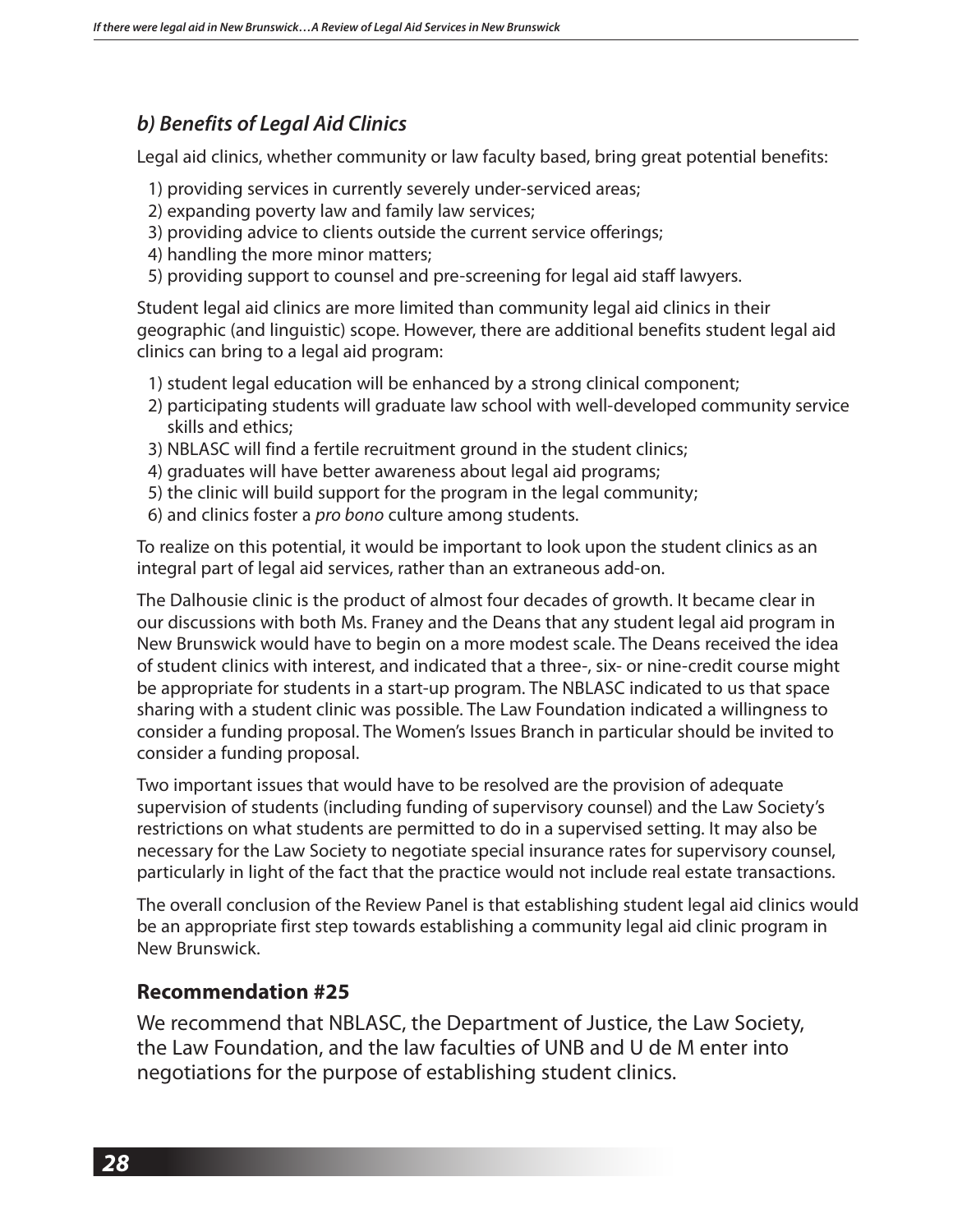## *7. Governance of the Legal Aid Program*

In the Review Panel's view, there are two important aspects to governance of the legal aid program. First and foremost is the requirement that the organization charged with delivery of the program be independent of the Executive Branch of Government. Second, it is essential that the internal governance structure and practices of NBLASC be clearly established, thoroughly implemented, and periodically reviewed by the Board of Directors.

### *a) Institutional Independence*

It is a reality of all provincial legal aid programs that their funding comes chiefly from government, both federal and, increasingly, provincial. It is also true that in order to run a cost-effective and efficient legal aid program, some use of government's common services is desirable.

At the same time, there is a need for institutional independence of legal aid programs to ensure that the Attorney General, who is ultimately in charge of prosecutions, cannot interfere or have the appearance of being able to interfere in the defense of persons criminally accused. Similarly, the Attorney General is usually adverse in interest to parents where the state is seeking guardianship over their children. Again, institutional independence of the legal aid program is important to preserve both the reality and appearance of justice.

A similar issue regarding institutional independence arises out of the arrangement whereby NBLASC solicitors act for the Family Support Orders Service to establish and enforce maintenance orders for separated or divorced social welfare recipients. The chief beneficiary of this work is the Minister of Family and Community Social Services, who recovers the support payments in the form of reduced social welfare payments.

### **Recommendation #26**

To preserve institutional independence, the NBLASC should discontinue representation of children who are the subject of guardianship applications by the Minister of Family and Community Services. The NBLASC should also discontinue the provision of legal services for Family Support Orders service cases.

It is clear that the provinces are afforded a large margin of appreciation in the design of the funding and governance structure of their legal aid programs (*R. v. Prosper* (1994), 92 C.C.C. (3d) 353 and *British Columbia (Attorney General) v. Christie,* 2007 SCC 21). Institutional bias created by enabling legislation is considered statutorily authorized (*2747-3174 Québec Inc. v. Quebec (Régie des permis d'alcool),* [1996] 3 S.C.R. 919 and *Ocean Port Hotel Ltd. v. British Columbia (General Manager, Liquor Control and Licensing Branch),* 2001 SCC 52, [2001] 2 S.C.R. 781). While an argument might be made that the rule of law requires certain minimum independence protections, it must also be recognized that the adjudicative function of the NBLASC is limited to eligibility decisions that can be judicially reviewed or circumvented through court ordered counsel. The NBLASC is thus not exercising judicial powers, but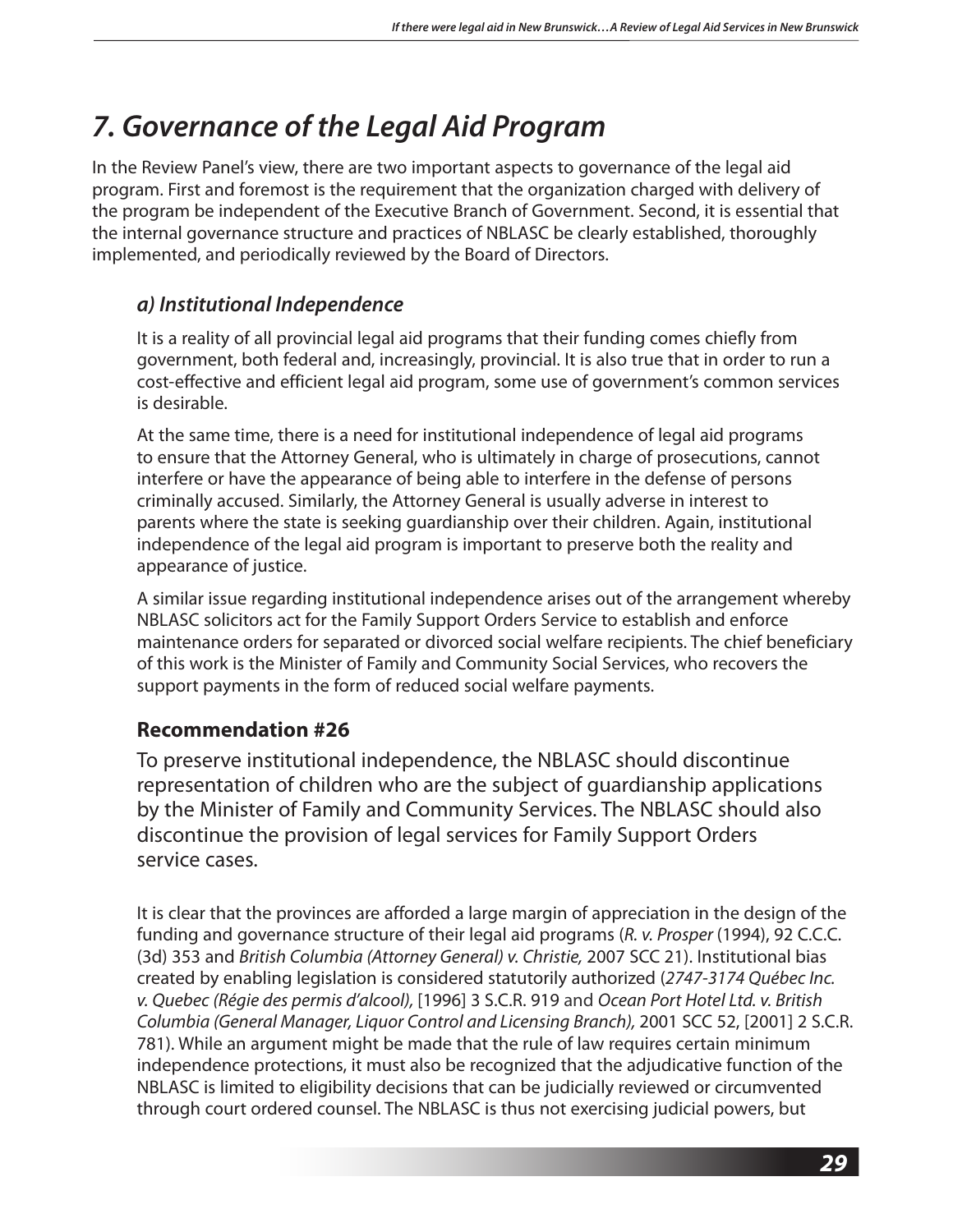rather administrative decision- making powers, and its institutional independence is thus delineated by statutory design, subject of course to requirements of the duty of fairness.

The independence of counsel in the carriage of a particular file is another matter. A high degree of independence is important to the credibility as well as the efficacy of the scheme. Difficult issues arise when representation is affected by limited legal aid budgets, particularly in large and complex cases such as alleged gang criminality. Therefore, limits on the retainer of expert witnesses, for example, may directly affect the ability of legal aid counsel to represent the client to the degree required by the right to full answer and defense. For this reason, it is important that the responsibility for the NBLASC budget rest with its Board and that the Board be given additional funding for unusual cases. One way this could be done is to give the Board the ability to draw up to 5% of additional budget in a particular year, as is done in some jurisdictions.

### **Recommendation #27**

Budgetary flexibility should be granted to the Commission to be exercised by the Board where the proper defense of a complex case would cause budgetary over-run.

The Review Panel believes the current legislated arrangement of an independent arm'slength Commission to administer legal aid services is appropriate. The current legislation further establishes the independent status of the NBLASC through a governing Board that, though appointed by government, enjoys security of tenure. This appears to be sufficient from a constitutional perspective to guarantee institutional independence.

The current scheme goes further, and in the opinion of the Review Panel, too far, in giving security of tenure to the Executive Director. While this might be viewed as an additional protection, there is a danger that the appointment power of the Minister, together with essential immunity from Board review, create less, rather than more institutional independence. As a governing Board, the Board of the NBLASC must have both the responsibility to appoint the Executive Director and to monitor and evaluate his/her performance. Current legislative provisions essentially prevent or impede both.

### **Recommendation #28**

A legislative change should be enacted making the Executive Director of the NBLASC an employee of the Board, appointed by the Board, and serving at the pleasure of the Board.

The other area where concern for the institutional independence of the NBLASC might arise is in the determination of legal aid program policy and the annual budget. In the opinion of the Review Panel, the NBLASC should be looked upon as a body of experts in legal aid policy, and it should be the responsibility of its Board to recommend legal aid policy and priorities as well as budget. It is the Minister's responsibility to carry them forward to government and ultimately the Legislature. Once determined, legal aid program priorities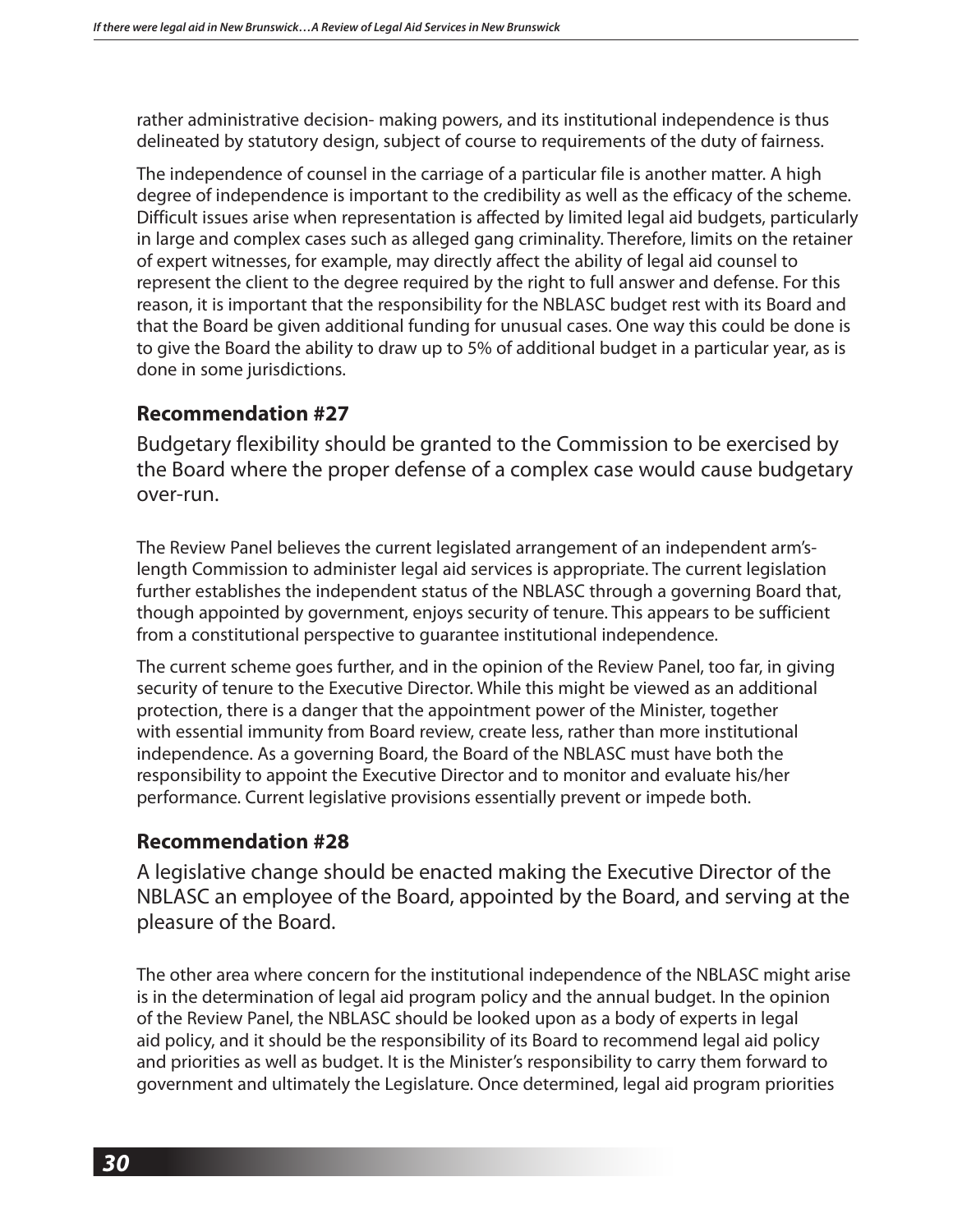and the supporting budget should be communicated to the NBLASC, at which point it should have independence of action in implementation.

### **Recommendation #29**

The NBLASC should be viewed as experts on legal aid policy. Legal aid policy recommendations should flow from the Board to the Government through the Minister.

The Review Panel suggests that a formal Memorandum of Understanding between the NBLASC Board and the Minister of Justice and Consumer Affairs be struck which covers general program priorities and budgets for a three-year period. Although year two and three budget commitments cannot be firm, a MoU nonetheless gives the NBLASC a basis on which to plan. If need arises, amendments to the MoU can be made within the three-year period. The MoU should also set out how the Board and the Minister will work together on a day-to-day basis.

### **Recommendation #30**

There should be a three-year Memorandum of Under-standing between the NBLASC Board and the Minister of Justice and Consumer Affairs setting out multi-year policy direction and budgets, as well as formalizing relationship matters such as the flow of information between the Minister and the NBLASC.

The Review Panel frequently heard in consultations that both clients and advocacy groups working with clients saw the NBLASC as part of government. This perception, although at odds with the Legislature's intent in establishing the NBLASC at arm's length, represents a challenge for the NBLASC Board which needs to be addressed.

### **Recommendation #31**

The NBLASC should take steps over time to establish in the public mind its independence from the Executive Branch. The NBLASC should make clear that it operates only in the interests of clients.

The final relationship issue for the NBLASC is its relationship with the Legislature. The Legislature established the NBLASC as an arm's-length organization essentially under the Legislative umbrella, much like the Ombudsman, the Auditor General, and similar organizations. It must make a formal annual report to the Legislature through the Minister and is normally called upon to report to a Legislative Committee in person. This Annual Report should cover matters ranging from governance to expenditure and program results.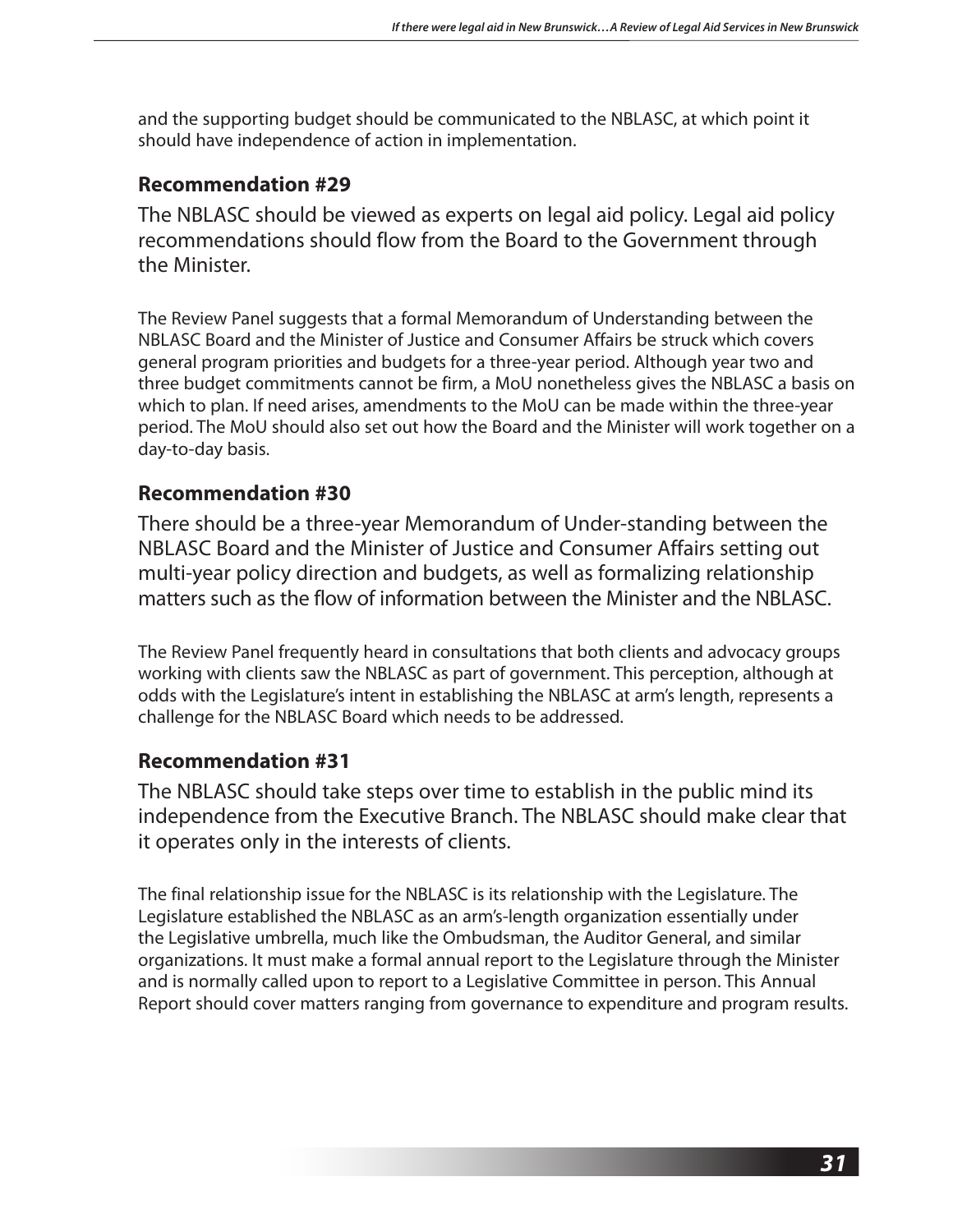#### *b) Internal Governance Structure and Practices*

i) Board Governance Practices

The 2003 Report of the Auditor General states:

 "6.3 Governance can be defined as the process and structure used to direct the business and affairs of a corporation with the objective of achieving its mission. The process and structure define the division of power between the board and management. They also establish mechanisms for achieving accountability between management, the board of directors, and corporate stakeholders."

Sound governance structure and practices are the foundation of high performing organizations. Organizations under-perform when Boards fail to pay attention to sound governance principles which clearly delineate how they will operate as a Board, the principles and policies under which employees will operate, and the program results and their expectations for management performance. Taking these steps may not guarantee the success of the organization but will, in combination with a skillful and determined Board, go a long way toward doing so. If the Board does not take these steps, under-performance and systemic failures are virtually guaranteed.

ii) Creating an Effective Board for the NBLASC

The NBLASC's governing legislation calls for a board of five to seven persons to be appointed by the Lieutenant Governor in Council. It is the Minister's responsibility to bring recommendations to Cabinet for appointments and reappointments to the Board.

#### **Recommendation #32**

The legislation should be amended to provide for expansion of the NBLASC Board from five to seven persons to seven to nine persons.

Although there is no right size for a board, the NBLASC Board would benefit from an enlarged membership of seven to nine people to permit a broader range of skills and interests to be represented. A larger Board of seven to nine directors would also allow for staggering of appointments and better continuity of knowledge.

#### **Recommendation #33**

Board members should have a range of skills, including legal training, clinical law experience, financial expertise, advocacy experience, and general business experience.

In establishing the desirable skills for a director of the NBLASC, membership in the legal profession is important. However, it is not necessary for all directors, or indeed even a majority of directors, to have legal training. It would be beneficial to attract directors who have had first-hand experience working with constituencies from which legal aid clients are drawn, either today or in the recent past. At least one director with financial training and experience is highly desirable, as well as directors with clinical law experience and general business experience.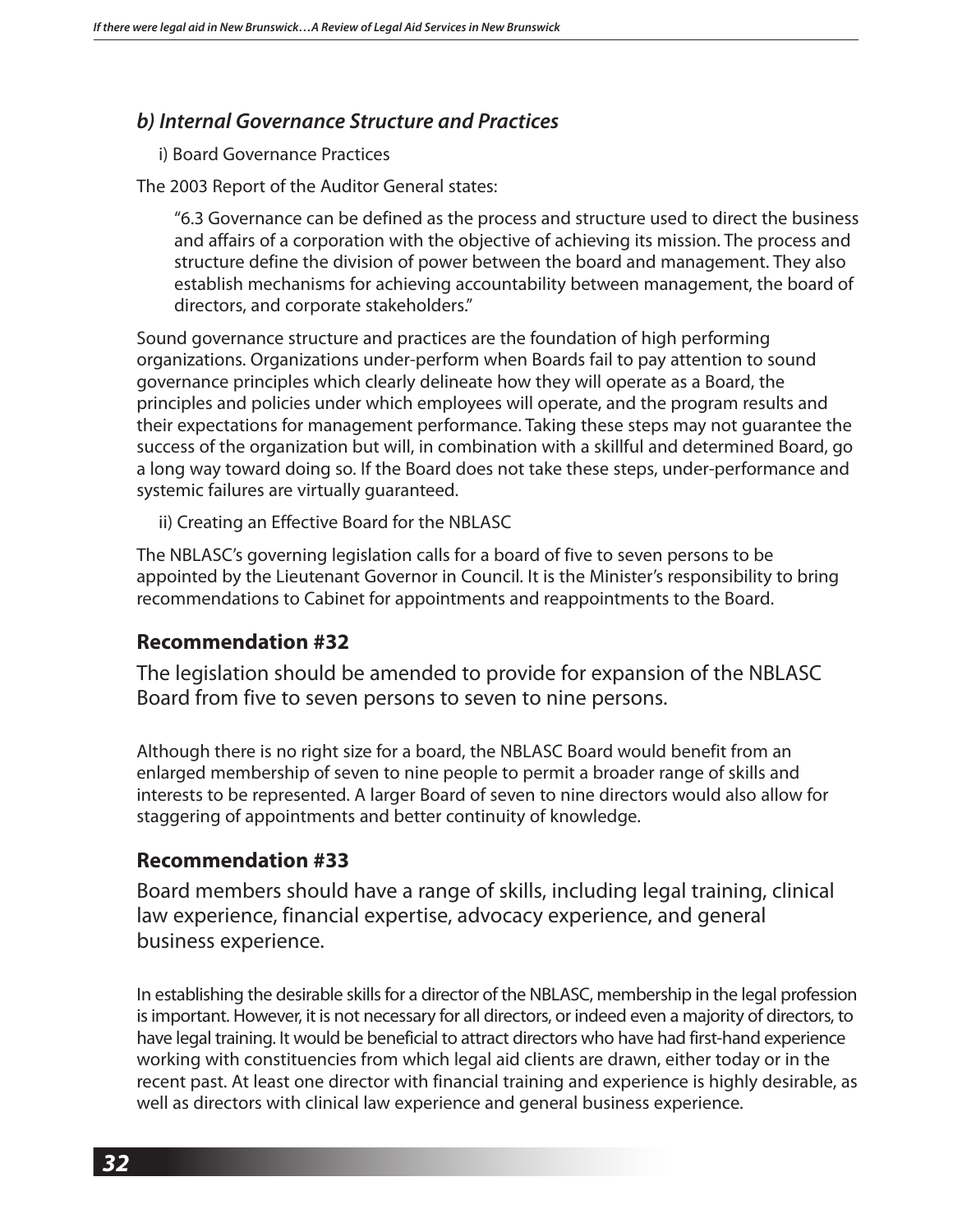The Board and the Minister should agree on the skills profile required of a director. It is skills, knowledge, and experience that are most important in selecting directors and not the particular group they represent.

In technical terms, directors have a duty of care to:

- 1) Act in good faith;
- 2) Act as an ordinary prudent person in similar circumstances would act; and
- 3) Act in a fashion they believe to be in the best interests of the organization.

Steps the NBLASC Board should take include:

- 1) Becoming very familiar with the NBLASC's activities to ensure these activities promote the mission and goals of the organization;
- 2) Becoming fully familiar with the organization's financial status;
- 3) Insist on full and accurate information so they can make informed decisions; and
- 4) Insist on full and unfettered access to any staff of the NBLASC and to any information held by the NBLASC.

The NBLASC Board should tackle governance as an early priority as it is such an important determinant of the efficient and effective workings of an organization. More importantly, clear governance standards will establish for the first time that the Board is in charge and plans to take a strong role in guiding the NBLASC.

Important first steps in establishing sound governance practices include:

- 1) Creating a Mission Statement and a Three-Year Strategic Plan and Budget;
- 2) Implementing a detailed Annual Business Planning and Budget Process;
- 3) Establishing financial policies covering signing authority, spending delegation, reporting requirements, etc.;
- 4) Adopting a Code of Ethics and Conflict of Interest Policy covering directors and employees;
- 5) Establishing an Audit Committee to conduct financial and operational audits as well as to monitor finances;
- 6) Implementing a Hiring, Promotion, and Compensation Policy;
- 7) Establishing a Due Diligence Policy;
- 8) Establishing a Policy on Communication;
- 9) Establishing a Policy on Information Availability; and
- 10) Establishing an Information and Document Management Policy.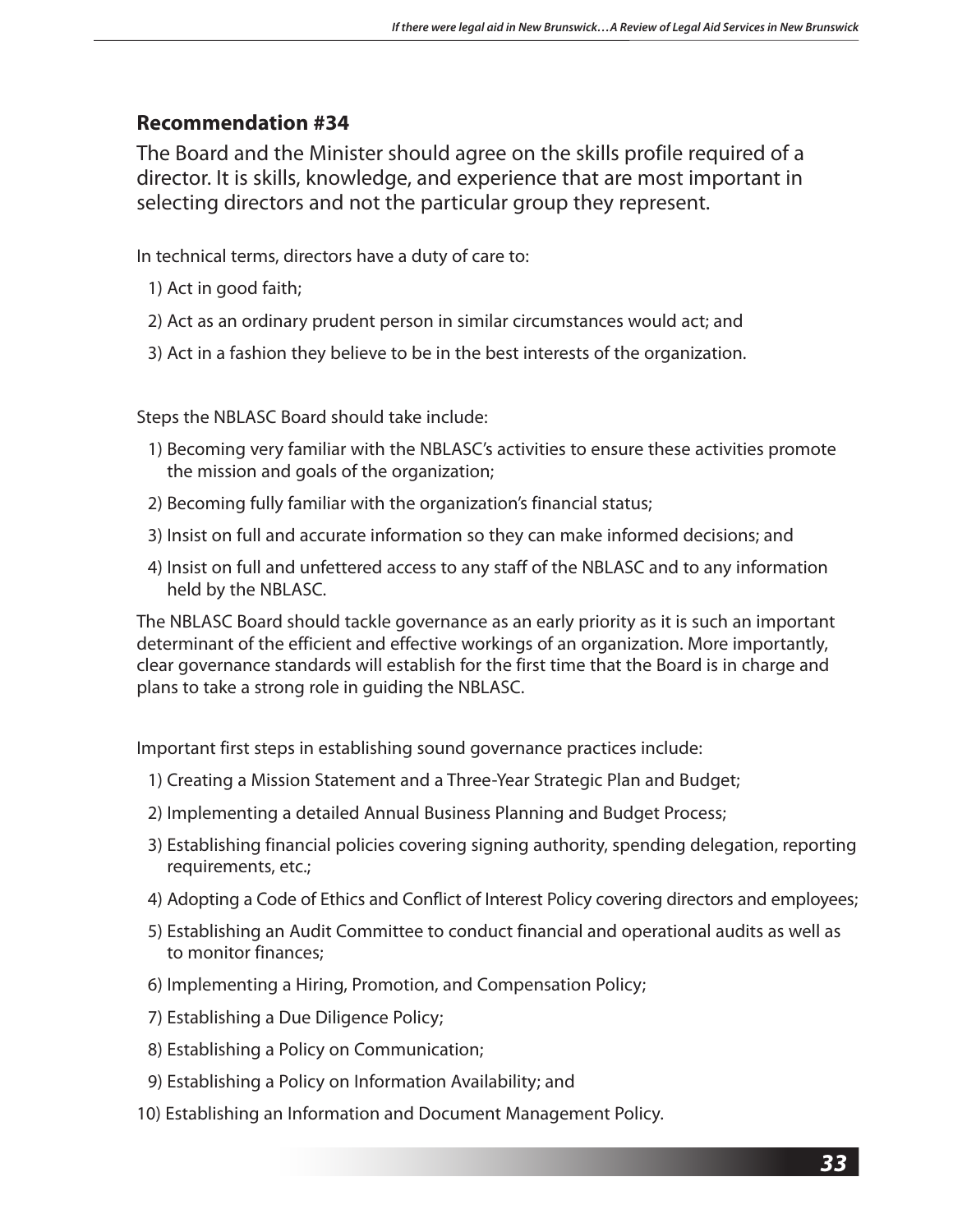#### **(1) Mission Statement and Three-Year Strategic Plan and Budget**

The Mission Statement will explain the organization's purpose, its "raison d'être", for employees, clients, and other constituencies.

The Strategic Plan will set out the specific direction of the organization and the key goals it will seek to accomplish over the three-year period. The strategic plan brings consensus to the organization's priorities and sets out for employees the longer-term direction that will guide the delivery of services and the preparation of annual plans and budgets. Finally, a three-year budget with projections of both service levels and expenditure should be included.

#### **(2) Annual Business Plan and Budget**

The Annual Business Plan is developed by Management and approved by the Board. An Annual Budget supports the plan. The Business Plan sets out the detailed plan of accomplishments for the organization and is the basis for Board monitoring of NBLASC activity and the key accountability document between the Executive Director and the Board. It should form the basis for Board evaluation of the Executive Director's performance.

#### **(3) Code of Ethics and Conflict of Interest Policy**

A highly ethical organization will be a successful organization. The public expects their government organizations to observe high ethical standards and to operate free of conflicts of interest. Boards must establish ethical standards and hold themselves and the Executive Director to account for them. Everyone in the organization should abide by the same set of standards, regardless of rank.

Provision should be made by the Board for employees to report ethical lapses such as misuse of the organization's resources.

The Conflict of Interest Policy should make clear that it is the responsibility of directors to act in the best interests of the NBLASC and not the interests of any other person or organization.

The policy should:

- 1) Require directors and staff to act solely in the interests of the organization without regard for personal interests;
- 2) Include written procedures for determining when a conflict of interest exists; and
- 3) Prescribe a course of action if a conflict of interest exists.

All directors and staff should be required to file an annual disclosure, including family members, of any financial interest in any entity which transacts business with the NBLASC.

#### **(4) The Audit Committee and Audit Program**

The Board must establish an Audit Committee comprised of at least three members. Board members with financial or other Audit Committee experience should be included. The Audit Committee should meet at least quarterly, in advance of Board meetings, or more frequently as needed. The Chief Financial Officer of the NBLASC should act as Secretary of the Audit Committee.

A key responsibility of the Audit Committee is to appoint an Auditor to audit the finances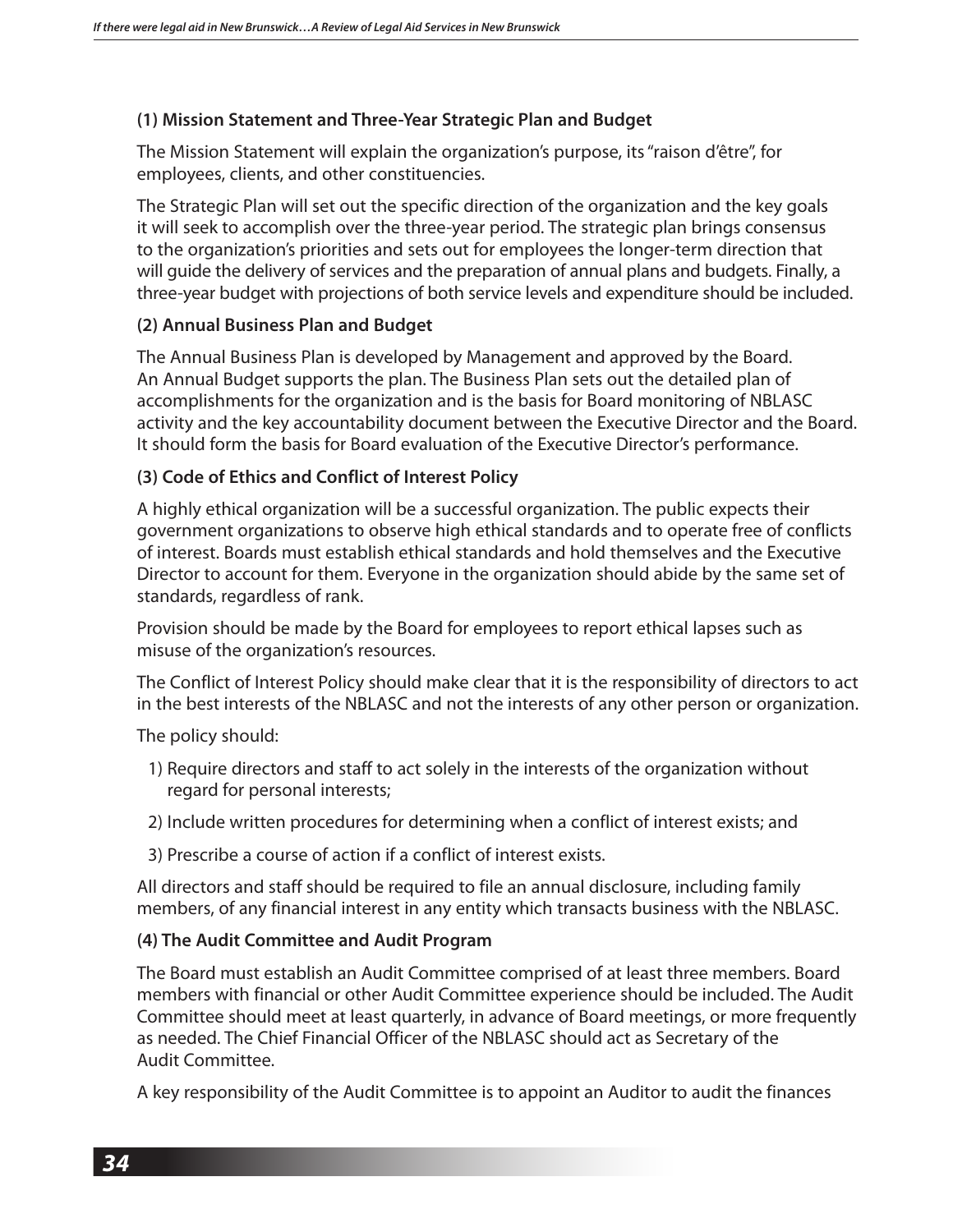of the Commission annually. The Auditor General is currently appointed by legislation to perform financial and other audits for the Commission. In undertaking non-financial audit activity, the Audit Committee may not be able to rely on the Auditor General due to competing priorities. In this case the Audit Committee should look to private audit firms to do the work.

The Audit Committee is responsible for establishing the terms of engagement with the Auditor, to review the audit report, and to take whatever steps are appropriate based on the Auditors' recommendations.

The Audit Committee should have an operational audit of the NBLASC performed at an early stage as one of the first non-financial areas for review and evaluation.

### **(5) Hiring, Promotion, and Compensation Policy**

The Board should recognize that success in achieving its mission will be largely determined by the employees of the organization. Therefore, it is in the organization's best interests that the very best employees available be hired and retained. Succession planning to meet the organization's future staffing needs should be a key responsibility of the Executive Director.

A policy should be in place that specifies that hiring be based on the demonstrated skills and experience of candidates relative to the needs of the position. Management should also be encouraged to consider the future potential of the people they hire to fulfill leadership needs of the NBLASC. It should be very clear that favoritism or nepotism will not be tolerated.

The policy should require that the performance of every employee is to be evaluated at least annually and discussed between the employee and his/her supervisor. Feedback should be provided on an ongoing, real-time basis, but should also be formalized annually in writing. The Executive Director of the NBLASC should read and sign off on every employee evaluation.

The culture of the organization should reflect an emphasis on performance and through actual practice demonstrate that job performance, not who you know, is the basis for promotion.

#### **(6) Due Diligence Policy**

It is the Board's responsibility to become conversant with all aspects of the NBLASC's business. The Board must undertake whatever steps are necessary to gain the requisite knowledge and to ensure that they have all the information needed for decision making.

#### **(7) Communication Policy and the Right to Information**

The Board must decide who will speak for the NBLASC. In the long term, the Board should consider establishing a Communications Strategy. The Review Panel heard people speak with a loud voice that Legal Aid Program information was inadequate and the terms of eligibility were unduly complex and poorly communicated.

In addition, the Board must consider that the NBLASC holds a great deal of sensitive information and must establish policy on the public right to information. The NBLASC must deal with two sets of standards in considering access to information. The first includes the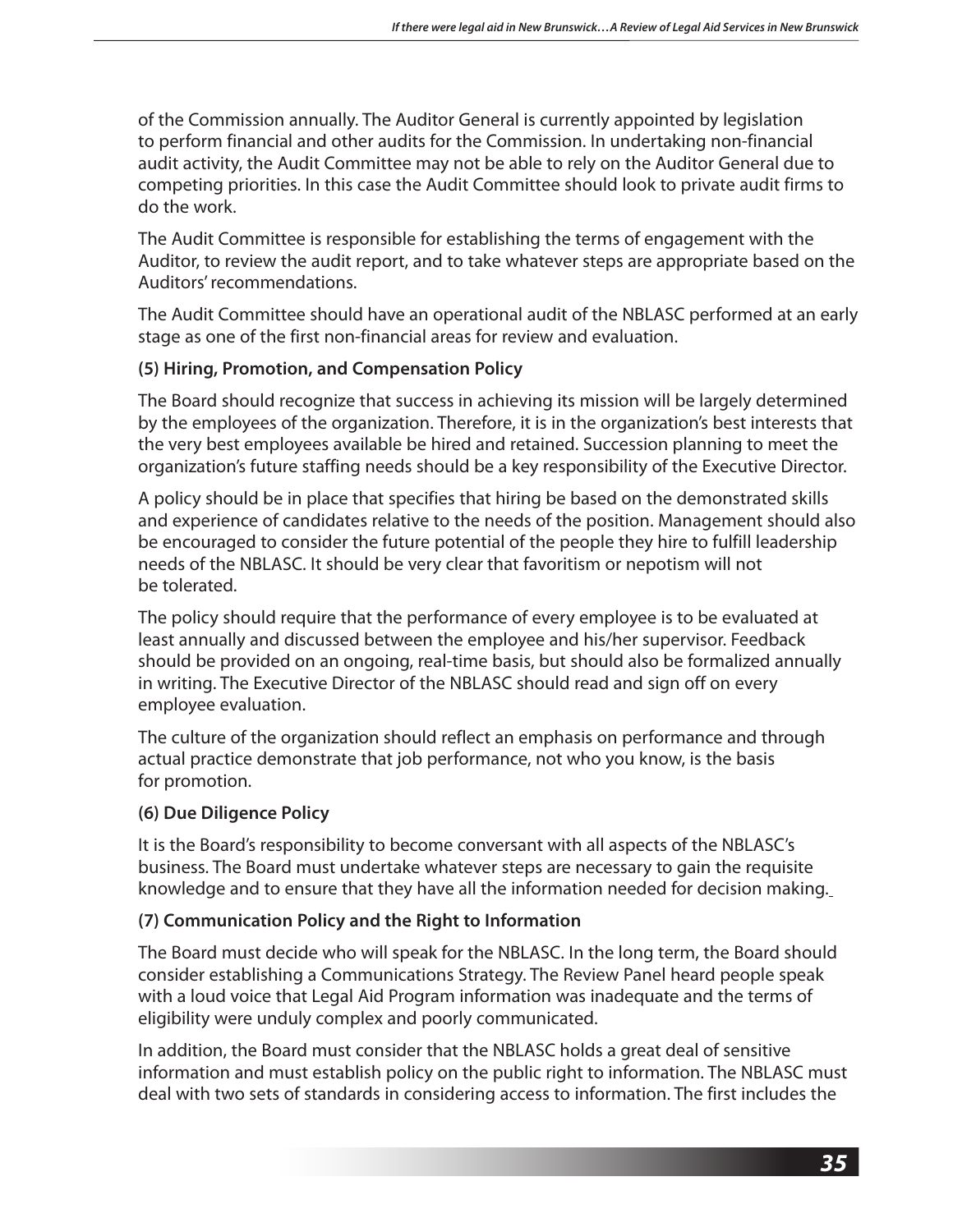rules for disclosure of client information and the second the standard set by the *Right to Information Act* for access to general information not of solicitor/client nature. (Note: The NBLASC is currently not subject to the *Right to Information Act*, but should nonetheless use the same standards for general information).

The Ontario *Freedom of Information and Privacy Act* provides an exception for Legal Aid Ontario which states that the CEO may refuse to disclose a record that is subject to solicitor/ client privilege or that is prepared by or for legal aid counsel for use in giving legal aid advice or for use in litigation. This is a model which might be considered in amended New Brunswick legislation.

The NBLASC should be made subject to the *Right to Information Act* and the Board should hold the Executive Director accountable for timely and accurate responses to requests for information.

#### **(8) Information and Document Retention Policy**

Today much of the information of the organization exists in digital form as well as in the traditional paper form. The Commission should adopt a formal policy for information integrity, retention, and destruction of both types of information. In particular, backup procedures for electronic files should be specified and periodic checks should be done to ensure that procedures are being followed.

#### **(9) Conclusion**

The success of the NBLASC will be determined by a strong and active Board of Directors. Clear governance structure and practices are essential to the achievement of the organization's mission and goals.

### **Recommendation #35**

NBLASC should make its governance structure and practices a top priority in its work.

## *8. Legal Aid Funding*

The Review Panel was asked to provide an opinion on future legal aid funding.

### *a) Regional Practices*

The Review Panel's firm view, based on New Brunswick's fiscal effort relative to other Atlantic Provinces (65% of the Atlantic Provinces average and 50% of Nova Scotia), is that this province views legal aid, and this means primarily domestic legal aid, as a low priority and spends very little on the service. We heard criticisms of this situation from virtually everyone, from advocates for women who see such low spending as discriminatory towards women and insensitive to one of the gravest issues women face in our society, to people who run our justice system who point to the folly of low funding of legal aid as a huge waste of time and money by making the system very inefficient due to endless delays and due to selfrepresented persons.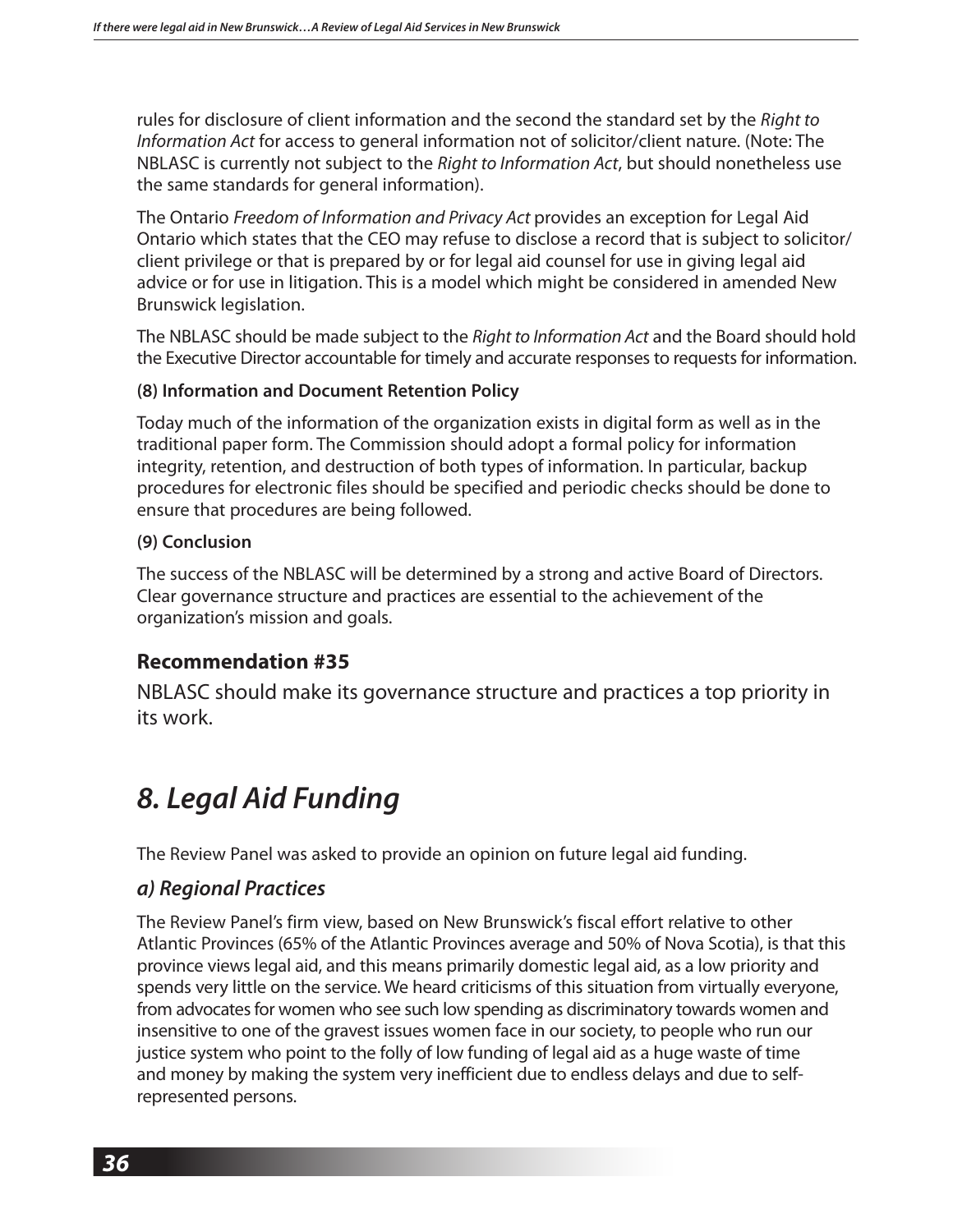As the experience in other provinces has shown, the amount that can be spent on legal aid can be very large and demand will still go unmet. The potential in this province for legal aid spending is a level that is simply not realistic to contemplate given the fiscal situation of the Province.

### *b) Policy Considerations*

The Review Panel believes, however, that a strong case has been made for a measured increase in legal aid funding. Government must pay attention to this constituency's needs because it is large and diverse.

### **Recommendation #36**

The Review Panel believes there is a strong case for increased legal aid funding.

Those in need of legal aid are not just criminals or accused criminals. They are women facing a fracturing of their family who must resolve issues of custody, support, and property division and in some cases, personal protection from abuse. They are children and parents of children involved in protection or other matters where a just and sensible outcome may determine the shape of their future lives.

They are average folks who are trying to make sense of a government and business environment so complex that even the people who work in those institutions often don't get it right. People need help of a legal or quasi-legal nature on matters as diverse as social welfare benefits, EI benefits, CPP benefits, NB Power decisions, decisions taken by their bank or credit card company and many others. There are cost effective ways to provide this help.

At the same time, governments cannot solve everyone's problems, nor should they try to. However, the Review Panel believes that additional Legal Aid funding is warranted.

### *c) Four Options for Legal Aid Funding*

The Review Panel sees the issue of additional legal aid funding in terms of the following range of options:

1) Maintain The Current Level Of Funding

The implications of this option are a shrinking domestic legal aid service and at least some increase in court ordered council for criminal matters that must be paid for by the Attorney General. The Review Panel does not believe the current funding level is a viable option in view of the critical service gaps identified by the Review Panel and urged by the stakeholders.

2) Add Enough To The Current Level Of Funding To Maintain The Status Quo

This increase would be in the order of 4-5% annually to cover cost increases and a modest increase in service to meet needs created by legislative change. This option will perpetuate all of the weaknesses outlined in this report.

3) Adequately Fund The Current Intended Scope Of The Program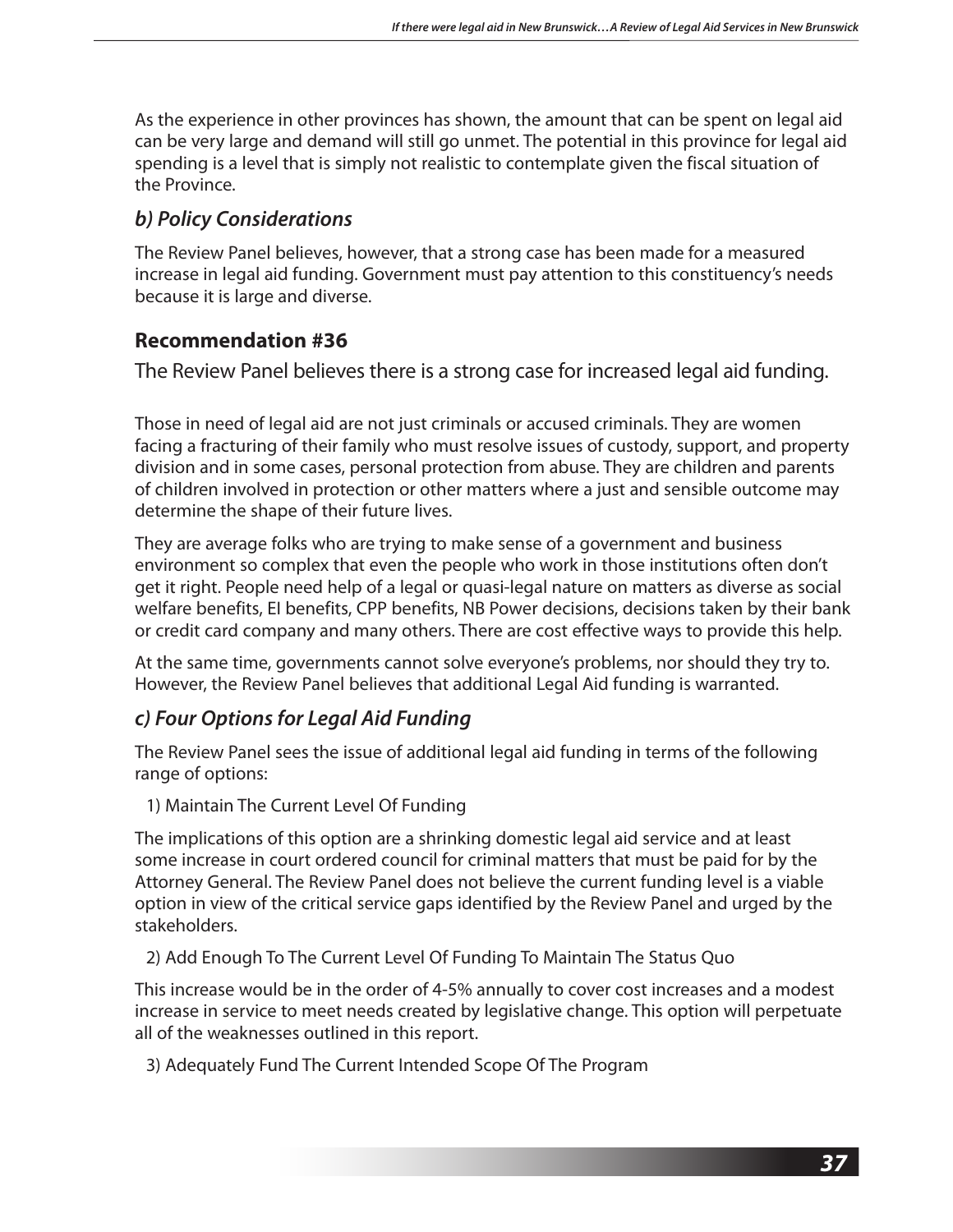This option would require a \$2-3 million base level increase in budget. This funding would fill the current service gaps where the NBLASC is suppressing service through discretionary decisions in order to meet budgets. Domestic legal aid, in particular, would be enhanced by allowing more clients into the system and allowing an increase in the current limit of \$1000 of service on more difficult cases. However, this would not bring New Brunswick Legal Aid into line with the level of service offered in other provinces.

### **Recommendation #37**

The Review Panel recommends that the first step in improved legal aid funding be the addition of sufficient resources to adequately fund the current system. This means an increase of \$2-3 million in base funding in year one.

4) Substantive Expansion In The Level Of Funding And Service

The funds required for this degree of expansion depends on the areas chosen for service enhancement, but is certainly in the \$4-6 million range.

### **Recommendation #38**

The Review Panel further recommends that a commitment be made for Legal Aid program expansion to chosen priorities from among the options outlined. The level of this commitment would be \$4-6 million and reasonably be spread over a two-to three-year period.

In the Review Panel's view, the options in order of priority include:

- 1) A base family law program;
- 2) A base poverty law program;
- 3) University Law School Legal Aid Clinics; and
- 4) Province-wide Legal Aid Clinics. (It should be noted that a general clinical system or a University Legal Aid Clinic and a poverty law program are not entirely separate issues as the clinics are an excellent means of delivering poverty law services.)

Another issue which we address elsewhere in the report and which has a budgetary impact is the issue of tariffs for private practice legal aid cases. We do believe the current low rates are problematic. The system needs private practice criminal aid lawyers to work effectively. If the rates are so low that the NBLASC cannot attract the better practitioners, then the service will suffer. In addition, we need a robust private practice criminal bar in this Province. If we do not have one, where will the future staff criminal lawyers come from?

### **Recommendation #39**

A staged increase in Legal Aid tariffs for payment of private lawyers should be implemented within the scope of additional funding granted for the program.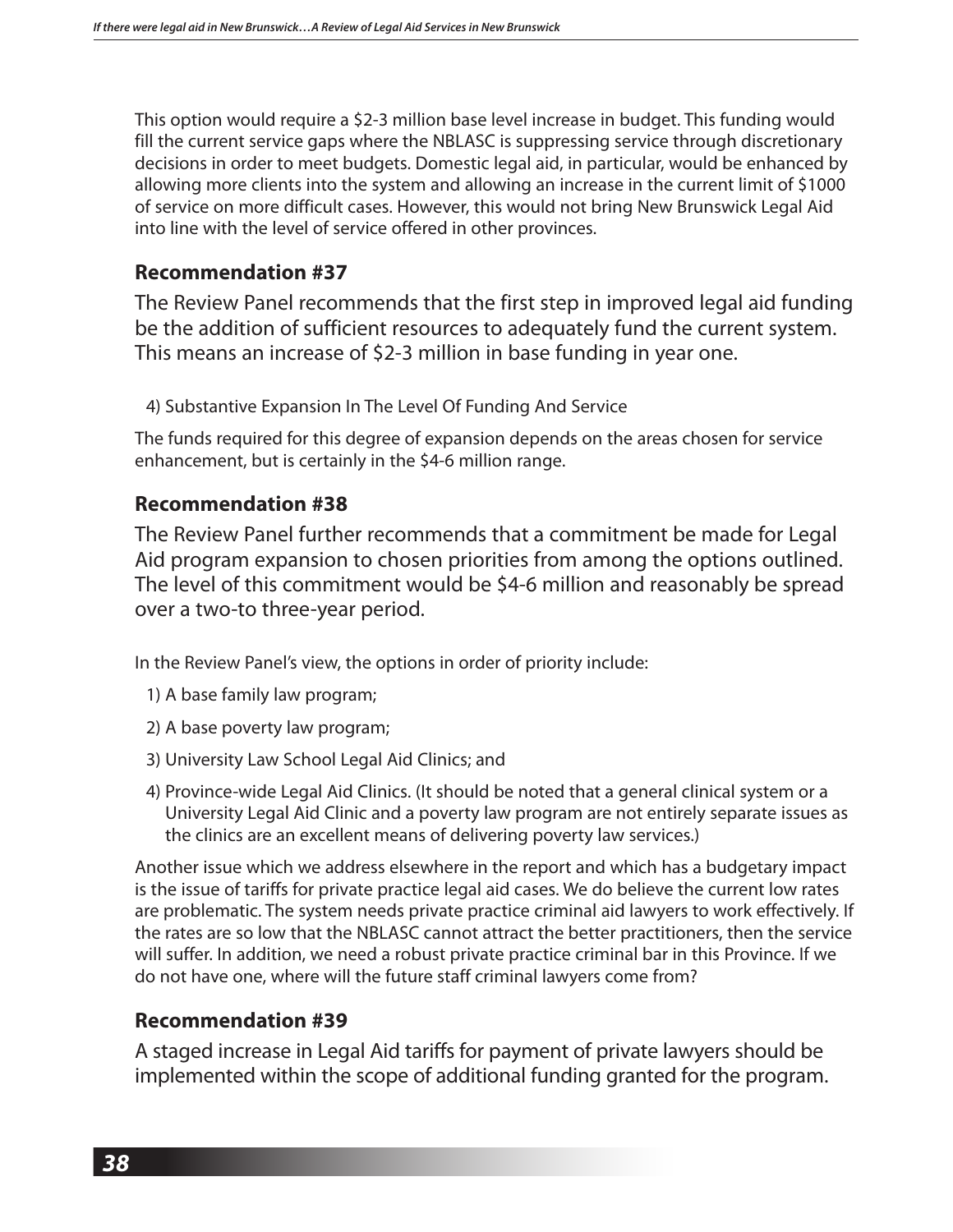The tariff for private practice lawyers who work in the domestic law area are even lower than the criminal side tariff. The Review Panel believes the first step in adjusting the tariff upward should be to raise the domestic tariff to the level of the criminal tariff. This will address the pay equity issue which exists with a much lower compensation for female dominated family law practitioners. The second step should be an increase of 20% in the tariff of fees across the board. This suggestion will cost in the order of \$300,000 at current budgetary levels.

Although we have not positioned the tariffs issue in relation to the other program priorities, we believe it must be addressed very soon.

## *9. Atlantic Legal Aid: Opportunities for Savings and Efficiencies*

The Terms of Reference given to the Review Panel included an examination of NBLASC Administrative Expenses. In particular, the question was raised as to whether the NBLASC has been economical in the acquisition of services and whether it has generally spent public money in its trust in a prudent manner.

### *a) Atlantic Legal Aid*

The Review Panel believes that a program like legal aid services is a viable candidate to be an Atlantic or Maritime area of cooperation. The program, policy, and service parameters are similar in all of the provinces with the only substantive difference being the level of funding commitment. The long-term direction for legal aid as seen by the Review Panel is generally consistent with the position taken by other provinces at the moment. In terms of potential efficiencies in the delivery of services, the Review Panel believes Atlantic or Maritime cooperation offers potential savings.

### **Recommendation #40**

The provincial government should consider approaching the other Atlantic or Maritime Provinces on a joint delivery model for legal aid services.

### *b) NBLASC Overhead Expenses*

The Review Panel looked at staffing levels in the administrative area and general overhead expenses contained in the NBLASC's latest budget. In the Review Panel's opinion, it does not appear that either staffing or expenses in this area are excessive.

The NBLASC must establish a base level of common services in support of the legal aid delivery system. This base level of common administrative services should be sufficient to support a much larger legal aid program with minimal staffing increases. The Board should seek to ensure that any budgetary increases it receives go to direct service rather than additional overhead.

The Review Panel considers the NBLASC to be a small organization with a modestly complex, though not a broad mandate. The management challenges associated with the recent conversion from a 100% certificate model to a mixed model with both staff lawyers and certificates for private lawyers is an additional complexity. Nonetheless, the Review Panel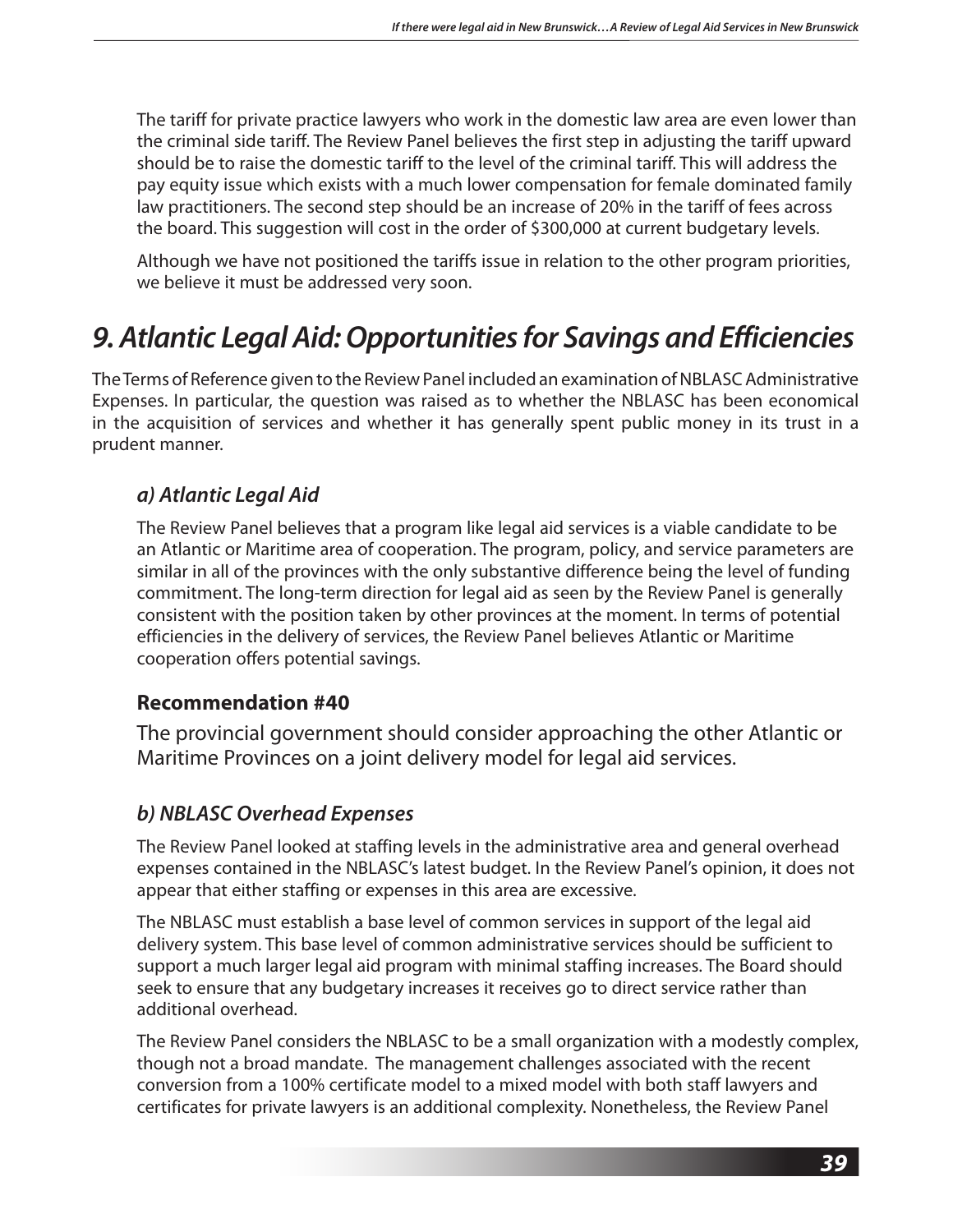does not believe the program size and complexity warrants a full-time Executive Director. An organization of this type with a second tier of senior management does not in our view require a full-time CEO if responsibilities are properly delegated.

We, therefore, recommend that additional duties be assigned to the Executive Director. This is a highly paid position with responsibilities well below those of other CEOs in the New Brunswick Government.

The NBLASC purchases a number of administrative services from the Department of Justice. These include Human Resources Services, facility management, and Information Technology Services, including system development. For these services, the NBLASC is billed \$45 per hour by the Department of Justice. The NBLASC also acquires facility management services for office needs in Fredericton and around the Province from the Department of Supply and Services for no cost.

The NBLASC has three staff members, including a Chief Financial Officer, who provide their financial administrative service. Payroll services are provided by an external service provider under contract.

It is our conclusion that these services are being acquired in an economical fashion and if possible the NBLASC should continue these arrangements.

NBLASC facilities at the Fredericton Head Office were examined. It is our view that they are extremely modest. In fact, they are relatively poor facilities from an ergonomic and efficiency point of view. They fall well below the standard of other New Brunswick Government head office facilities.

Since the NBLASC is bound by the records retention policy of the Law Society of New Brunswick, which requires long-term retention of case records, the NBLASC will soon face the requirement and costs of a secure, fireproof records facility. Current use of a basement storage facility in their Head Office puts records at risk of water and fire damage and is unacceptable.

In conclusion, the NBLASC has been sufficiently prudent to this point in their acquisition of common services and in the overhead expenses they have incurred.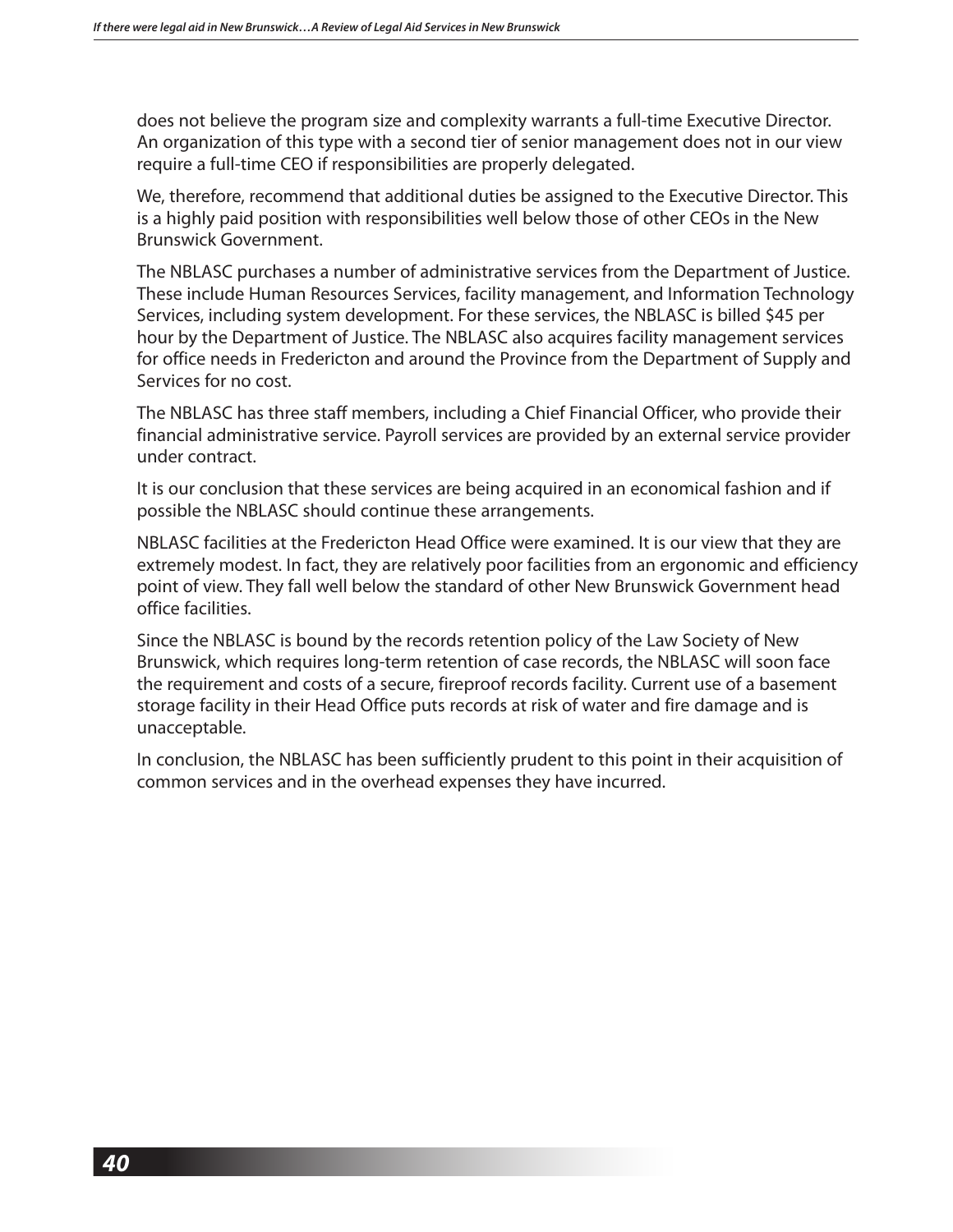### **Appendix A**

Melinda Buckley, "The Legal Aid Crisis: Time For Action" (Canadian Bar Association, 2000).\*

### *C. Legal Aid and International Obligations*

A third source of principled support for legal aid is derived from Canada's international human rights obligations concerning the rights to a fair hearing, to equal treatment of all persons before courts and tribunals and the entitlement of all persons to equal protection of the law. Canada is a party to a number of international conventions or treaties that address the right to publicly-funded counsel for accused persons. These treaties are only binding at international law and are not incorporated in Canada's domestic law. However, Canadian courts can and do look to international law when interpreting Canadian legislation or *Charter* rights. In this way, international law has an important influence in Canadian jurisprudence.

In international law, the right to legal counsel and legal aid is one aspect of the right to a fair trial in criminal matters. Article 14.3(d) of the *International Covenant on Civil and Political Rights* provides:

 *14(3) In the determination of any criminal charge against him everyone shall be entitled to the following minimum guarantees, in full equality:*

 *(d) To be tried in his own presence, and to defend himself or through legal assistance of his own choosing; to be informed if he does not have legal assistance, of this right; and to have legal assistance assigned to him in any case where the interests of justice so require, and without payment by him in any such case if he does not have sufficient means to pay for it.*

The rationale for these rights is that the complexity of legal systems demands that for a trial to be fair, every defendant ought to have the services of counsel who is knowledgeable about the law and the workings of the justice system.

Related to this is the right of the accused to defend oneself in person or through a competent legal practitioner of one's own choosing. The right to counsel can safely be said to be one of the most crucial elements of a fair trial. The United Nations Human Rights Committee has also held that the obligation to provide legal assistance occurs not only at the trial stage, but in preliminary stages and on appeal and for any proceedings concerning the constitutionality of procedures taken in the case. Further, it implies that the counsel shall adequately represent the accused.

This element of the right to counsel is so fundamental to the fairness of criminal trials that even where an accused person has been summoned and fails to appear at the trial, the deprivation of his or her right to legal counsel is not justified.

**<sup>\*</sup>** Footnotes omitted.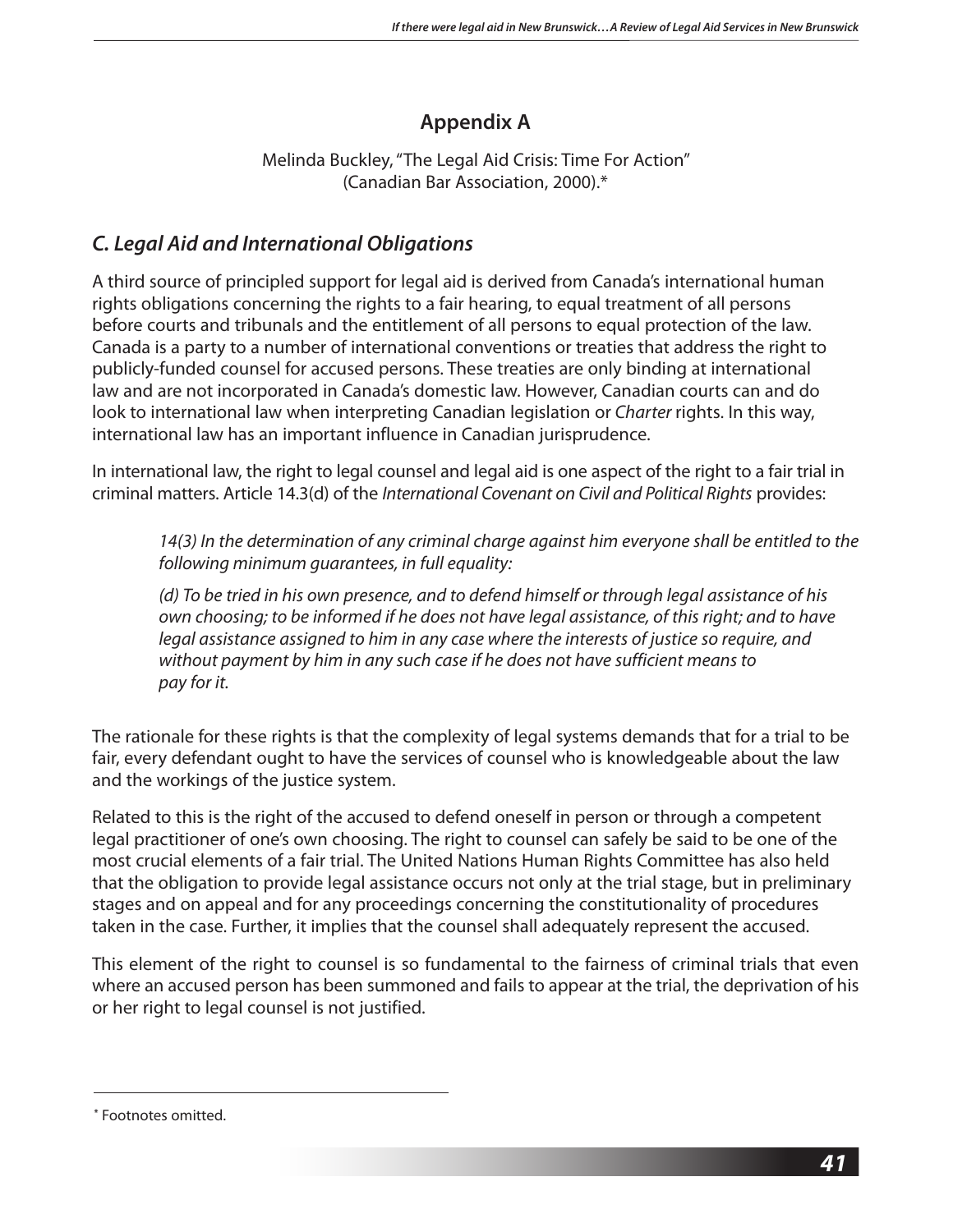The issue of whether a State is required to provide free legal advice in all circumstances was considered in a complaint before the UN Human Rights Committee. The Committee concluded that in decisions regarding legal aid counsel, a tribunal is expected to take into account the competence of counsel and the complexity of the matter. The Committee has also commented that counsel should receive adequate remuneration for providing legal assistance under a legal aid plan.

Canada has been subject to a complaint under Article 14(3)(d) of the *International Covenant on Civil and Political Rights.* In *J.S.* v. *Canada,* J.S. applied for a legal aid certificate in Ontario but was denied assistance because she was considered not to be ordinarily resident in the province. While the legal aid authority in British Columbia had offered to pay her counsel, the lawyer believed he must refuse that payment because he was not authorized to practice law in British Columbia. The Committee found that there were no grounds for establishing a violation since she was in fact represented before the court and since the legal aid authority of British Columbia had offered to pay her legal costs.

Canadian courts have considered this international jurisprudence in establishing the right to counsel in domestic law. For example, the Alberta Court of Appeal reviewed international law in finding that the right to counsel was a fundamental human right, though the contours of that right remain somewhat ill-defined:

*The mid-20th century saw the concept of the right to counsel demanded as a social or human right. Expressed as a human right it incorporated an obligation on the state not only to allow counsel but also to pay his cost. As a human right the right to counsel finds tempered expression in the International Covenant of Civil and Political Rights and the European Convention for the Protection of Human Rights and Fundamental Freedoms. Canada is a signatory to each [sic].* 

*In both treaties the obligation of the state to provide paid counsel is, in terms, less than absolute. Neither treaty purports to entrench an entitlement to paid counsel on appeal while both treaties extend a positive right to legal assistance at trial only where the interests of justice so require, implying a case-by-case consideration.*

Canada is party to the Organization of American States and is thereby bound to accept the Organization's *American Declaration of Rights and Duties of Man.* Article XVIII of that document addresses the right to a fair trial as follows:

*Article XVIII. Every person may resort to the courts to ensure respect for his legal rights. There should likewise be available to him a simple, brief procedure whereby the courts will protect him from acts of authority that, to his prejudice, violate any fundamental rights.*

Canada is also bound by the *Charter of the Organization of American States* (as amended). The *OAS Charter* contains a much broader provision on legal aid:

*44 The Member States, convinced that man can only achieve the full realization of his aspirations within a just social order, along with economic development and true peace, agree to dedicate every effort to the application of all principles and mechanisms: ...*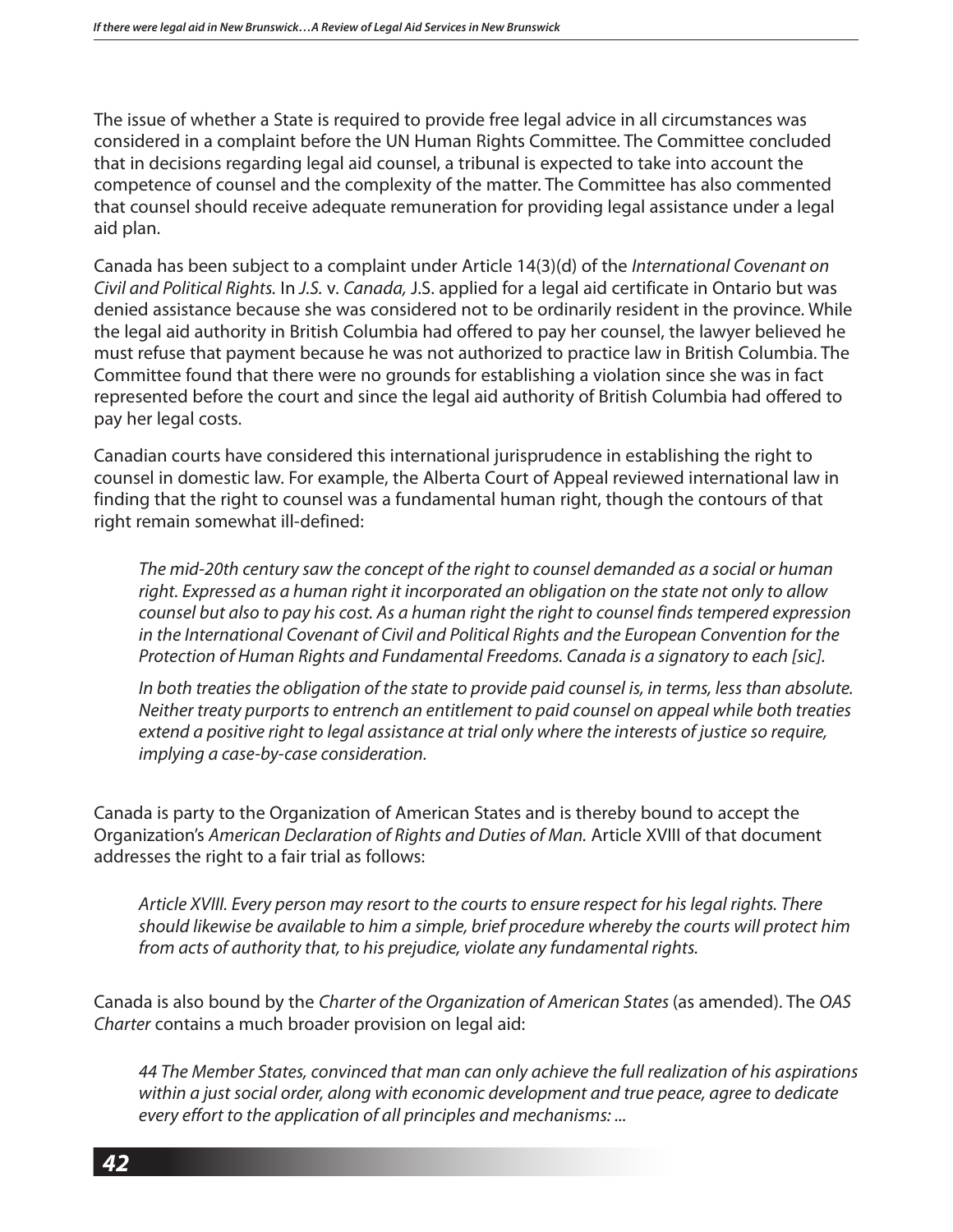*i) Adequate provisions for all persons to have due legal aid to secure their rights.*

Unlike the other international obligations discussed in this section, the *OAS Charter* requirements to provide legal aid appear to be unrestricted in the sense that they are not limited to persons without sufficient means nor to situations in which the interests of justice require legal representation.

Canada is a signatory, but has not yet ratified the American *Convention on Human Rights,* which also addresses the right to a fair trial in Article 8. Section 2 stipulates that:

*8.2 Every person accused of a criminal offense has the right to be presumed innocent so long as his guilt has not been proven according to law. During the proceedings, every person is entitled, with full equality, to the following minimum guarantees: ...*

*d. the right of the accused to defend himself personally or to be assisted by legal counsel of his own choosing, and to communicate privately with his counsel;*

*e. the inalienable right to be assisted by counsel provided by the state, paid or not as the domestic law provides, if the accused does not defend himself personally or engage his own counsel within the time period established by law.*

The European *Convention on Human Rights* has been influential in Canadian jurisprudence despite the fact that Canada cannot be a party to this regional instrument. Jurisprudence under this regional treaty is often cited by the United Nations Human Rights Committee. The European *Convention*  addresses the question of the right to state-funded counsel in Article 6.3(c), which guarantees a criminal accused the right "to legal assistance of his own choosing or, if he has not sufficient means to pay for legal assistance, to be given it free when the interests of justice so require."

The European Court has identified a number of criteria to be considered when determining whether the interests of justice require granting legal aid to an accused4.3 These factors are similar to ones developed in Canadian jurisprudence and include: (i) the complexity of the case; (ii) the capacity of the particular accused to present the case himself or herself; and (iii) the seriousness of the offence and the possible penalty that could be imposed. An accused who is granted legal aid is not entitled to choice of counsel and the European Commission has recognized that a state may limit the number of consultations with the appointed lawyer to limit costs.

Like the European Convention, the United Nation's General Assembly's *Basic Principles on the Role of Lawyers* is not binding on Canada but provides a further indication of how the international community views the obligation to provide legal aid. These principles stipulate the following under the heading "access to lawyers and legal services":

*1 All persons are entitled to call upon the assistance of a lawyer of their choice to protect and establish their rights and to defend them in all stages of criminal proceedings.*

*3 Governments shall ensure the provision of sufficient funding and other resources for legal services to the poor, and, as necessary, to other disadvantaged persons. Professional associations of lawyers shall cooperate in the organization and provision of services, facilities and other resources.*